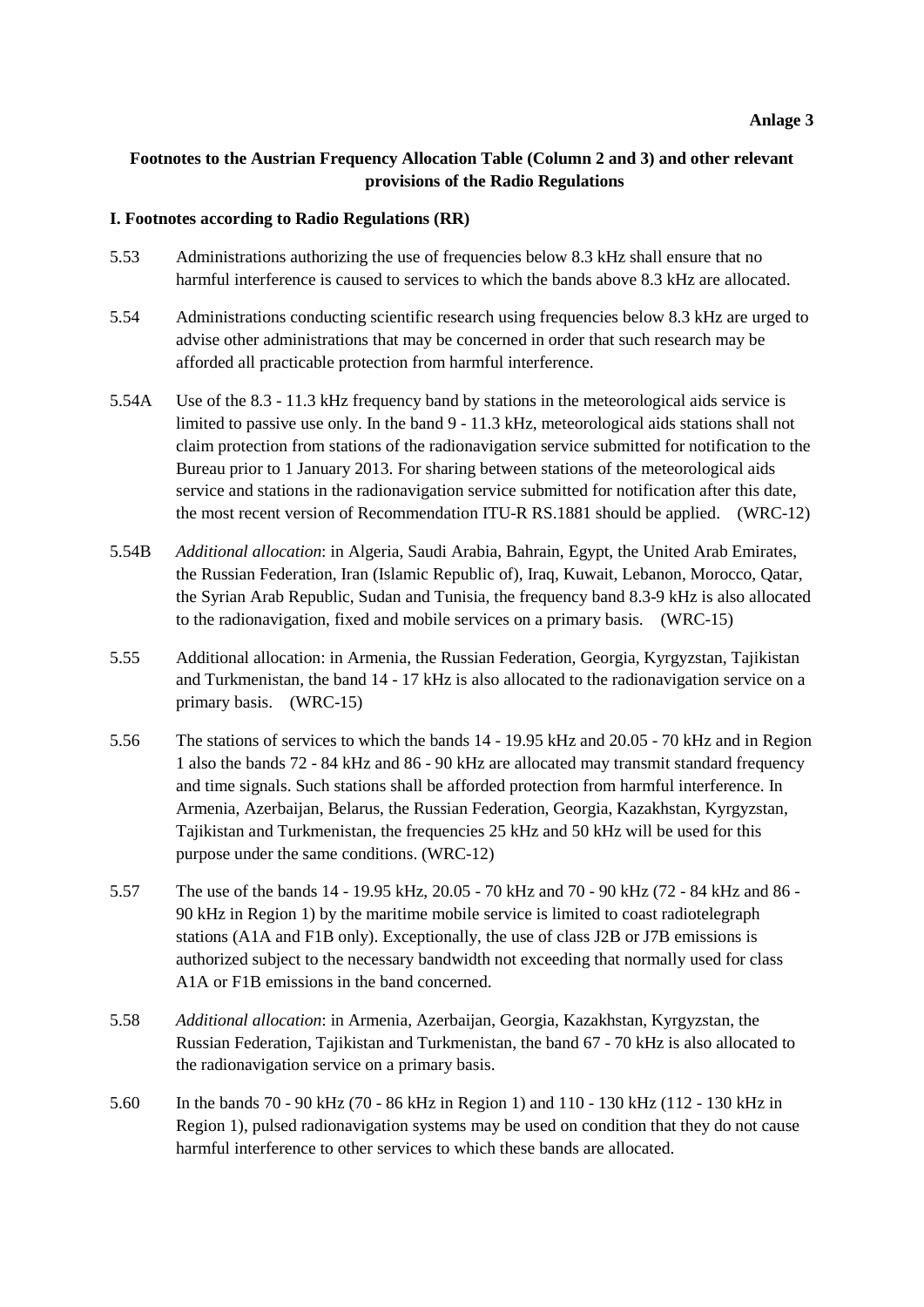- 5.62 Administrations which operate stations in the radionavigation service in the band 90 110 kHz are urged to coordinate technical and operating characteristics in such a way as to avoid harmful interference to the services provided by these stations.
- 5.64 Only classes A1A or F1B, A2C, A3C, F1C or F3C emissions are authorized for stations of the fixed service in the bands allocated to this service between 90 kHz and 160 kHz (148.5 kHz in Region 1) and for stations of the maritime mobile service in the bands allocated to this service between 110 kHz and 160 kHz (148.5 kHz in Region 1). Exceptionally, class J2B or J7B emissions are also authorized in the bands between 110 kHz and 160 kHz (148.5 kHz in Region 1) for stations of the maritime mobile service.
- 5.66 *Different category of service*: in Germany, the allocation of the band 115 117.6 kHz to the fixed and maritime mobile services is on a primary basis (see No. 5.33) and to the radionavigation service on a secondary basis (see No. 5.32).
- 5.67A Stations in the amateur service using frequencies in the band 135.7 137.8 kHz shall not exceed a maximum radiated power of 1 W (e.i.r.p.) and shall not cause harmful interference to stations of the radionavigation service operating in countries listed in No. 5.67 (WRC-07)
- 5.67B The use of the band 135.7 137.8 kHz in Algeria, Egypt, Iran (Islamic Republic of), Iraq, Lebanon, Syrian Arab Republic, Sudan, South Sudan and Tunisia is limited to the fixed and maritime mobile services. The amateur service shall not be used in the above-mentioned countries in the band 135.7 - 137.8 kHz, and this should be taken into account by the countries authorizing such use. (WRC-12)
- 5.71 *Alternative allocation*: in Tunisia, the band 255 283.5 kHz is allocated to the broadcasting service on a primary basis.
- 5.73 The band 285 325 kHz (283.5 325 kHz in Region 1) in the maritime radionavigation service may be used to transmit supplementary navigational information using narrow-band techniques, on condition that no harmful interference is caused to radiobeacon stations operating in the radionavigation service.
- 5.74 *Additional Allocation*: in Region 1, the frequency band 285.3 285.7 kHz is also allocated to the maritime radionavigation service (other than radiobeacons) on a primary basis.
- 5.75 *Different category of service*: in Armenia, Azerbaijan, Belarus, the Russian Federation, Georgia, Moldova, Kyrgyzstan, Tajikistan, Turkmenistan, Ukraine and the Black Sea areas of Romania, the allocation of the band 315 - 325 kHz to the maritime radionavigation service is on a primary basis under the condition that in the Baltic Sea area, the assignment of frequencies in this band to new stations in the maritime or aeronautical radionavigation services shall be subject to prior consultation between the administrations concerned.
- 5.76 The frequency 410 kHz is designated for radio direction-finding in the maritime radionavigation service. The other radionavigation services to which the band 405 - 415 kHz is allocated shall not cause harmful interference to radio direction-finding in the band 406.5 - 413.5 kHz.
- 5.79 The use of the bands 415 495 kHz and 505 526.5 kHz (505 510 kHz in Region 2) by the maritime mobile service is limited to radiotelegraphy.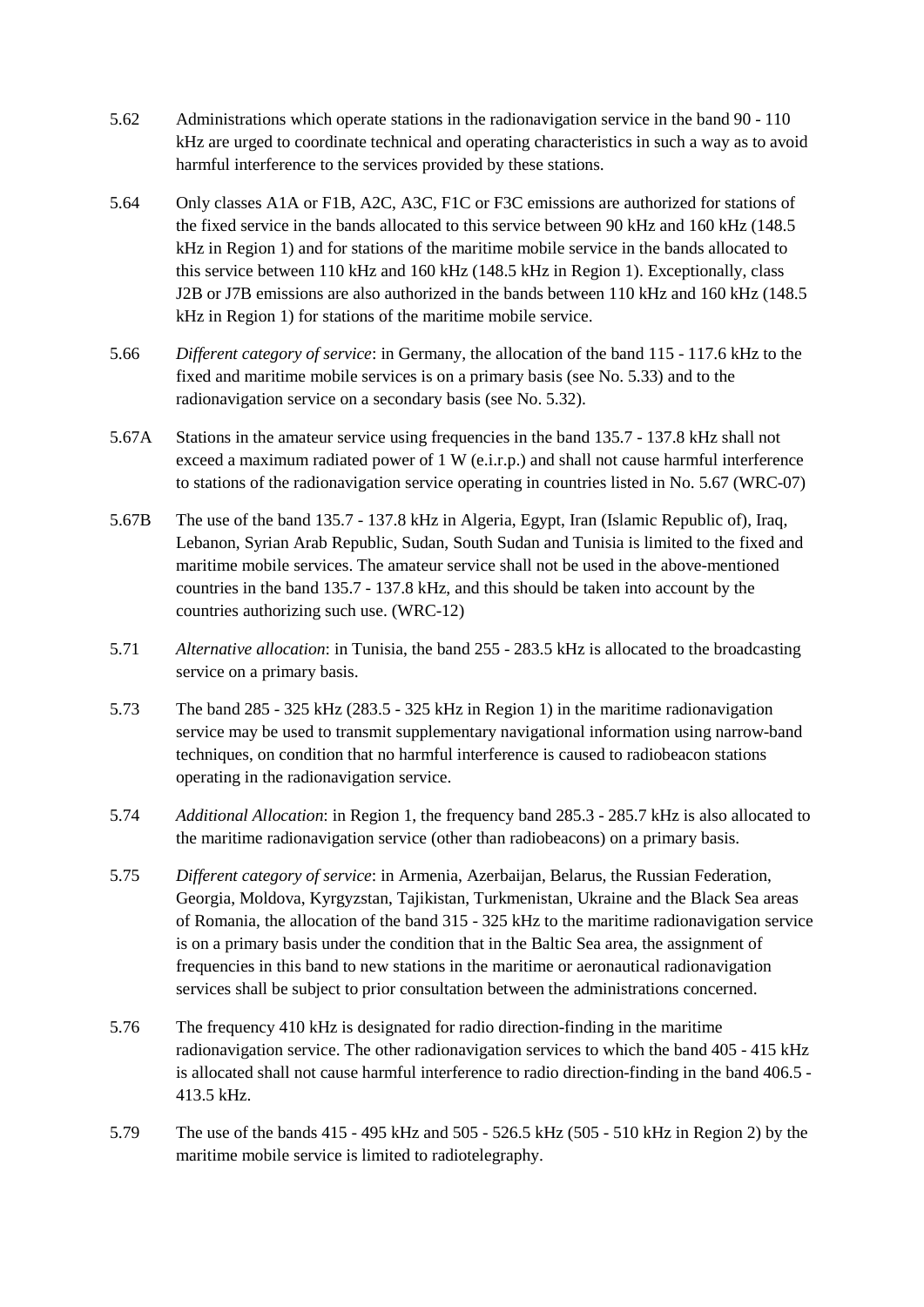- 5.79A When establishing coast stations in the NAVTEX service on the frequencies 490 kHz, 518 kHz and 4 209.5 kHz, administrations are strongly recommended to coordinate the operating characteristics in accordance with the procedures of the International Maritime Organization (IMO) (see Resolution 339 (Rev. WRC-07)).
- 5.80A The maximum equivalent isotropically radiated power (e.i.r.p.) of stations in the amateur service using frequencies in the band 472 - 479 kHz shall not exceed 1 W. Administrations may increase this limit of e.i.r.p. to 5 W in portions of their territory which are at a distance of over 800 km from the borders of Algeria, Saudi Arabia, Azerbaijan, Bahrain, Belarus, China, Comoros, Djibouti, Egypt, United Arab Emirates, the Russian Federation, Iran (Islamic Republic of), Iraq, Jordan, Kazakhstan, Kuwait, Lebanon, Libya, Morocco, Mauritania, Oman, Uzbekistan, Qatar, Syrian Arab Republic, Kyrgyzstan, Somalia, Sudan, Tunisia, Ukraine and Yemen. In this frequency band, stations in the amateur service shall not cause harmful interference to, or claim protection from, stations of the aeronautical radionavigation service. (WRC-12)
- 5.80B The use of the frequency band 472 479 kHz in Algeria, Saudi Arabia, Azerbaijan, Bahrain, Belarus, China, Comoros, Djibouti, Egypt, United Arab Emirates, the Russian Federation, Iraq, Jordan, Kazakhstan, Kuwait, Lebanon, Libya, Mauritania, Oman, Uzbekistan, Qatar, Syrian Arab Republic, Kyrgyzstan, Somalia, Sudan, Tunisia and Yemen is limited to the maritime mobile and aeronautical radionavigation services. The amateur service shall not be used in the above mentioned countries in this frequency band, and this should be taken into account by the countries authorizing such use. (WRC-12)
- 5.82 In the maritime mobile service, the frequency 490 kHz is to be used exclusively for the transmission by coast stations of navigational and meteorological warnings and urgent information to ships, by means of narrow-band direct-printing telegraphy. The conditions for use of the frequency 490 kHz are prescribed in Articles 31 and 52. In using the frequency band 415 - 495 kHz for the aeronautical radionavigation service, administrations are requested to ensure that no harmful interference is caused to the frequency 490 kHz. In using the frequency band 472 - 479 kHz for the amateur service, administrations shall ensure that no harmful interference is caused to the frequency 490 kHz. (WRC-12)
- 5.84 The conditions for the use of the frequency 518 kHz by the maritime mobile service are prescribed in Articles 31 and 52. (WRC-07)
- 5.90 In the band 1 605 1 705 kHz, in cases where a broadcasting station of Region 2 is concerned, the service area of the maritime mobile stations in Region 1 shall be limited to that provided by ground¬wave propagation.
- 5.92 Some countries of Region 1 use radiodetermination systems in the bands 1 606.5 1 625 kHz, 1 635 -1 800 kHz, 1 850 - 2 160 kHz, 2 194 - 2 300 kHz, 2 502 - 2 850 kHz and 3 500 - 3 800 kHz, subject to agreement obtained under No. 9.21. The radiated mean power of these stations shall not exceed 50 W.
- 5.93 *Additional allocation*: in Armenia, Azerbaijan, Belarus, the Russian Federation, Georgia, Hungary, Kazakhstan, Latvia, Lithuania, Mongolia, Nigeria, Uzbekistan, Poland, Kyrgyzstan, Slovakia, Tajikistan, Chad, Turkmenistan and Ukraine, the bands 1 625-1 635 kHz,  $1800-1810$  kHz and  $2160-2170$  kHz are also allocated to the fixed and land mobile services on a primary basis, subject to agreement obtained under No. 9.21. (WRC-15)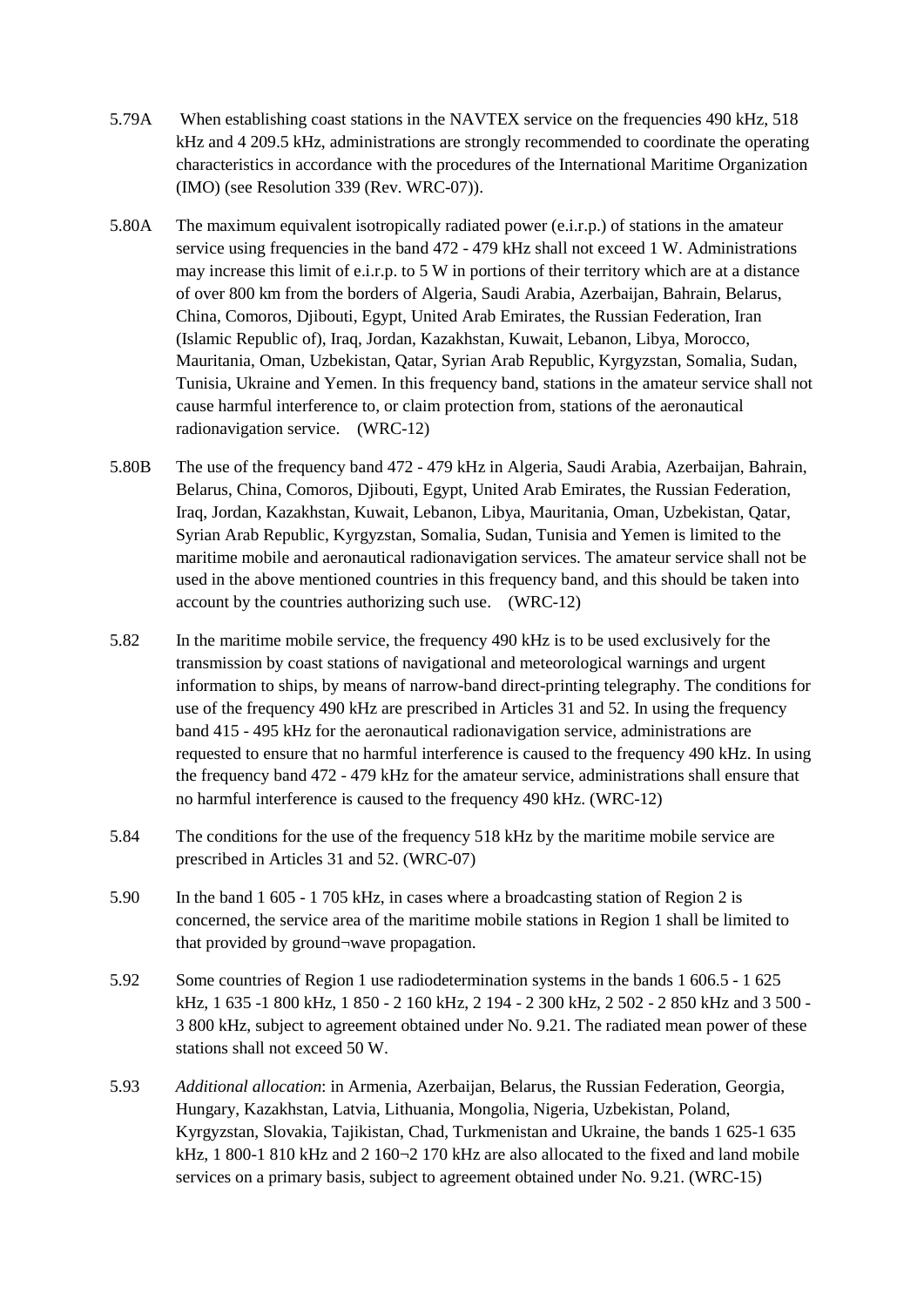- 5.96 In Germany, Armenia, Austria, Azerbaijan, Belarus, Croatia, Denmark, Estonia, the Russian Federation, Finland, Georgia, Hungary, Ireland, Iceland, Israel, Kazakhstan, Latvia, Liechtenstein, Lithuania, Malta, Moldova, Norway, Uzbekistan, Poland, Kyrgyzstan, Slovakia, the Czech Rep., the United Kingdom, Sweden, Switzerland, Tajikistan, Turkmenistan and Ukraine, administrations may allocate up to 200 kHz to their amateur service in the bands 1 715 - 1 800 kHz and 1 850 - 2 000 kHz. However, when allocating the bands within this range to their amateur service, administrations shall, after prior consultation with administrations of neighbouring countries, take such steps as may be necessary to prevent harmful interference from their amateur service to the fixed and mobile services of other countries. The mean power of any amateur station shall not exceed 10 W. (WRC-15)
- 5.98 *Alternative allocation*: in Armenia, Azerbaijan, Belarus, Belgium, Cameroon, Congo (Rep. of the), Denmark, Egypt, Eritrea, Spain, Ethiopia, the Russian Federation, Georgia, Greece, Italy, Kazakhstan, Lebanon, Lithuania, the Syrian Arab Republic, Kyrgyzstan, Somalia, Tajikistan, Tunisia, Turkmenistan and Turkey, the band 1 810-1 830 kHz is allocated to the fixed and mobile, except aeronautical mobile, services on a primary basis. (WRC-15)
- 5.99 *Additional allocation*: in Saudi Arabia, Austria, Iraq, Libya, Uzbekistan, Slovakia, Romania, Slovenia, Chad, and Togo, the band 1 810 - 1 830 kHz is also allocated to the fixed and mobile, except aeronautical mobile, services on a primary basis. (WRC-12)
- 5.100 In Region 1, the authorization to use the band 1 810 1 830 kHz by the amateur service in countries situated totally or partially north of 40° N shall be given only after consultation with the countries mentioned in Nos. 5.98 and 5.99 to define the necessary steps to be taken to prevent harmful interference between amateur stations and stations of other services operating in accordance with Nos. 5.98 and 5.99.
- 5.103 In Region 1, in making assignments to stations in the fixed and mobile services in the bands 1 850 ¬2 045 kHz, 2 194 - 2 498 kHz, 2 502 - 2 625 kHz and 2 650 - 2 850 kHz, administrations should bear in mind the special requirements of the maritime mobile service.
- 5.104 In Region 1, the use of the band 2 025 2 045 kHz by the meteorological aids service is limited to oceanographic buoy stations.
- 5.108 The carrier frequency 2 182 kHz is an international distress and calling frequency for radiotelephony. The conditions for the use of the band 2 173.5 - 2 190.5 kHz are prescribed in Articles 31 and 52. (WRC-07)
- 5.109 The frequencies 2 187.5 kHz, 4 207.5 kHz, 6 312 kHz, 8 414.5 kHz, 12 577 kHz and 16 804.5 kHz are international distress frequencies for digital selective calling. The conditions for the use of these frequencies are prescribed in Article 31.
- 5.110 The frequencies 2 174.5 kHz, 4 177.5 kHz, 6 268 kHz, 8 376.5 kHz, 12 520 kHz and 16 695 kHz are international distress frequencies for narrow band direct-printing telegraphy. The conditions for the use of these frequencies are prescribed in Article 31.
- 5.111 The carrier frequencies 2 182 kHz, 3 023 kHz, 5 680 kHz, 8 364 kHz and the frequencies 121.5 MHz, 156.525 MHz, 156.8 MHz and 243 MHz may also be used, in accordance with the procedures in force for terrestrial radiocommunication services, for search and rescue operations concerning manned space vehicles. The conditions for the use of the frequencies are prescribed in Article 31. The same applies to the frequencies 10 003 kHz, 14 993 kHz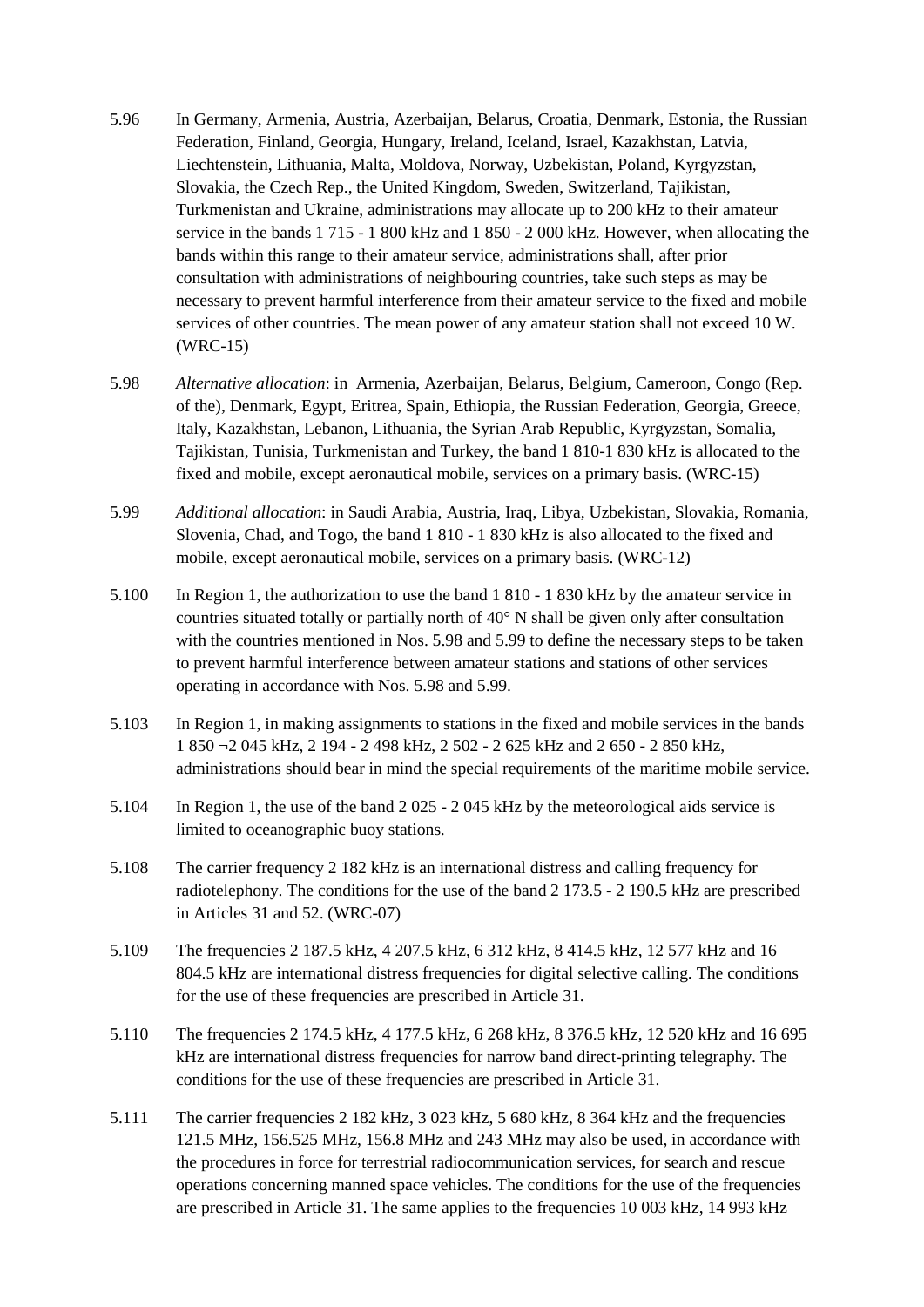and 19 993 kHz, but in each of these cases emissions must be confined in a band of  $\pm$  3 kHz about the frequency. (WRC-07)

- 5.112 *Alternative allocation*: in Denmark and Sri Lanka, the band 2 194-2 300 kHz is allocated to the fixed and mobile, except aeronautical mobile, services on a primary basis. (WRC-12)
- 5.113 For the conditions for the use of the bands 2 300 2 495 kHz (2 498 kHz in Region 1), 3 200 - 3 400 kHz, 4 750 - 4 995 kHz and 5 005 - 5 060 kHz by the broadcasting service, see Nos. 5.16 to 5.20, 5.21 and 23.3 to 23.10.
- 5.114 *Alternative allocation*: in Denmark and Iraq, the band 2 502-2 625 kHz is allocated to the fixed and mobile, except aeronautical mobile, services on a primary basis. (WRC-12)
- 5.115 The carrier (reference) frequencies 3 023 kHz and 5 680 kHz may also be used, in accordance with Article 31 by stations of the maritime mobile service engaged in coordinated search and rescue operations.
- 5.116 Administrations are urged to authorize the use of the band 3 155 3 195 kHz to provide a common worldwide channel for low power wireless hearing aids. Additional channels for these devices may be assigned by administrations in the bands between 3 155 kHz and 3 400 kHz to suit local needs. It should be noted that frequencies in the range 3 000 kHz to 4 000 kHz are suitable for hearing aid devices which are designed to operate over short distances within the induction field.
- 5.117 *Alternative allocation*: in Côte d'Ivoire, Denmark, Egypt, Liberia, Sri Lanka and Togo, the band 3 155 - 3 200 kHz is allocated to the fixed and mobile, except aeronautical mobile, services on a primary basis. (WRC-12)
- 5.127 The use of the band 4 000 4 063 kHz by the maritime mobile service is limited to ship stations using radiotelephony (see No. 52.220 and Appendix 17).
- 5.128 Frequencies in the bands 4 063 4 123 kHz and 4 130 4 438 kHz may be used exceptionally by stations in the fixed service, communicating only within the boundary of the country in which they are located, with a mean power not exceeding 50 W, on condition that harmful interference is not caused to the maritime mobile service. In addition, in Afghanistan, Argentina, Armenia, Azerbaijan, Belarus, Botswana, Burkina Faso, the Central African Rep., China, the Russian Federation, Georgia, India, Kazakhstan, Mali, Niger, Pakistan, Kyrgyzstan, Tajikistan, Chad, Turkmenistan and Ukraine, in the bands 4 063 - 4 123 kHz, 4 130 - 4 133 kHz and 4 408 - 4 438 kHz, stations in the fixed service, with a mean power not exceeding 1 kW, can be operated on condition that they are situated at least 600 km from the coast and that harmful interference is not caused to the maritime mobile service. (WRC-12)
- 5.130 The conditions for the use of the carrier frequencies 4 125 kHz and 6 215 kHz are prescribed in Articles 31 and 52. (WRC-07)
- 5.131 The frequency 4 209.5 kHz is used exclusively for the transmission by coast stations of meteorological and navigational warnings and urgent information to ships by means of narrow-band direct-printing techniques.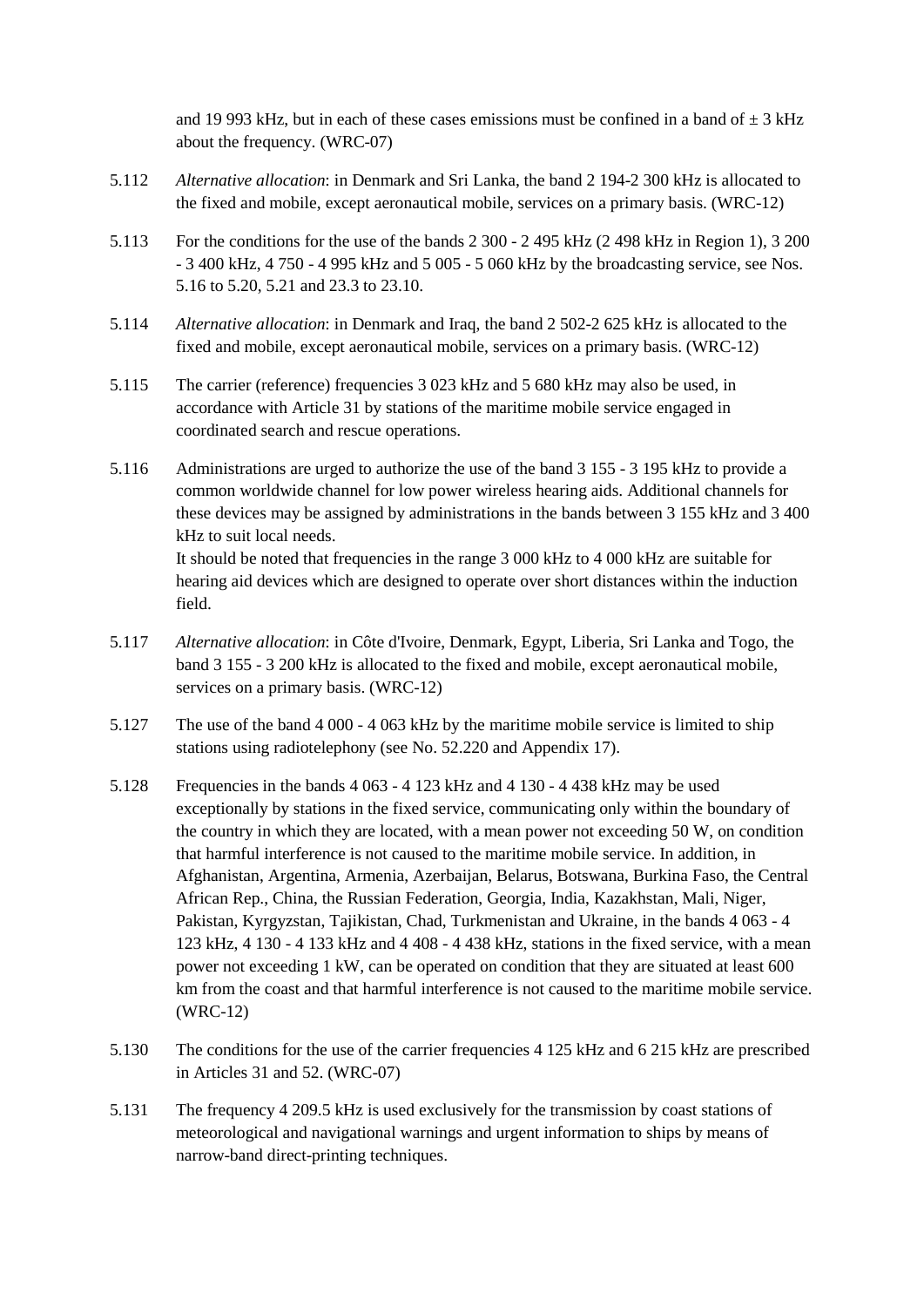- 5.132 The frequencies 4 210 kHz, 6 314 kHz, 8 416.5 kHz, 12 579 kHz, 16 806.5 kHz, 19 680.5 kHz, 22 376 kHz and 26 100.5 kHz are the international frequencies for the transmission of Maritime Safety Information (MSI) (see Appendix 17).
- 5.132A Stations in the radiolocation service shall not cause harmful interference to, or claim protection from, stations operating in the fixed or mobile services. Applications of the radiolocation service are limited to oceanographic radars operating in accordance with Resolution 612 (Rev.WRC-12).
- 5.132B *Alternative allocation*: in Armenia, Belarus, Moldova, Uzbekistan and Kyrgyzstan, the frequency band 4 438 - 4 488 kHz is allocated to the fixed and mobile, except aeronautical mobile (R), services on a primary basis. (WRC-15)
- 5.A14 Stations in the amateur service using the frequency band 5 351.5-5 366.5 kHz shall not exceed a maximum radiated power of 15 W (e.i.r.p.). However, in Region 2 in Mexico, stations in the amateur service using the frequency band 5 351.5-5 366.5 kHz shall not exceed a maximum radiated power of 20 W (e.i.r.p.). In the following Region 2 countries: Antigua and Barbuda, Argentina, Bahamas, Barbados, Belize, Bolivia, Brazil, Chile, Colombia, Costa Rica, Cuba, Dominican Republic, Dominica, El Salvador, Ecuador, Grenada, Guatemala, Guyana, Haiti, Honduras, Jamaica, Nicaragua, Panama, Paraguay, Peru, Saint Lucia, Saint Kitts and Nevis, Saint Vincent and the Grenadines, Suriname, Trinidad and Tobago, Uruguay, Venezuela, as well as the overseas territories of the Netherlands in Region 2, stations in the amateur service using the frequency band 5 351.5-5 366.5 kHz shall not exceed a maximum radiated power of 25 W (e.i.r.p.). (WRC-15)
- 5.133 *Different category of service*: in Armenia, Azerbaijan, Belarus, the Russian Federation, Georgia, Kazakhstan, Latvia, Lithuania, Niger, Uzbekistan, Kyrgyzstan, Tajikistan, Turkmenistan and Ukraine, the allocation of the band 5 130-5 250 kHz to the mobile, except aeronautical mobile, service is on a primary basis (see No. 5.33). (WRC-12)
- 5.133A *Alternative allocation*: in Armenia, Belarus, Moldova, Uzbekistan and Kyrgyzstan, the frequency bands 5 250 - 5 275 kHz and 26 200 - 26 350 kHz are allocated to the fixed and mobile, except aeronautical mobile, services on a primary basis. (WRC-15)
- 5.134 The use of the bands 5 900 5 950 kHz, 7 300 7 350 kHz, 9 400 9 500 kHz, 11 600 11 650 kHz, 12 050 - 12 100 kHz, 13 570 - 13 600 kHz, 13 800 - 13 870 kHz, 15 600 - 15 800 kHz, 17 480 - 17 550 kHz and 18 900 - 19 020 kHz by the broadcasting service is subject to the application of the procedure of Article 12. Administrations are encouraged to use these bands to facilitate the introduction of digitally modulated emissions in accordance with the provisions of Resolution 517 (Rev.WRC-07). (WRC-07)
- 5.136 *Additional allocation*: frequencies in the band 5 900 5 950 kHz may be used by stations in the following services, communicating only within the boundary of the country in which they are located: fixed service (in all three Regions), land mobile service (in Region 1), mobile except aeronautical mobile (R) service (in Regions 2 and 3), on condition that harmful interference is not caused to the broadcasting service. When using frequencies for these services, administrations are urged to use the minimum power required and to take account of the seasonal use of frequencies by the broadcasting service published in accordance with the Radio Regulations. (WRC-07)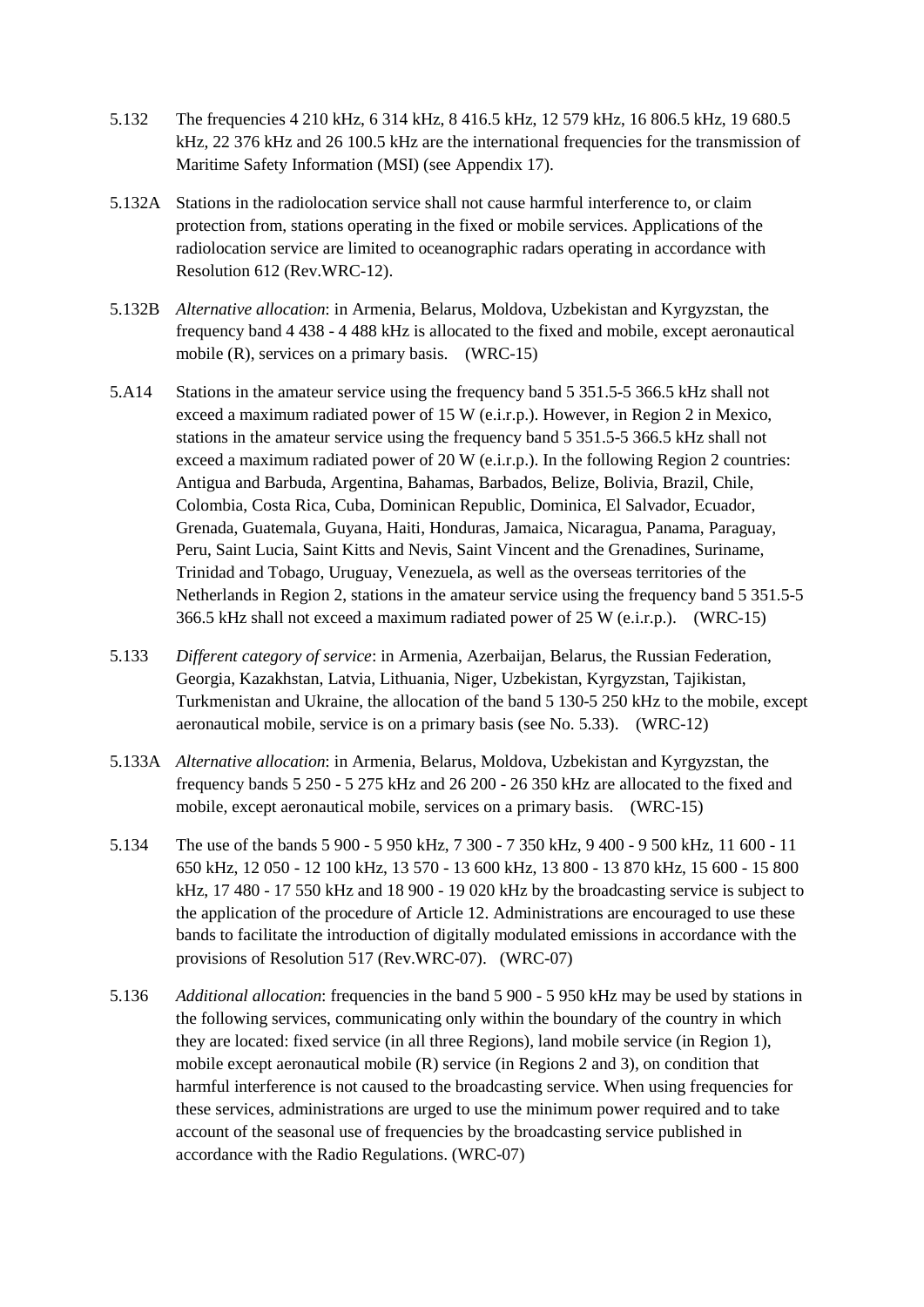5.137 On condition that harmful interference is not caused to the maritime mobile service, the bands 6 200 - 6 213.5 kHz and 6 220.5 - 6 525 kHz may be used exceptionally by stations in the fixed service, communicating only within the boundary of the country in which they are located, with a mean power not exceeding 50 W. At the time of notification of these frequencies, the attention of the Bureau will be drawn to the above conditions.

| 5.138 | The following bands:                                                                       |
|-------|--------------------------------------------------------------------------------------------|
|       | 6 765 - 6 795 kHz<br>(centre frequency 6 780 kHz),                                         |
|       | 433.05 - 434.79 MHz (centre frequency 433.92 MHz) in Region 1 except in the countries      |
|       | mentioned in No. 5.280,                                                                    |
|       | $61 - 61.5$ GHz<br>(centre frequency 61.25 GHz),                                           |
|       | (centre frequency 122.5 GHz), and<br>122 - 123 GHz                                         |
|       | 244 - 246 GHz<br>(centre frequency 245 GHz)                                                |
|       | are designated for industrial, scientific and medical (ISM) applications. The use of these |
|       | frequency bands for ISM applications shall be subject to special authorization by the      |
|       | administration concerned, in agreement with other administrations whose                    |
|       | radiocommunication services might be affected. In applying this provision, administrations |
|       | shall have due regard to the latest relevant ITU-R Recommendations.                        |

- 5.138A Until 29 March 2009, the band 6 765 7 000 kHz is allocated to the fixed service on a primary basis and to the land mobile service on a secondary basis. After this date, this band is allocated to the fixed and the mobile except aeronautical mobile (R) services on a primary basis. (WRC-03)
- 5.139 *Different category of service*: until 29 March 2009, in Armenia, Azerbaijan, Belarus, the Russian Federation, Georgia, Kazakhstan, Latvia, Lithuania, Mongolia, Uzbekistan, Kyrgyzstan, Tajikistan, Turkmenistan and Ukraine, the allocation of the band 6 765 -7 000 kHz to the land mobile service is on a primary basis (see No. 5.33). (WRC-07)
- 5.141B *Additional allocation*: in Algeria, Saudi Arabia, Australia, Bahrain, Botswana, Brunei Darussalam, China, Comoros, Korea (Rep. of), Diego Garcia, Djibouti, Egypt, United Arab Emirates, Eritrea, Guinea, Indonesia, Iran (Islamic Republic of), Japan, Jordan, Kuwait, Libya, Mali, Morocco, Mauritania, Niger, New Zealand, Oman, Papua New Guinea, Qatar, the Syrian Arab Republic, Singapore, Sudan, South Sudan, Tunisia, Viet Nam and Yemen, the frequency band 7 100-7 200 kHz is also allocated to the fixed and the mobile, except aeronautical mobile (R), services on a primary basis. (WRC-15)
- 5.141C In Regions 1 and 3, the band 7 100-7 200 kHz is allocated to the broadcasting service until 29 March 2009 on a primary basis. (WRC-03)
- 5.143 *Additional allocation*: frequencies in the band 7 300 7 350 kHz may be used by stations in the fixed service and in the land mobile service, communicating only within the boundary of the country in which they are located, on condition that harmful interference is not caused to the broadcasting service. When using frequencies for these services, administrations are urged to use the minimum power required and to take account of the seasonal use of frequencies by the broadcasting service published in accordance with the Radio Regulations. (WRC-07)
- 5.143B In Region 1, the band 7 350 7 450 kHz is allocated, until 29 March 2009, to the fixed service on a primary basis and to the land mobile service on a secondary basis. After 29 March 2009, on condition that harmful interference is not caused to the broadcasting service,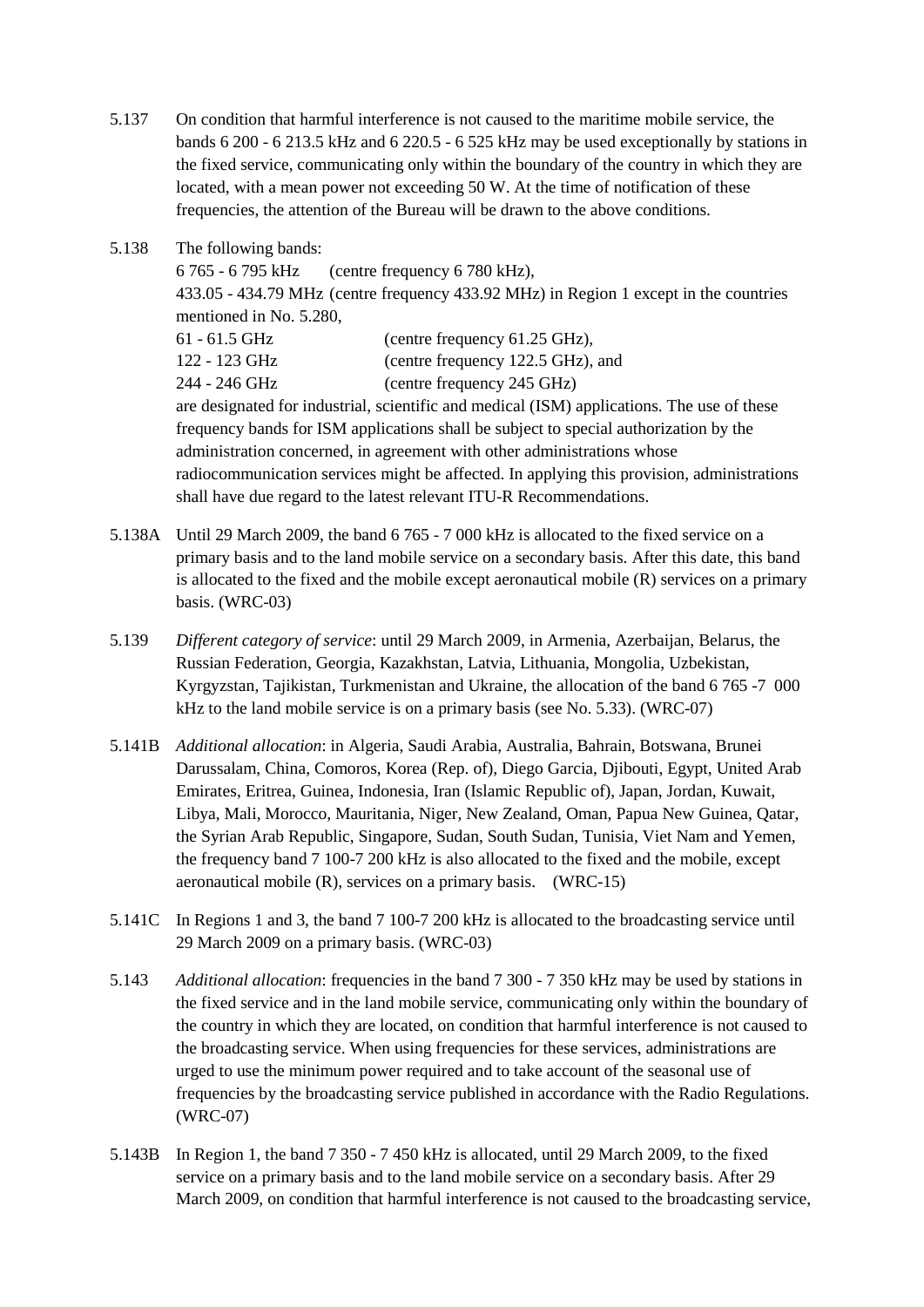frequencies in the band 7 350 - 7 450 kHz may be used by stations in the fixed and land mobile services communicating only within the boundary of the country in which they are located, each station using a total radiated power that shall not exceed 24 dBW. (WRC-03)

- 5.143C *Additional allocation*: after 29 March 2009 in Algeria, Saudi Arabia, Bahrain, Comoros, Djibouti, Egypt, United Arab Emirates, Iran (Islamic Republic of), Jordan, Kuwait, Libya, Morocco, Mauritania, Niger, Oman, Qatar, the Syrian Arab Republic, Sudan, South Sudan, Tunisia and Yemen, the bands 7 350 - 7 400 kHz and 7 400 - 7 450 kHz are also allocated to the fixed service on a primary basis. (WRC-12)
- 5.143E Until 29 March 2009, the band 7 450 8 100 kHz is allocated to the fixed service on a primary basis and to the land mobile service on a secondary basis. (WRC-03)
- 5.145 The conditions for the use of the carrier frequencies 8 291 kHz, 12 290 kHz and 16 420 kHz are prescribed in Articles 31 and 52. (WRC-07)
- 5.145A Stations in the radiolocation service shall not cause harmful interference to, or claim protection from, stations operating in the fixed service. Applications of the radiolocation service are limited to oceanographic radars operating in accordance with Resolution 612 (Rev.WRC-12). (WRC-12)
- 5.145B *Alternative allocation*: in Armenia, Belarus, Moldova, Uzbekistan and Kyrgyzstan, the frequency bands 9 305 - 9 355 kHz and 16 100 - 16 200 kHz are allocated to the fixed service on a primary basis. (WRC-15)
- 5.146 Additional allocation: frequencies in the bands 9 400 9 500 kHz, 11 600-11 650 kHz, 12 050 - 12 100 kHz, 15 600 - 15 800 kHz, 17 480 - 17 550 kHz and 18 900 - 19 020 kHz may be used by stations in the fixed service, communicating only within the boundary of the country in which they are located, on condition that harmful interference is not caused to the broadcasting service. When using frequencies in the fixed service, administrations are urged to use the minimum power required and to take account of the seasonal use of frequencies by the broadcasting service published in accordance with the Radio Regulations. (WRC-07)
- 5.147 On condition that harmful interference is not caused to the broadcasting service, frequencies in the bands 9 775 - 9 900 kHz, 11 650 - 11 700 kHz and 11 975 - 12 050 kHz may be used by stations in the fixed service communicating only within the boundary of the country in which they are located, each station using a total radiated power not exceeding 24 dBW.
- 5.149 In making assignments to stations of other services to which the bands: 13 360 13 410 kHz, 25 550 - 25 670 kHz, 37.5 - 38.25 MHz, 73 - 74.6 MHz in Regions 1 and 3, 150.05 - 153 MHz in Region 1, 322 - 328.6 MHz, 406.1 - 410 MHz, 608 - 614 MHz in Regions 1 and3, 1 330 - 1 400 MHz, 1 610.6 - 1 613.8 MHz, 1 660 - 1 670 MHz, 1 718.8 - 1 722.2 MHz, 2 655 - 2 690 MHz, 3 260 - 3 267 MHz, 3 332 - 3 339 MHz, 3 345.8 - 3 352.5 MHz, 4 825 - 4 835 MHz, 4 950 - 4 990 MHz, 4 990 - 5 000 MHz, 6 650 - 6 675.2 MHz, 10.6 - 10.68 GHz, 14.47 - 14.5 GHz, 22.01 - 22.21 GHz, 22.21 - 22.5 GHz, 22.81 - 22.86 GHz, 23.07 - 23.12 GHz, 31.2 - 31.3 GHz, 31.5 - 31.8 GHz in Regions 1 and 3, 36.43 - 36.5 GHz, 42.5 - 43.5 GHz, 48.94 - 49.04 GHz, 76 - 86 GHz, 92 - 94 GHz, 94.1 - 100 GHz, 102 - 109.5 GHz, 111.8 - 114.25 GHz, 128.33 - 128.59 GHz, 129.23 - 129.49 GHz. 130 - 134 GHz, 136 - 148.5 GHz, 151.5 - 158.5 GHz, 168.59 - 168.93 GHz, 171.11 - 171.45 GHz, 172.31 - 172.65 GHz, 173.52 - 173.85 GHz, 195.75 - 196.15 GHz, 209 - 226 GHz, 241 - 250 GHz, 252 -275 GHz are allocated, administrations are urged to take all practicable steps to protect the radio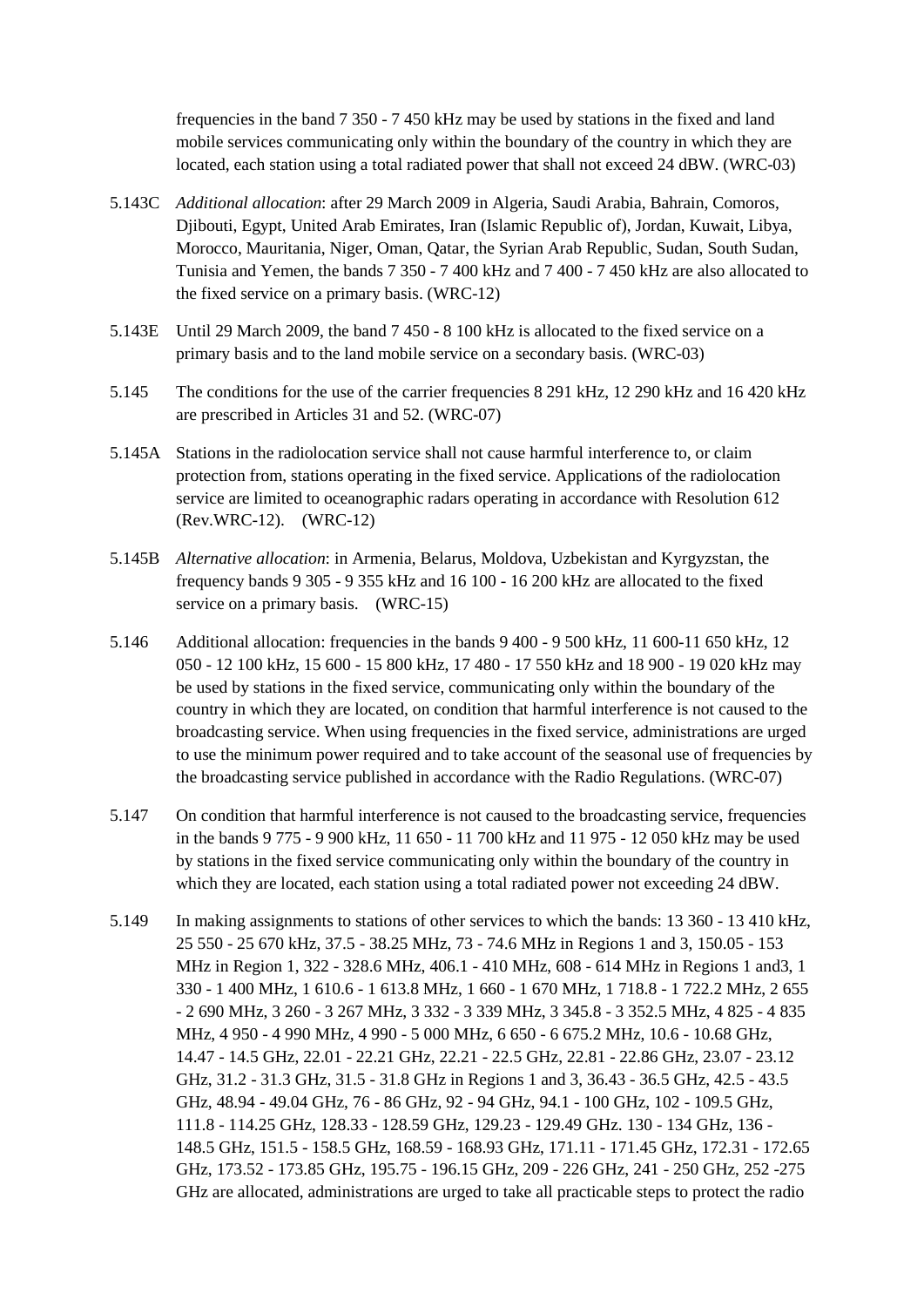astronomy service from harmful interference. Emissions from spaceborne or airborne stations can be particularly serious sources of interference to the radio astronomy service (see Nos. 4.5 and 4.6 and Article 29). (WRC-07)

- 5.149A *Alternative allocation*: in Armenia, Belarus, Moldova, Uzbekistan and Kyrgyzstan, the frequency band 13 450-13 550 kHz is allocated to the fixed service on a primary basis and to the mobile, except aeronautical mobile (R), service on a secondary basis. (WRC-15)
- 5.150 The following bands: 13 553 13 567 kHz (centre frequency 13 560 kHz), 26 957 27 283 kHz (centre frequency 27 120 kHz), 40.66 - 40.70 MHz (centre frequency 40.68 MHz), 902 - 928 MHz in Region 2 (centre frequency 915 MHz), 2 400 - 2 500 MHz (centre frequency 2 450 MHz), 5 725 - 5 875 MHz (centre frequency 5 800 MHz), and 24 - 24.25 GHz (centre frequency 24.125 GHz) are also designated for industrial, scientific and medical (ISM) applications. Radiocommunication services operating within these bands must accept harmful interference which may be caused by these applications. ISM equipment operating in these bands is subject to the provisions of No. 15.13.
- 5.151 *Additional allocation*: frequencies in the bands 13 570 13 600 kHz and 13 800 13 870 kHz may be used by stations in the fixed service and in the mobile except aeronautical mobile (R) service, communicating only within the boundary of the country in which they are located, on the condition that harmful interference is not caused to the broadcasting service. When using frequencies in these services, administrations are urged to use the minimum power required and to take account of the seasonal use of frequencies by the broadcasting service published in accordance with the Radio Regulations. (WRC-07)
- 5.152 *Additional allocation*: in Armenia, Azerbaijan, China, Côte d'Ivoire, the Russian Federation, Georgia, Iran (Islamic Republic of), Kazakhstan, Uzbekistan, Kyrgyzstan, Tajikistan, Turkmenistan and Ukraine, the band 14 250 - 14 350 kHz is also allocated to the fixed service on a primary basis. Stations of the fixed service shall not use a radiated power exceeding 24 dBW. (WRC-03)
- 5.154 *Additional allocation*: in Armenia, Azerbaijan, the Russian Federation, Georgia, Kazakhstan, Kyrgyzstan, Tajikistan, Turkmenistan and Ukraine, the band 18 068 - 18 168 kHz is also allocated to the fixed service on a primary basis for use within their boundaries, with a peak envelope power not exceeding 1 kW. (WRC-03)
- 5.155 Additional allocation: in Armenia, Azerbaijan, Belarus, the Russian Federation, Georgia, Kazakhstan, Moldova, Mongolia, Uzbekistan, Kyrgyzstan, Slovakia, Tajikistan, Turkmenistan and Ukraine, the band 21 850 - 21 870 kHz is also allocated to the aeronautical mobile (R) services on a primary basis. (WRC-07)
- 5.155A In Armenia, Azerbaijan, Belarus, the Russian Federation, Georgia, Kazakhstan, Moldova, Mongolia, Uzbekistan, Kyrgyzstan, Slovakia, Tajikistan, Turkmenistan and Ukraine, the use of the band 21 850 - 21 870 kHz by the fixed service is limited to provision of services related to aircraft flight safety. (WRC-07)
- 5.155B The band 21 870 21 924 kHz is used by the fixed service for provision of services related to aircraft flight safety.
- 5.156A The use of the band 23 200 23 350 kHz by the fixed service is limited to provision of services related to aircraft flight safety.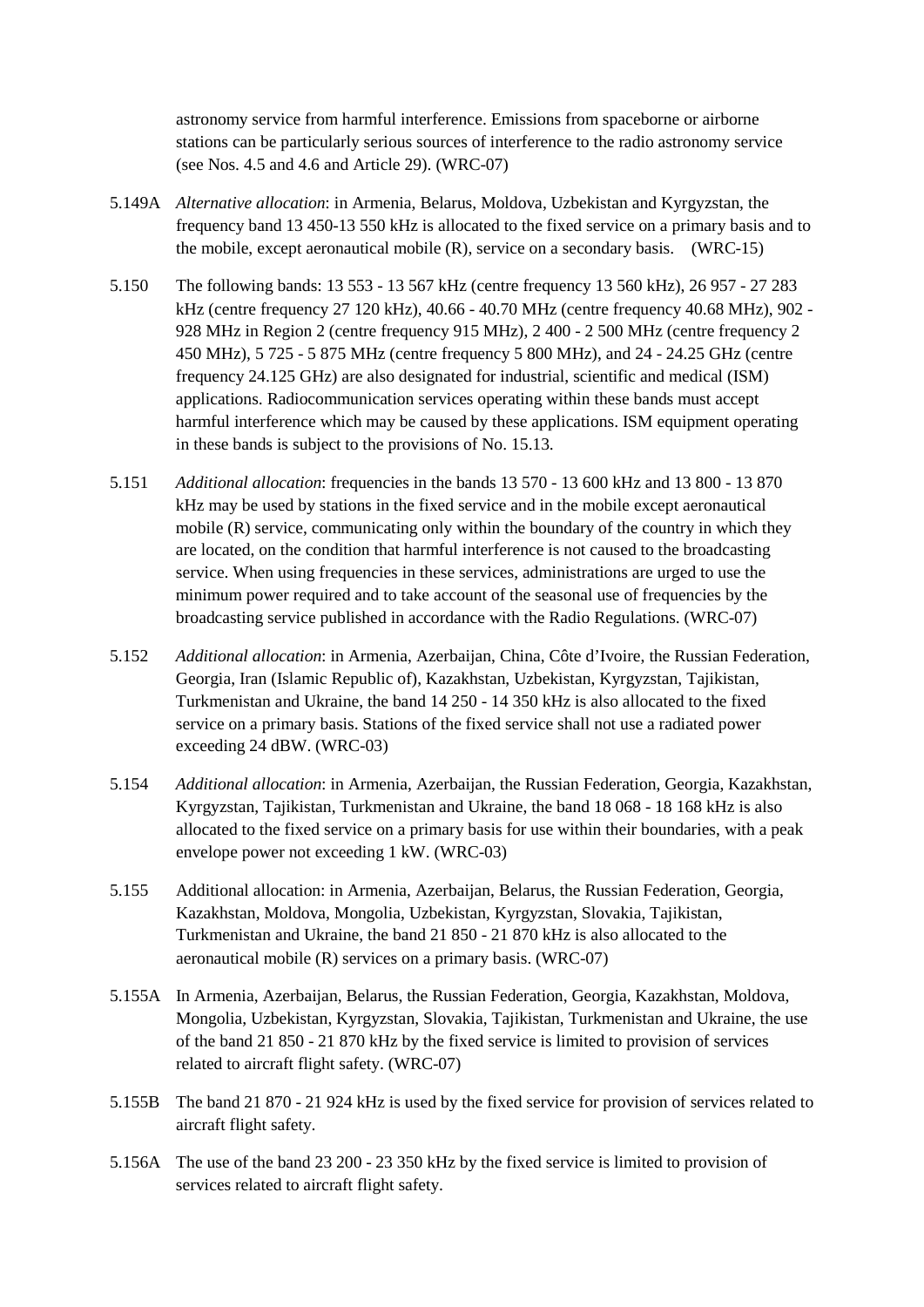- 5.157 The use of the band 23 350 24 000 kHz by the maritime mobile service is limited to intership radiotelegraphy.
- 5.158 *Alternative allocation*: in Armenia, Belarus, Moldova, Uzbekistan and Kyrgyzstan, the frequency band 24 450-24 600 kHz is allocated to the fixed and land mobile services on a primary basis. (WRC-15)
- 5.159 *Alternative allocation*: in Armenia, Belarus, Moldova, Uzbekistan and Kyrgyzstan, the frequency band 39 - 39.5 MHz is allocated to the fixed and mobile services on a primary basis. (WRC-15)
- 5.161B *Alternative allocation*: in Albania, Germany, Armenia, Austria, Belarus, Belgium, Bosnia and Herzegovina, Cyprus, Vatican, Croatia, Denmark, Spain, Estonia, Finland, France, Greece, Hungary, Ireland, Iceland, Italy, Latvia, The Former Yugoslav Rep. of Macedonia, Liechtenstein, Lithuania, Luxembourg, Malta, Moldova, Monaco, Montenegro, Norway, Uzbekistan, Netherlands, Portugal, Kyrgyzstan, Slovakia, Czech Rep., Romania, United Kingdom, San Marino, Slovenia, Sweden, Switzerland, Turkey and Ukraine, the frequency band 42 - 42.5 MHz is allocated to the fixed and mobile services on a primary basis. (WRC-15)
- 5.162A *Additional allocation*: in Germany, Austria, Belgium, Bosnia and Herzegovina, China, Vatican, Denmark, Spain, Estonia, the Russian Federation, Finland, France, Ireland, Iceland, Italy, Latvia, The Former Yugoslav Republic of Macedonia, Liechtenstein, Lithuania, Luxembourg, Monaco, Montenegro, Norway, the Netherlands, Poland, Portugal, the Czech Rep., the United Kingdom, Serbia, Slovenia, Sweden and Switzerland the band 46-68 MHz is also allocated to the radiolocation service on a secondary basis. This use is limited to the operation of wind profiler radars in accordance with Resolution 217 (WRC-97). (WRC-12)
- 5.163 *Additional allocation*: in Armenia, Belarus, the Russian Federation, Georgia, Hungary, Kazakhstan, Latvia, Moldova, Uzbekistan, Kyrgyzstan, Tajikistan, Turkmenistan and Ukraine, the bands 47-48.5 MHz and 56.5-58 MHz are also allocated to the fixed and land mobile services on a secondary basis. (WRC-12)
- 5.164 *Additional allocation:* in Albania, Algeria, Germany, Austria, Belgium, Bosnia and Herzegovina, Botswana, Bulgaria, Côte d'Ivoire, Croatia, Denmark, Spain, Estonia, Finland, France, Gabon, Greece, Ireland, Israel, Italy, Jordan, Lebanon, Libya, Liechtenstein, Lithuania, Luxembourg, Madagascar, Mali, Malta, Morocco, Mauritania, Monaco, Montenegro, Nigeria, Norway, the Netherlands, Poland, Syrian Arab Republic, Slovakia, Czech Rep., Romania, the United Kingdom, Serbia, Slovenia, Sweden, Switzerland, Swaziland, Chad, Togo, Tunisia and Turkey, the frequency band 47-68 MHz, in South Africa the frequency band 47-50 MHz, and in Latvia the frequency band 48.5-56.5 MHz, are also allocated to the land mobile service on a primary basis. However, stations of the land mobile service in the countries mentioned in connection with each frequency band referred to in this footnote shall not cause harmful interference to, or claim protection from, existing or planned broadcasting stations of countries other than those mentioned in connection with the frequency band. (WRC-15)
- 5.179 *Additional allocation*: in Armenia, Azerbaijan, Belarus, China, the Russian Federation, Georgia, Kazakhstan, Lithuania, Mongolia, Kyrgyzstan, Tajikistan, Turkmenistan and Ukraine, the bands 74.6 - 74.8 MHz and 75.2-75.4 MHz are also allocated to the aeronautical radionavigation service, on a primary basis, for ground-based transmitters only. (WRC-12)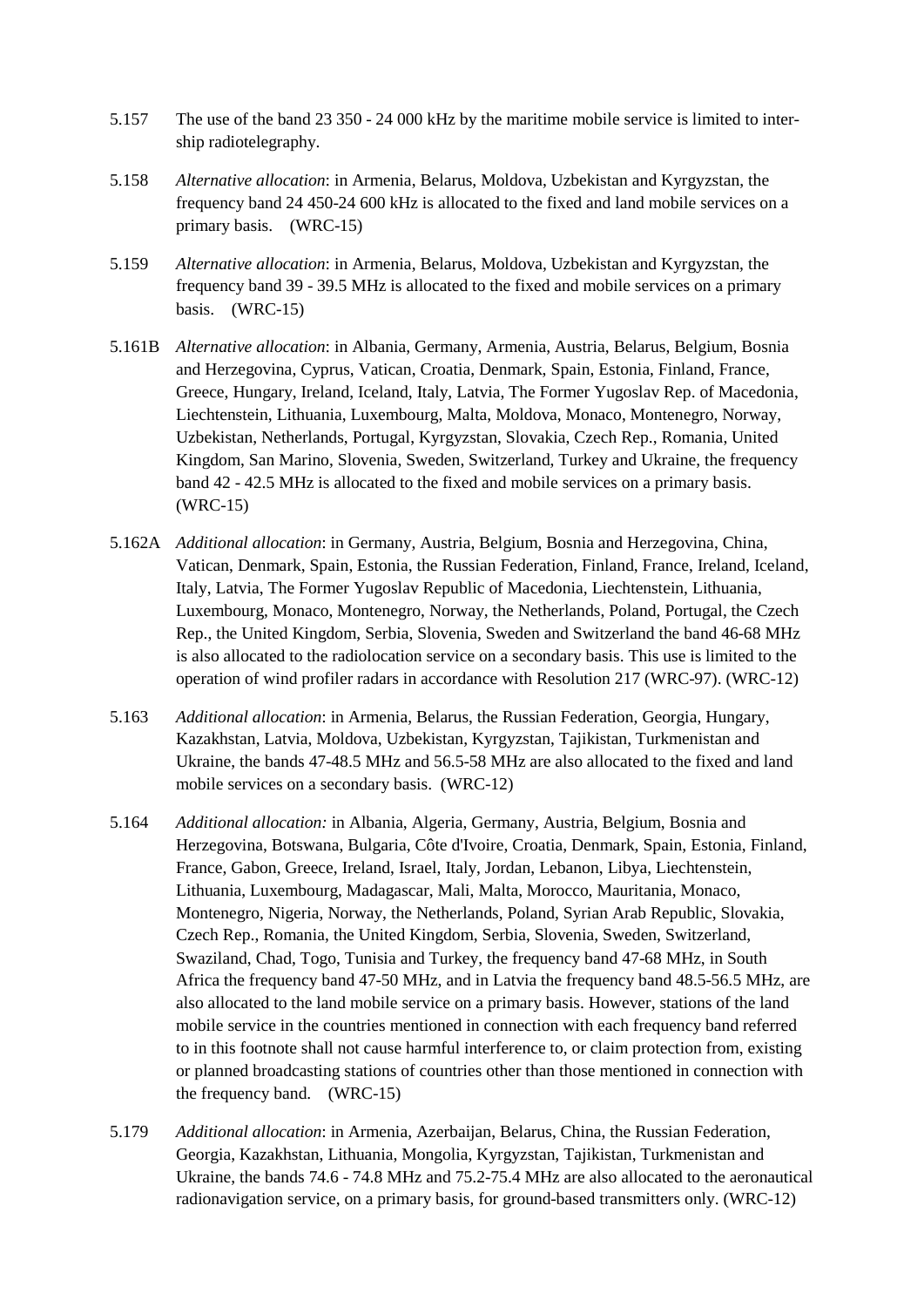- 5.180 The frequency 75 MHz is assigned to marker beacons. Administrations shall refrain from assigning frequencies close to the limits of the guardband to stations of other services which, because of their power or geographical position, might cause harmful interference or otherwise place a constraint on marker beacons. Every effort should be made to improve further the characteristics of airborne receivers and to limit the power of transmitting stations close to the limits 74.8 MHz and 75.2 MHz.
- 5.197A *Additional allocation*: the band 108-117.975 MHz is also allocated on a primary basis to the aeronautical mobile (R) service, limited to systems operating in accordance with recognized international aeronautical standards. Such use shall be in accordance with Resolution 413 (Rev.WRC-07). The use of the band 108-112 MHz by the aeronautical mobile (R) service shall be limited to systems composed of ground-based transmitters and associated receivers that provide navigational information in support of air navigation functions in accordance with recognized international aeronautical standards. (WRC-07)
- 5.200 In the band 117.975 137 MHz, the frequency 121.5 MHz is the aeronautical emergency frequency and, where required, the frequency 123.1 MHz is the aeronautical frequency auxiliary to 121.5 MHz. Mobile stations of the maritime mobile service may communicate on these frequencies under the conditions laid down in Article 31 for distress and safety purposes with stations of the aeronautical mobile service. (WRC-07)
- 5.201 *Additional allocation*: in Armenia, Azerbaijan, Belarus, Bulgaria, Estonia, the Russian Federation, Georgia, Hungary, Iran (Islamic Republic of), Iraq (Republic of), Japan, Kazakhstan, Moldova, Mongolia, Mozambique, Uzbekistan, Papua New Guinea, Poland, Kyrgyzstan, Romania, Tajikistan, Turkmenistan and Ukraine, the frequency band 132 - 136 MHz is also allocated to the aeronautical mobile (OR) service on a primary basis. In assigning frequencies to stations of the aeronautical mobile (OR) service, the administration shall take account of the frequencies assigned to stations in the aeronautical mobile (R) service. (WRC-15)
- 5.202 *Additional allocation*: in Saudi Arabia, Armenia, Azerbaijan, Belarus, Bulgaria, the United Arab Emirates, the Russian Federation, Georgia, Iran (Islamic Republic of), Jordan, Oman, Uzbekistan, Poland, the Syrian Arab Republic, Kyrgyzstan, Romania, Tajikistan, Turkmenistan and Ukraine, the frequency band 136 - 137 MHz is also allocated to the aeronautical mobile (OR) service on a primary basis. In assigning frequencies to stations of the aeronautical mobile (OR) service, the administration shall take account of the frequencies assigned to stations in the aeronautical mobile (R) service. (WRC-15)
- 5.206 *Different category of service*: in Armenia, Azerbaijan, Belarus, Bulgaria, Egypt, the Russian Federation, Finland, France, Georgia, Greece, Kazakhstan, Lebanon, Moldova, Mongolia, Uzbekistan, Poland, Kyrgyzstan, the Syrian Arab Republic, Slovakia, the Czech Rep., Romania, Tajikistan, Turkmenistan and Ukraine, the allocation of the band 137-138 MHz to the aeronautical mobile (OR) service is on a primary basis (see No. 5.33). (WRC-2000)
- 5.208 The use of the band 137 138 MHz by the mobile-satellite service is subject to coordination under No. 9.11A. (WRC-07)
- 5.208A In making assignments to space stations in the mobile-satellite service in the bands 137 138 MHz, 387 - 390 MHz and 400.15 - 401 MHz, administrations shall take all practicable steps to protect the radio astronomy service in the bands 150.05 - 153 MHz, 322 - 328.6 MHz, 406.1 - 410 MHz and 608 - 614 MHz from harmful interference from unwanted emissions.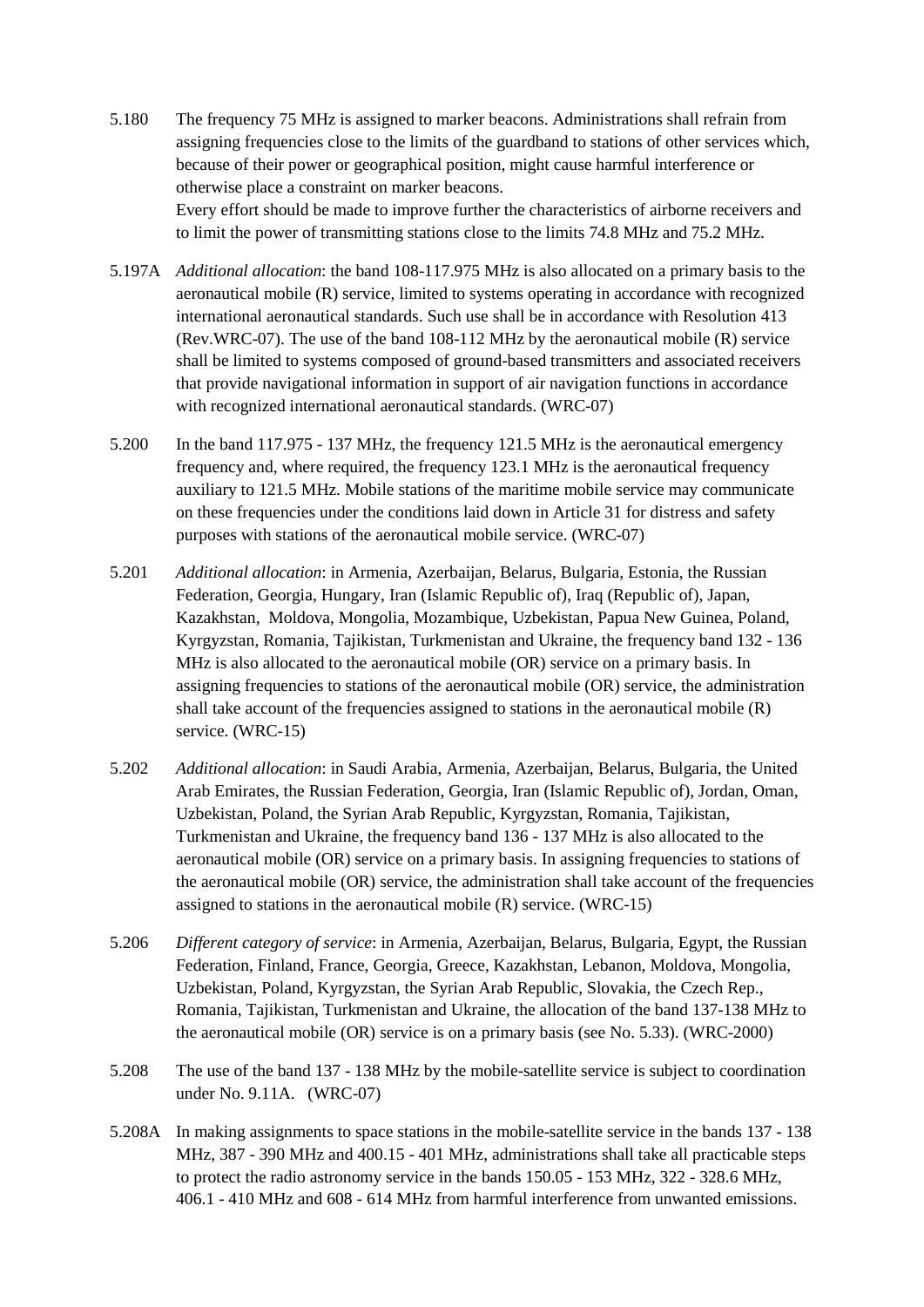The threshold levels of interference detrimental to the radio astronomy service are shown in the relevant ITU-R Recommendation. (WRC-07)

- 5.208B In the bands: 137 138MHz, 387 390 MHz, 400.15 401 MHz, 1 452 1 492 MHz, 1 525 1610 MHz, 1 613.8 - 1 626.5 MHz, 2 655 - 2 690 MHz, 21.4 - 22 GHz, Resolution 739 (WRC-15) applies. (WRC-15)
- 5.209 The use of the bands 137 138 MHz, 148 150.05 MHz, 399.9 400.05 MHz, 400.15 401 MHz, 454 - 456 MHz and 459 - 460 MHz by the mobile-satellite service is limited to nongeostationary-satellite systems. (WRC-97).
- 5.210 *Additional allocation*: in Italy, the Czech Rep. and the United Kingdom, the bands 138 143.6 MHz and 143.65 - 144 MHz are also allocated to the space research service (space-to-Earth) on a secondary basis. (WRC-07)
- 5.211 *Additional allocation*: in Germany, Saudi Arabia, Austria, Bahrain, Belgium, Denmark, the United Arab Emirates, Spain, Finland, Greece, Guinea, Ireland, Israel, Kenya, Kuwait, The Former Yugoslav Republic of Macedonia, Lebanon, Liechtenstein, Luxembourg, Mali, Malta, Montenegro, Norway, the Netherlands, Qatar, Slovakia, the United Kingdom, Serbia, Slovenia, Somalia, Sweden, Switzerland, Tanzania, Tunisia and Turkey, the band 138 - 144 MHz is also allocated to the maritime mobile and land mobile services on a primary basis. (WRC-15)
- 5.218 Additional allocation: the band 148 149.9 MHz is also allocated to the space operation service (Earth-to-space) on a primary basis, subject to agreement obtained under No. 9.21. The bandwidth of any individual transmission shall not exceed  $\pm$  25 kHz.
- 5.219 The use of the band 148 149.9 MHz by the mobile-satellite service is subject to coordination under No. 9.11A. The mobile-satellite service shall not constrain the development and use of the fixed, mobile and space operation services in the band 148 - 149.9 MHz.
- 5A116 The use of the frequency bands 161.9375-161.9625 MHz and 161.9875-162.0125 MHz by the maritime mobile-satellite (Earth-to-space) service is limited to the systems which operate in accordance with Appendix 18. (WRC-15)
- 5.220 The use of the frequency bands 149.9 150.05 MHz and 399.9 400.05 MHz by the mobilesatellite service is subject to coordination under No. 9.11A. (WRC-15)
- 5.211 Stations of the mobile-satellite service in the frequency band 148-149.9 MHz shall not cause harmful interference to, or claim protection from, stations of the fixed or mobile services operating in accordance with the Table of Frequency Allocations in the following countries: Albania, Algeria, Germany, Saudi Arabia, Australia, Austria, Bahrain, Bangladesh, Barbados, Belarus, Belgium, Benin, Bosnia and Herzegovina, Botswana, Brunei Darussalam, Bulgaria, Cameroon, China, Cyprus, Congo (Rep. of the), Korea (Rep. of), Côte d'Ivoire, Croatia, Cuba, Denmark, Djibouti, Egypt, the United Arab Emirates, Eritrea, Spain, Estonia, Ethiopia, the Russian Federation, Finland, France, Gabon, Georgia, Ghana, Greece, Guinea, Guinea Bissau, Hungary, India, Iran (Islamic Republic of), Ireland, Iceland, Israel, Italy, Jamaica, Japan, Jordan, Kazakhstan, Kenya, Kuwait, The Former Yugoslav Republic of Macedonia, Lesotho, Latvia, Lebanon, Libya, Liechtenstein, Lithuania, Luxembourg, Malaysia, Mali, Malta, Mauritania, Moldova, Mongolia, Montenegro, Mozambique, Namibia, Norway, New Zealand, Oman, Uganda, Uzbekistan, Pakistan, Panama, Papua New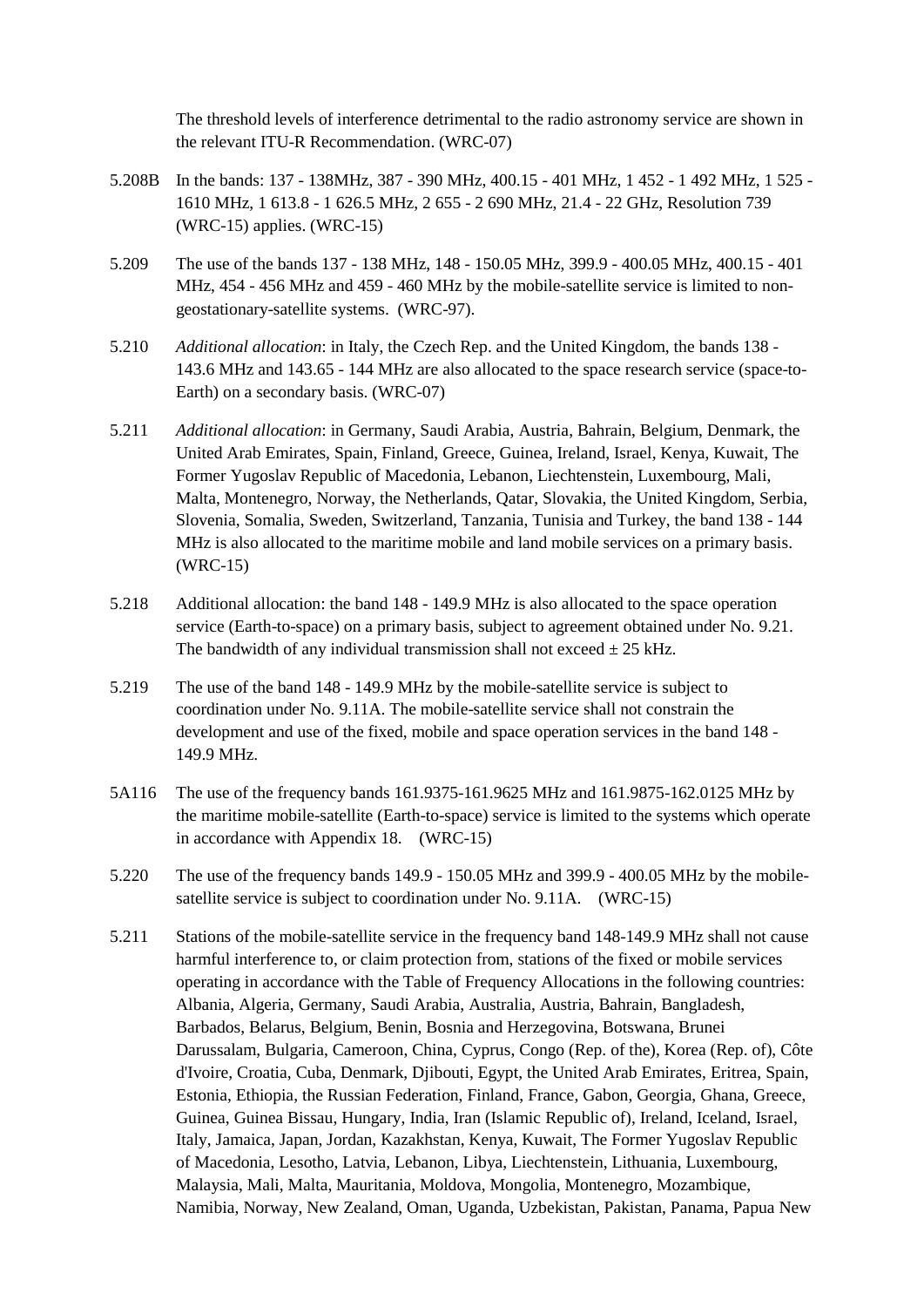Guinea, Paraguay, the Netherlands, the Philippines, Poland, Portugal, Qatar, the Syrian Arab Republic, Kyrgyzstan, Dem. People's Rep. of Korea, Slovakia, Romania, the United Kingdom, Senegal, Serbia, Sierra Leone, Singapore, Slovenia, Sudan, Sri Lanka, South Africa, Sweden, Switzerland, Swaziland, Tanzania, Chad, Togo, Tonga, Trinidad and Tobago, Tunisia, Turkey, Ukraine, Viet Nam, Yemen, Zambia and Zimbabwe. (WRC-15)

- 5.225A *Additional allocation*: in Algeria, Armenia, Azerbaijan, Belarus, China, the Russian Federation, France, Iran (Islamic Republic of), Kazakhstan, Uzbekistan, Kyrgyzstan, Tajikistan, Turkmenistan, Ukraine and Viet Nam, the frequency band 154 - 156 MHz is also allocated to the radiolocation service on a primary basis. The usage of the frequency band 154 - 156 MHz by the radiolocation service shall be limited to space-object detection systems operating from terrestrial locations. The operation of stations in the radiolocation service in the frequency band 154 - 156 MHz shall be subject to agreement obtained under No. 9.21. For the identification of potentially affected administrations in Region 1, the instantaneous field-strength value of 12  $dB(\mu V/m/m)$  for 10% of the time produced at 10 m above ground level in the 25 kHz reference frequency band at the border of the territory of any other administration shall be used. For the identification of potentially affected administrations in Region 3, the interference-to-noise ratio (I/N) value of  $-6$  dB (N =  $-161$ dBW/4 kHz), or −10 dB for applications with greater protection requirements, such as public protection and disaster relief (PPDR  $(N = -161$  dBW/4 kHz)), for 1% of the time produced at 60 m above ground level at the border of the territory of any other administration shall be used. In the frequency bands 156.7625 - 156.8375 MHz, 156.5125 - 156.5375 MHz, 161.9625 - 161.9875 MHz, 162.0125 - 162.0375 MHz, out-of-band e.i.r.p. of space surveillance radars shall not exceed −16 dBW. Frequency assignments to the radiolocation service under this allocation in Ukraine shall not be used without the agreement of Moldova. (WRC-12)
- 5.226 The frequency 156.525 MHz is the international distress, safety and calling frequency for the maritime mobile VHF radiotelephone service using digital selective calling (DSC). The conditions for the use of this frequency and the band 156.4875 - 156.5625 MHz are contained in Articles 31 and 52, and in Appendix 18.

The frequency 156.8 MHz is the international distress, safety and calling frequency for the maritime mobile VHF radiotelephone service. The conditions for the use of this frequency and the band 156.7625 - 156.8375 MHz are contained in Article 31 and Appendix 18. In the bands 156 - 156.4875 MHz, 156.5625 - 156.7625 MHz, 156.8375 - 157.45 MHz, 160.6 - 160.975 MHz and 161.475 - 162.05 MHz, each administration shall give priority to the maritime mobile service on only such frequencies as are assigned to stations of the maritime mobile service by the administration (see Articles 31 and 52, and Appendix 18). Any use of frequencies in these bands by stations of other services to which they are allocated should be avoided in areas where such use might cause harmful interference to the maritime mobile VHF radiocommunication service.

However, the frequencies 156.8 MHz and 156.525 MHz and the frequency bands in which priority is given to the maritime mobile service may be used for radiocommunications on inland waterways subject to agreement between interested and affected administrations and taking into account current frequency usage and existing agreements. (WRC-07)

5.227 *Additional allocation*: the bands 156.4875 - 156.5125 MHz and 156.5375 - 156.5625 MHz are also allocated to the fixed and land mobile services on a primary basis. The use of these bands by the fixed and land mobile services shall not cause harmful interference to nor claim protection from the maritime mobile VHF radio-communication service. (WRC-07)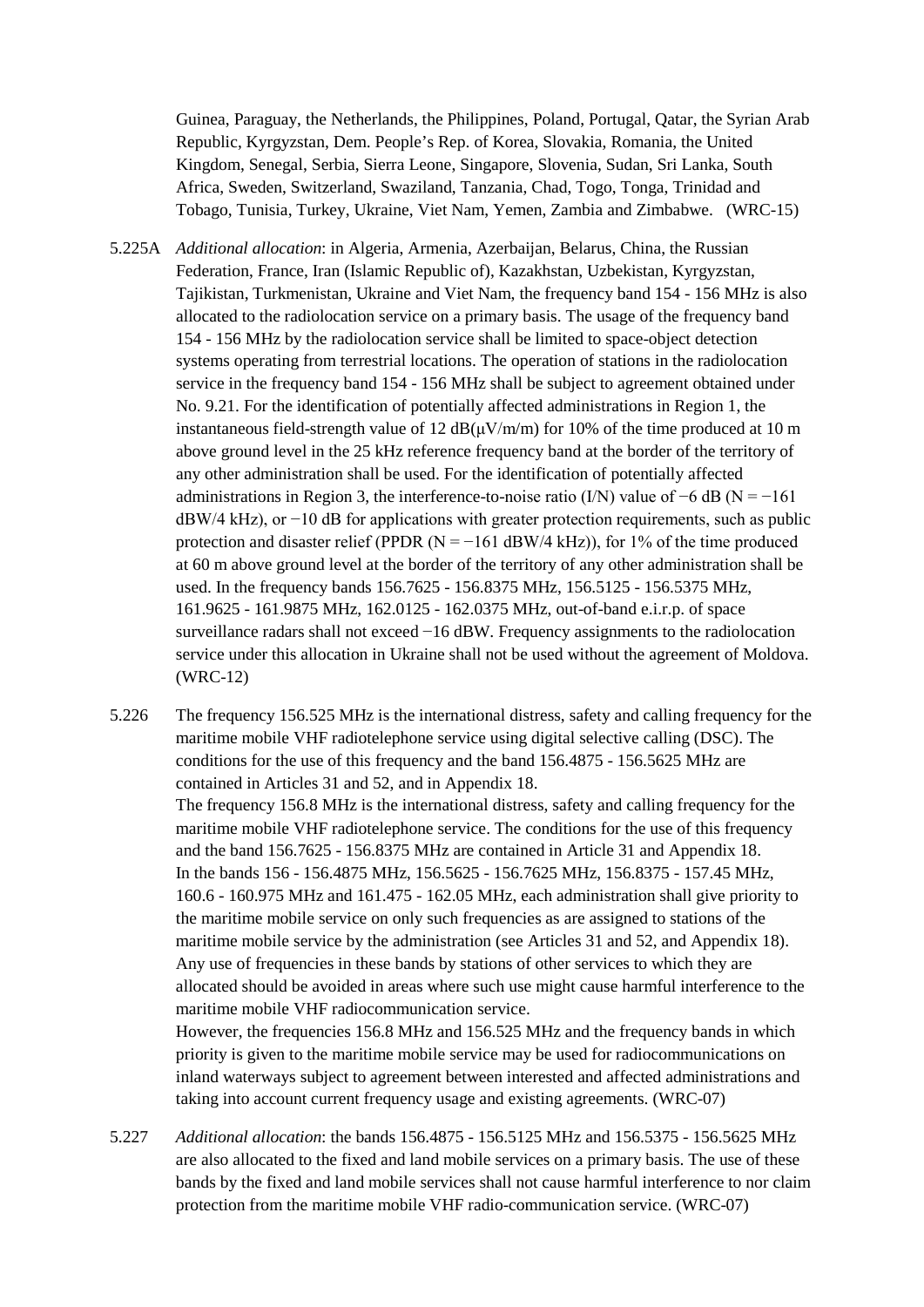- 5.228 The use of the frequency bands 156.7625 156.7875 MHz and 156.8125 156.8375 MHz by the mobile-satellite service (Earth-to-space) is limited to the reception of automatic identification system (AIS) emissions of long-range AIS broadcast messages (Message 27, see the most recent version of Recommendation ITU-R M.1371). With the exception of AIS emissions, emissions in these frequency bands by systems operating in the maritime mobile service for communications shall not exceed 1 W. (WRC-12)
- 5.228A The frequency bands 161.9625 161.9875 MHz and 162.0125 162.0375 MHz may be used by aircraft stations for the purpose of search and rescue operations and other safety-related communications. (WRC-12)
- 5.228B The use of the frequency bands 161.9625 161.9875 MHz and 162.0125 162.0375 MHz by the fixed and land mobile services shall not cause harmful interference to, or claim protection from, the maritime mobile service. (WRC-12)
- 5.228F The use of the frequency bands 161.9625 161.9875 MHz and 162.0125 162.0375 MHz by the mobile-satellite service (Earth-to-space) is limited to the reception of automatic identification system emissions from stations operating in the maritime mobile service. (WRC-12)
- 5.235 *Additional allocation*: in Germany, Austria, Belgium, Denmark, Spain, Finland, France, Israel, Italy, Liechtenstein, Malta, Monaco, Norway, the Netherlands, the United Kingdom, Sweden and Switzerland, the band 174 - 223 MHz is also allocated to the land mobile service on a primary basis. However, the stations of the land mobile service shall not cause harmful interference to, or claim protection from, broadcasting stations, existing or planned, in countries other than those listed in this footnote.
- 5.254 The bands 235 322 MHz and 335.4 399.9 MHz may be used by the mobile-satellite service, subject to agreement obtained under No. 9.21, on condition that stations in this service do not cause harmful interference to those of other services operating or planned to be operated in accordance with the Table of Frequency Allocations except for the additional allocation made in footnote No. 5.256A. (WRC-03)
- 5.255 The bands 312 315 MHz (Earth-to-space) and 387 390 MHz (space-to-Earth) in the mobile-satellite service may also be used by non-geostationary-satellite systems. Such use is subject to coordination under No. 9.11A.
- 5.256 The frequency 243 MHz is the frequency in this band for use by survival craft stations and equipment used for survival purposes. (WRC-07)
- 5.257 The band 267 272 MHz may be used by administrations for space telemetry in their countries on a primary basis, subject to agreement obtained under No. 9.21.
- 5.258 The use of the band 328.6 335.4 MHz by the aeronautical radionavigation service is limited to Instrument Landing Systems (glide path).
- 5.A911 In the frequency band 403-410 MHz, Resolution 205 (Rev.WRC-15) applies. (WRC-15)
- 5.261 Emissions shall be confined in a band of  $\pm$  25 kHz about the standard frequency 400.1 MHz.
- 5.262 *Additional allocation*: in Saudi Arabia, Armenia, Azerbaijan, Bahrain, Belarus, Botswana, Colombia, Cuba, Egypt, the United Arab Emirates, Ecuador, the Russian Federation,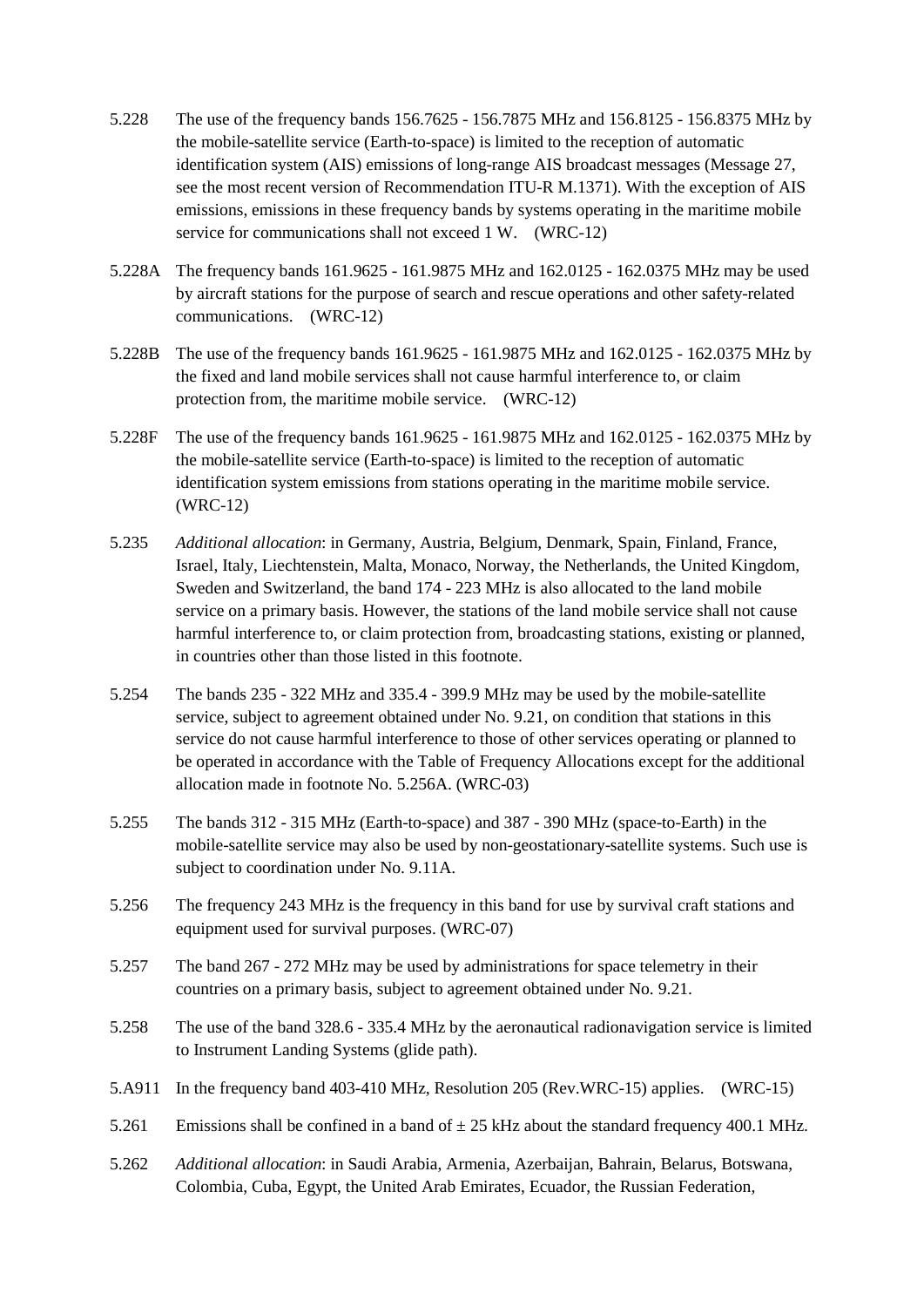Georgia, Hungary, Iran (Islamic Republic of), Iraq, Israel, Jordan, Kazakhstan, Kuwait, Liberia, Malaysia, Moldova, Oman, Uzbekistan, Pakistan, the Philippines, Qatar, the Syrian Arab Republic, Kyrgyzstan, Singapore, Somalia, Tajikistan, Chad, Turkmenistan and Ukraine, the band 400.05 - 401 MHz is also allocated to the fixed and mobile services on a primary basis. (WRC-12)

- 5.263 The band 400.15 401 MHz is also allocated to the space research service in the space-tospace direction for communications with manned space vehicles. In this application, the space research service will not be regarded as a safety service.
- 5.264 The use of the band 400.15 401 MHz by the mobile-satellite service is subject to coordination under No. 9.11A. The power flux-density limit indicated in Annex 1 of Appendix 5 shall apply until such time as a competent world radiocommunication conference revises it.
- 5.266 The use of the band 406 406.1 MHz by the mobile-satellite service is limited to low power satellite emergency position-indicating radiobeacons (see also Article 31). (WRC-07)
- 5.267 Any emission capable of causing harmful interference to the authorized uses of the band 406 - 406.1 MHz is prohibited.
- 5.275 *Additional allocation*: in Croatia, Estonia, Finland, Libya, The Former Yugoslav Republic of Macedonia, Montenegro, Serbia and Slovenia, the frequency bands 430 - 432 MHz and 438 - 440 MHz are also allocated to the fixed and mobile, except aeronautical mobile, services on a primary basis. (WRC-15)
- 5.276 *Additional allocation*: in Afghanistan, Algeria, Saudi Arabia, Bahrain, Bangladesh, Brunei Darussalam, Burkina Faso, Djibouti, Egypt, the United Arab Emirates, Ecuador, Eritrea, Ethiopia, Greece, Guinea, India, Indonesia, Iran (Islamic Republic of), Iraq, Israel, Italy, Jordan, Kenya, Kuwait, Libya, Malaysia, Niger, Nigeria, Oman, Pakistan, the Philippines, Qatar, the Syrian Arab Republic, Dem. People's Rep. of Korea, Singapore, Somalia, Sudan, Switzerland, Tanzania, Thailand, Togo, Turkey and Yemen, the band 430 - 440 MHz is also allocated to the fixed service on a primary basis and the frequency bands 430 - 435 MHz and 438-440 MHz are also allocated to the mobile, except aeronautical mobile, service on a primary basis. (WRC-15)
- 5.277 *Additional allocation*: in Angola, Armenia, Azerbaijan, Belarus, Cameroon, Congo (Rep. of the), Djibouti, the Russian Federation, Georgia, Hungary, Israel, Kazakhstan, Mali, Mongolia, Uzbekistan, Poland, the Dem. Rep. of the Congo, Kyrgyzstan, Slovakia, Romania, Rwanda, Tajikistan, Chad, Turkmenistan and Ukraine, the band 430 - 440 MHz is also allocated to the fixed service on a primary basis. (WRC-12)
- 5.279A The use of the frequency band 432-438 MHz by sensors in the Earth exploration satellite service (active) shall be in accordance with Recommendation ITU-R RS.1260-1. Additionally, the Earth exploration-satellite service (active) in the frequency band 432-438 MHz shall not cause harmful interference to the aeronautical radionavigation service in China. The provisions of this footnote in no way diminish the obligation of the Earth exploration-satellite service (active) to operate as a secondary service in accordance with Nos. 5.29 and 5.30. (WRC-15)
- 5.280 In Germany, Austria, Bosnia and Herzegovina, Croatia, The Former Yugoslav Republic of Macedonia, Liechtenstein, Montenegro, Portugal, Serbia, Slovenia and Switzerland, the band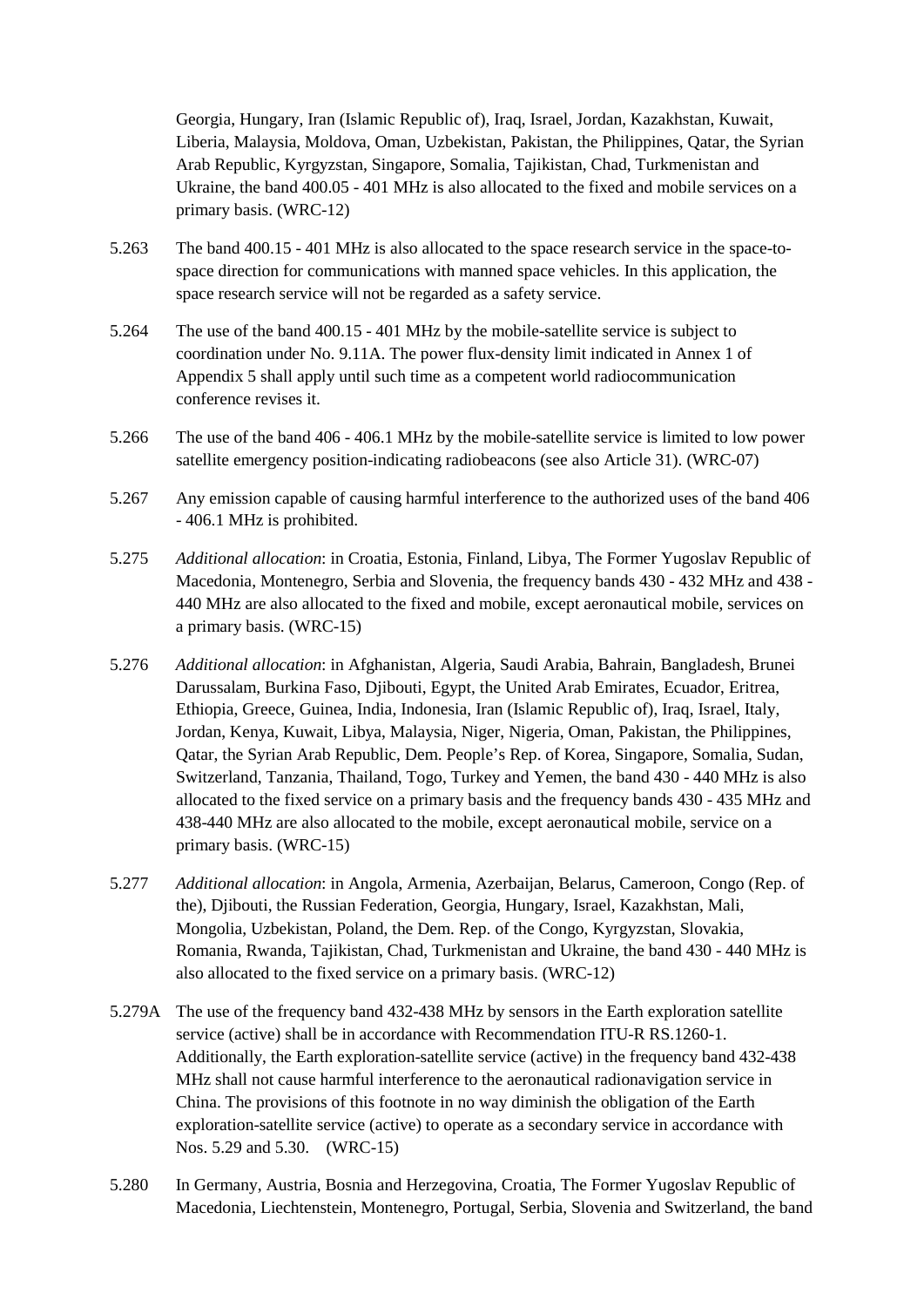433.05 - 434.79 MHz (centre frequency 433.92 MHz) is designated for industrial, scientific and medical (ISM) applications. Radiocommunication services of these countries operating within this band must accept harmful interference which may be caused by these applications. ISM equipment operating in this band is subject to the provisions of No. 15.13. (WRC-07)

- 5.282 In the bands 435 438 MHz, 1 260 1 270 MHz, 2 400 2 450 MHz, 3 400 3 410 MHz (in Regions 2 and 3 only) and 5 650 - 5 670 MHz, the amateur-satellite service may operate subject to not causing harmful interference to other services operating in accordance with the Table (see No. 5.43). Administrations authorizing such use shall ensure that any harmful interference caused by emissions from a station in the amateur-satellite service is immediately eliminated in accordance with the provisions of No. 25.11. The use of the bands 1 260 - 1 270 MHz and 5 650 - 5 670 MHz by the amateur-satellite service is limited to the Earth-to-space direction.
- 5.283: *Additional allocation*: in Austria, the band 438 440 MHz is also allocated to the fixed and mobile, except aeronautical mobile, services on a primary basis.
- 5.286 The band 449.75 450.25 MHz may be used for the space operation service (Earth-to-space) and the space research service (Earth-to-space), subject to agreement obtained under No. 9.21.
- 5.286A The use of the bands 454 456 MHz and 459 460 MHz by the mobile-satellite service is subject to coordination under No. 9.11A.
- 5.286AA The frequency band 450-470 MHz is identified for use by administrations wishing to implement International Mobile Telecommunications (IMT). See Resolution 224 (Rev.WRC-15). This identification does not preclude the use of this frequency band by any application of the services to which it is allocated and does not establish priority in the Radio Regulations. (WRC-15)
- 5.287 Use of the frequency bands 457.5125-457.5875 MHz and 467.5125-467.5875 MHz by the maritime mobile service is limited to on-board communication stations. The characteristics of the equipment and the channelling arrangement shall be in accordance with Recommendation ITU-R M.1174-3. The use of these frequency bands in territorial waters is subject to the national regulations of the administration concerned. (WRC-15)
- 5.289 Earth exploration-satellite service applications, other than the meteorological-satellite service, may also be used in the bands 460 - 470 MHz and 1 690 - 1 710 MHz for space-to-Earth transmissions subject to not causing harmful interference to stations operating in accordance with the Table.
- 5.291A *Additional allocation*: in Germany, Austria, Denmark, Estonia, Liechtenstein, the Czech Republic, Serbia and Switzerland, the frequency band 470 - 494 MHz is also allocated to the radiolocation service on a secondary basis. This use is limited to the operation of wind profiler radars in accordance with Resolution 217 (WRC-97). (WRC-15)
- 5.296 *Additional allocation*: in Albania, Germany, Angola, Saudi Arabia, Austria, Bahrain, Belgium, Benin, Bosnia and Herzegovina, Botswana, Bulgaria, Burkina Faso, Burundi, Cameroon, Vatican, Congo (Rep. of the), Côte d'Ivoire, Croatia, Denmark, Djibouti, Egypt, United Arab Emirates, Spain, Estonia, Finland, France, Gabon, Georgia, Ghana, Hungary, Iraq, Ireland, Iceland, Israel, Italy, Jordan, Kenya, Kuwait, Lesotho, Latvia, The Former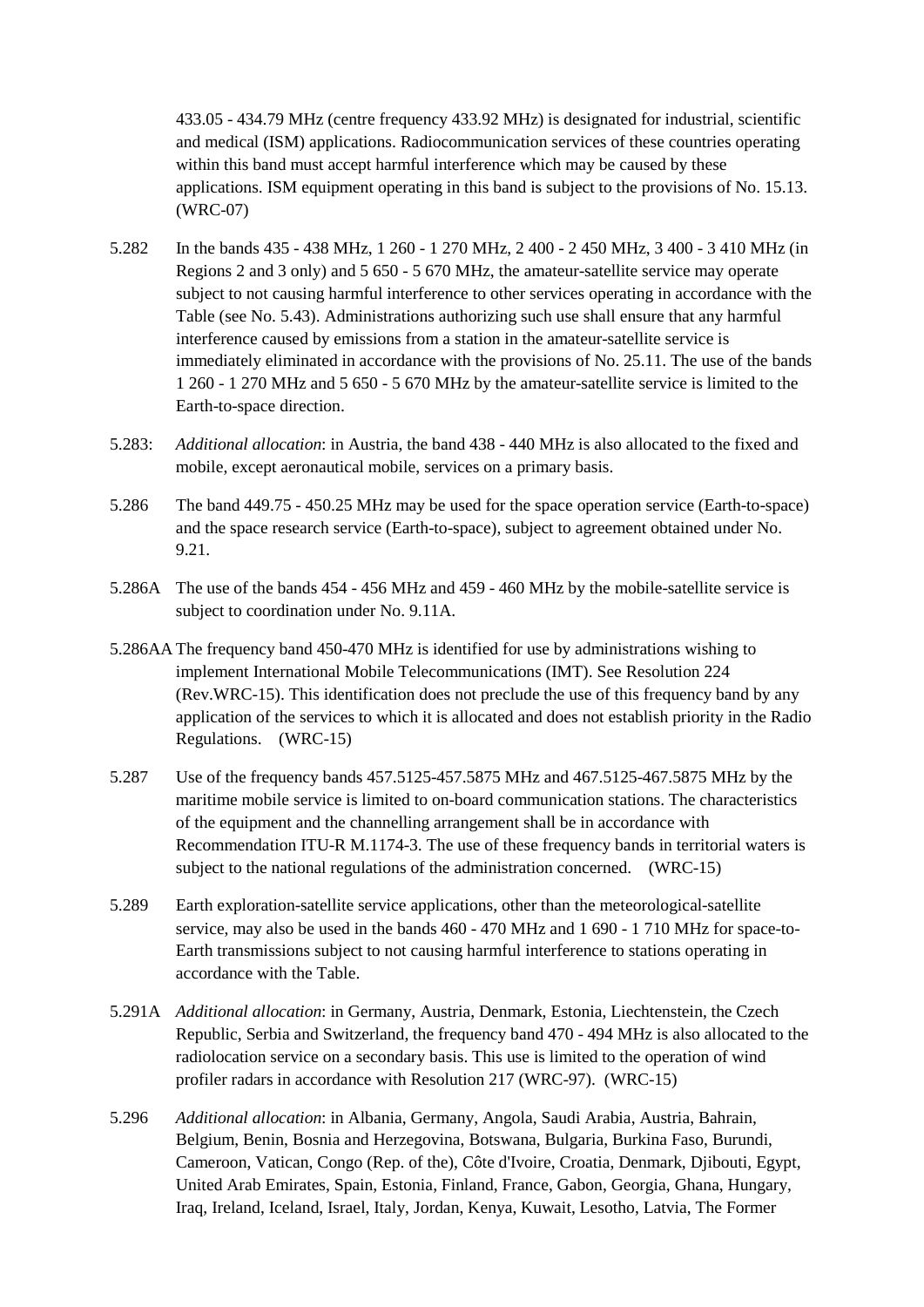Yugoslav Republic of Macedonia, Lebanon, Libya, Liechtenstein, Lithuania, Luxembourg, Malawi, Mali, Malta, Morocco, Mauritius, Mauritania, Moldova, Monaco, Mozambique, Namibia, Niger, Nigeria, Norway, Oman, Uganda, the Netherlands, Poland, Portugal, Qatar, the Syrian Arab Republic, Slovakia, the Czech Republic, the United Kingdom, Rwanda, San Marino, Serbia, Sudan, South Africa, Sweden, Switzerland, Swaziland, Tanzania, Chad, Togo, Tunisia, Turkey, Ukraine, Zambia and Zimbabwe, the frequency band 470-694 MHz is also allocated on a secondary basis to the land mobile service, intended for applications ancillary to broadcasting and programme-making. Stations of the land mobile service in the countries listed in this footnote shall not cause harmful interference to existing or planned stations operating in accordance with the Table in countries other than those listed in this footnote. (WRC-15)

- 5.306 *Additional allocation*: in Region 1, except in the African Broadcasting Area (see Nos. 5.10 to 5.13), and in Region 3, the band 608 - 614 MHz is also allocated to the radio astronomy service on a secondary basis.
- 5.311A For the frequency band 620 790 MHz, see also Resolution 549 (WRC-07). (WRC-07)
- 5.312A In Region 1, the use of the frequency band 694-790 MHz by the mobile, except aeronautical mobile, service is subject to the provisions of Resolution COM4/4 (WRC-15). See also Resolution 224 (Rev.WRC-15). (WRC-15)
- 5.316B In Region 1, the allocation to the mobile, except aeronautical mobile, service in the frequency band 790-862 MHz is subject to agreement obtained under No. 9.21 with respect to the aeronautical radionavigation service in countries mentioned in No. 5.312. For countries party to the GE06 Agreement, the use of stations of the mobile service is also subject to the successful application of the procedures of that Agreement. Resolutions 224 (Rev.WRC-15) and 749 (Rev.WRC-15) shall apply, as appropriate. (WRC-15)
- 5.317A The parts of the frequency band 698-960 MHz in Region 2 and the frequency bands 694-790 MHz in Region 1 and 790-960 MHz in Regions 1 and 3 which are allocated to the mobile service on a primary basis are identified for use by administrations wishing to implement International Mobile Telecommunications (IMT) – see Resolutions 224 (Rev.WRC-15), COM4/4 (WRC-15) and 749 (Rev.WRC-15), where applicable. This identification does not preclude the use of these frequency bands by any application of the services to which they are allocated and does not establish priority in the Radio Regulations. (WRC−15)
- 5.319 *Additional allocation*: in Belarus, Russian Federation and Ukraine, the bands 806 840 MHz (Earth-to-space) and 856 - 890 MHz (space-to-Earth) are also allocated to the mobilesatellite, except aeronautical mobile-satellite (R), service. The use of these bands by this service shall not cause harmful interference to, or claim protection from, services in other countries operating in accordance with the Table of Frequency Allocations and is subject to special agreements between the administrations concerned.
- 5.322 In Region 1, in the band 862 960 MHz, stations of the broadcasting service shall be operated only in the African Broadcasting Area (see Nos. 5.10 to 5.13) excluding Algeria, Burundi, Egypt, Spain, Lesotho, Libya, Morocco, Malawi, Namibia, Nigeria, South Africa, Tanzania, Zimbabwe and Zambia, subject to agreement obtained under No. 9.21. (WRC-12)
- 5.A25 The frequency band 1 087.7-1 092.3 MHz is also allocated to the aeronautical mobile satellite (R) service (Earth-to-space) on a primary basis, limited to the space station reception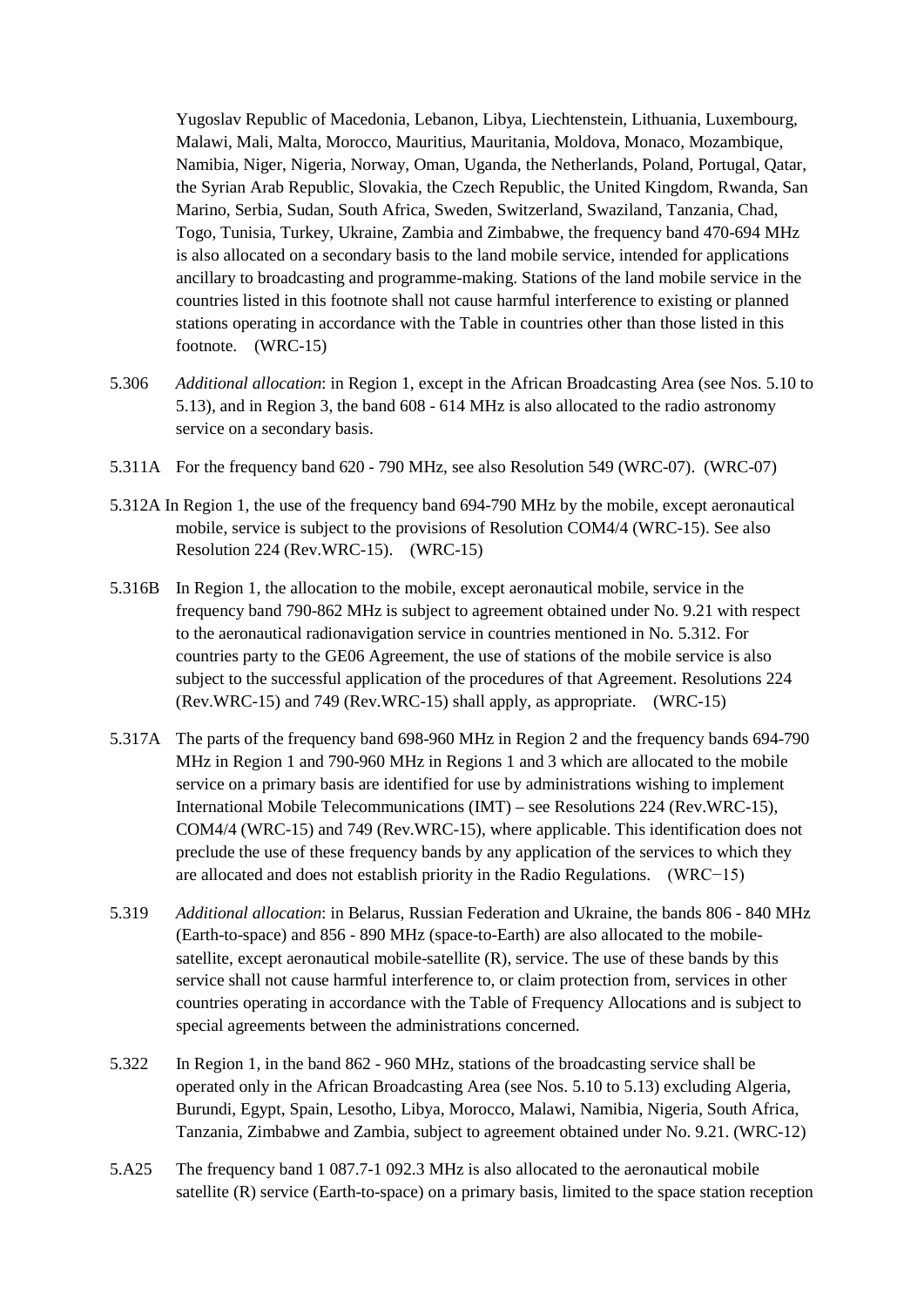of Automatic Dependent Surveillance-Broadcast (ADS-B) emissions from aircraft transmitters that operate in accordance with recognized international aeronautical standards. Stations operating in the aeronautical mobile-satellite (R) service shall not claim protection from stations operating in the aeronautical radionavigation service. Resolution COM4/2 (WRC-15) shall apply. (WRC-15)

- 5.327A The use of the frequency band 960 1 164 MHz by the aeronautical mobile (R) service is limited to systems that operate in accordance with recognized international aeronautical standards. Such use shall be in accordance with Resolution 417 (Rev.WRC-15). (WRC-15)
- 5.328 The use of the band 960 1 215 MHz by the aeronautical radionavigation service is reserved on a worldwide basis for the operation and development of airborne electronic aids to air navigation and any directly associated ground-based facilities.
- 5.328A Stations in the radionavigation-satellite service in the band 1 164 1 215 MHz shall operate in accordance with the provisions of Resolution 609 (WRC-07) and shall not claim protection from stations in the aeronautical radionavigation service in the band 960 - 1 215 MHz. No. 5.43A does not apply. The provisions of No. 21.18 shall apply. (WRC-07)
- 5.328B The use of the bands 1 164 1 300 MHz, 1 559 1 610 MHz and 5 010-5 030 MHz by systems and networks in the radionavigation-satellite service for which complete coordination or notification information, as appropriate, is received by the Radiocommunication Bureau after 1 January 2005 is subject to the application of the provisions of Nos. 9.12, 9.12A and 9.13. Resolution 610 (WRC-03) shall also apply; however, in the case of radionavigation-satellite service (space-to-space) networks and systems, Resolution 610 (WRC-03) shall only apply to transmitting space stations. In accordance with No. 5.329A, for systems and networks in the radionavigation-satellite service (space-to-space) in the bands 1 215-1 300 MHz and 1 559 - 1 610 MHz, the provisions of Nos. 9.7, 9.12, 9.12A and 9.13 shall only apply with respect to other systems and networks in the radionavigation-satellite service (space-to-space). (WRC-07)
- 5.329 Use of the radionavigation-satellite service in the band 1 215 1 300 MHz shall be subject to the condition that no harmful interference is caused to, and no protection is claimed from, the radionavigation service authorized under No. 5.331. Furthermore, the use of the radionavigation-satellite service in the band 1 215 - 300 MHz shall be subject to the condition that no harmful interference is caused to the radiolocation service. No. 5.43 shall not apply in respect of the radiolocation service. Resolution 608 (WRC-03) shall apply. (WRC-03)
- 5.329A Use of systems in the radionavigation-satellite service (space-to-space) operating in the bands 1 215 - 1 300 MHz and 1 559 - 1 610 MHz is not intended to provide safety service applications, and shall not impose any additional constraints on radionavigation-satellite service (space-to-Earth) systems or services operating in accordance with the Table of Frequency Allocations. (WRC-07)
- 5.331 *Additional allocation*: in Algeria, Germany, Saudi Arabia, Australia, Austria, Bahrain, Belarus, Belgium, Benin, Bosnia and Herzegovina, Brazil, Burkina Faso, Burundi, Cameroon, China, Korea (Rep. of), Croatia, Denmark, Egypt, the United Arab Emirates, Estonia, the Russian Federation, Finland, France, Ghana, Greece, Guinea, Equatorial Guinea, Hungary, India, Indonesia, Iran (Islamic Republic of), Iraq, Ireland, Israel, Jordan, Kenya, Kuwait, The Former Yugoslav Republic of Macedonia, Lesotho, Latvia, Lebanon,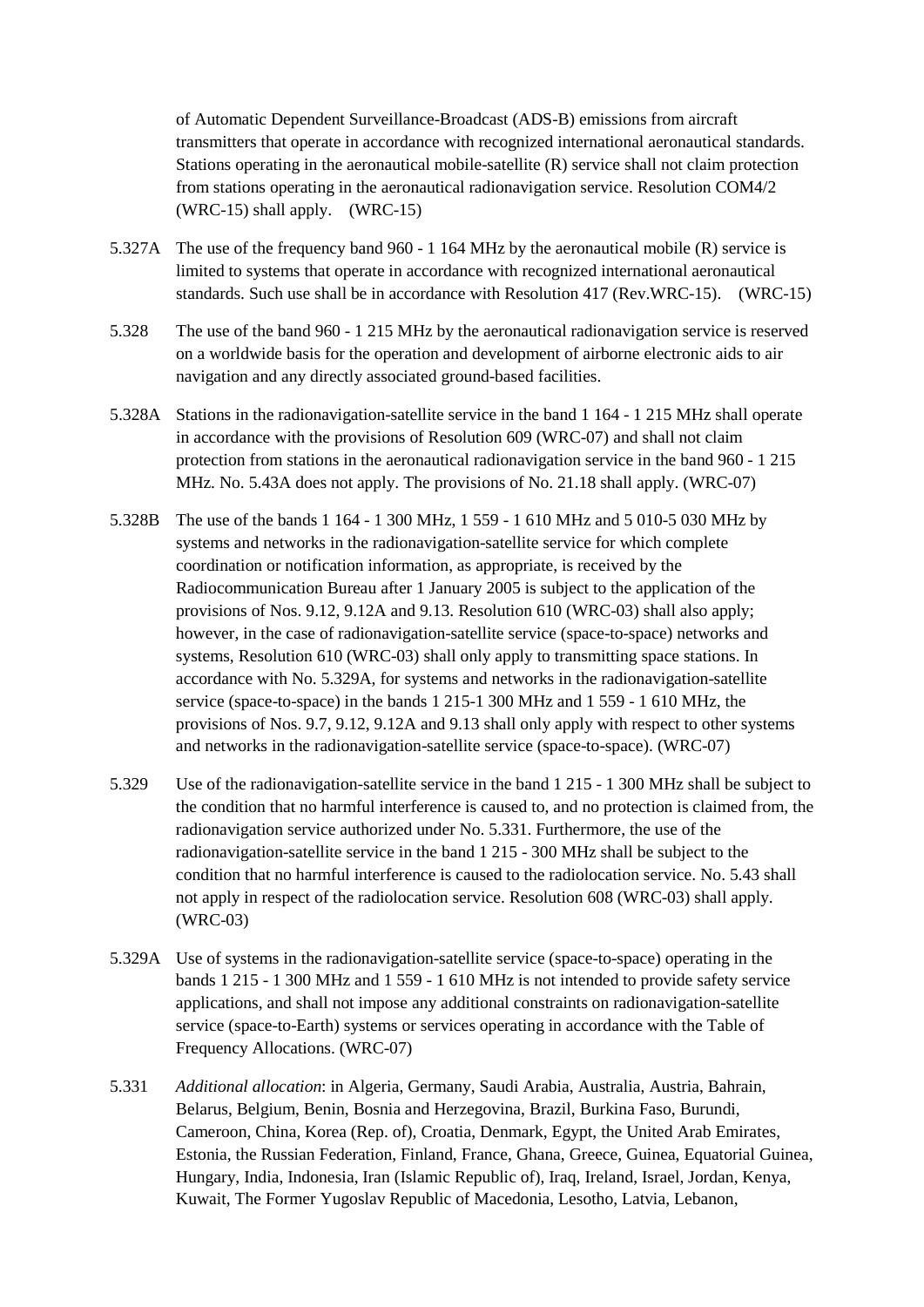Liechtenstein, Lithuania, Luxembourg, Madagascar, Mali, Mauritania, Montenegro, Nigeria, Norway, Oman, Pakistan, the Netherlands, Poland, Portugal, Qatar, the Syrian Arab Republic, Dem. People's Rep. of Korea, Slovakia, the United Kingdom, Serbia, Slovenia, Somalia, Sudan, South Sudan, Sri Lanka, South Africa, Sweden, Switzerland, Thailand, Togo, Turkey, Venezuela and Viet Nam, the band 1 215 - 1 300 MHz is also allocated to the radionavigation service on a primary basis. In Canada and the United States, the band 1 240- 1 300 MHz is also allocated to the radionavigation service, and use of the radionavigation service shall be limited to the aeronautical radionavigation service. (WRC-12)

- 5.332 In the band 1 215 1 260 MHz, active spaceborne sensors in the earth exploration-satellite and space research services shall not cause harmful interference to, claim protection from, or otherwise impose constraints on operation or development of the radiolocation service, the radionavigation-satellite service and other services allocated on a primary basis.
- 5.335A In the band 1 260 1 300 MHz, active spaceborne sensors in the Earth exploration-satellite and space research services shall not cause harmful interference to, claim protection from, or otherwise impose constraints on operation or development of the radiolocation service and other services allocated by footnotes on a primary basis.
- 5.337 The use of the bands 1 300 1 350 MHz, 2 700 2 900 MHz and 9 000 9 200 MHz by the aeronautical radionavigation service is restricted to ground-based radars and to associated airborne transponders which transmit only on frequencies in these bands and only when actuated by radars operating in the same band.
- 5.337A The use of the band 1 300 1 350 MHz by earth stations in the radionavigation-satellite service and by stations in the radiolocation service shall not cause harmful interference to, nor constrain the operation and development of, the aeronautical-radionavigation service.
- 5.R1a In Region 1, the frequency bands 1 427-1 452 MHz and 1 492-1 518 MHz are identified for use by administrations wishing to implement International Mobile Telecommunications (IMT) in accordance with Resolution 223 (Rev.WRC-15). This identification does not preclude the use of these frequency bands by any other application of the services to which it is allocated and does not establish priority in the Radio Regulations. The use of IMT stations is subject to agreement obtained under No. 9.21 with respect to the aeronautical mobile service used for aeronautical telemetry in accordance with No. 5.342. (WRC-15)
- 5.338 In Kyrgyzstan, Slovakia and Turkmenistan, existing installations of the radionavigation service may continue to operate in the band 1 350 - 1 400 MHz. (WRC-12)
- 5.338A In the frequency bands 1 350-1 400 MHz, 1 427-1 452 MHz, 22.55-23.55 GHz, 30-31.3 GHz, 49.7-50.2 GHz, 50.4-50.9 GHz, 51.4-52.6 GHz, 81-86 GHz and 92-94 GHz, Resolution 750 (Rev.WRC-15) applies. (WRC-15)
- 5.339 The bands 1 370 1 400 MHz, 2 640 2 655 MHz, 4 950 4 990 MHz and 15.20 15.35 GHz are also allocated to the space research (passive) and earth exploration-satellite (passive) services on a secondary basis.
- 5.340 All emissions are prohibited in the following bands: 1 400 1 427 MHz; 2 690 2 700 MHz, except those provided for by No. 5.422; 10.68 - 10.7 GHz, except those provided for by No. 5.483; 15.35 - 15.4 GHz, except those provided for by No. 5.511; 23.6 - 24 GHz; 31.3 - 31.5 GHz; 31.5 - 31.8 GHz, in Region 2; 48.94 - 49.04 GHz, from airborne stations; 50.2 - 50.4 GHz; 52.6 - 54.25 GHz; 86 - 92 GHz;100 - 102 GHz; 109.5 - 111.8 GHz; 114.25 - 116 GHz;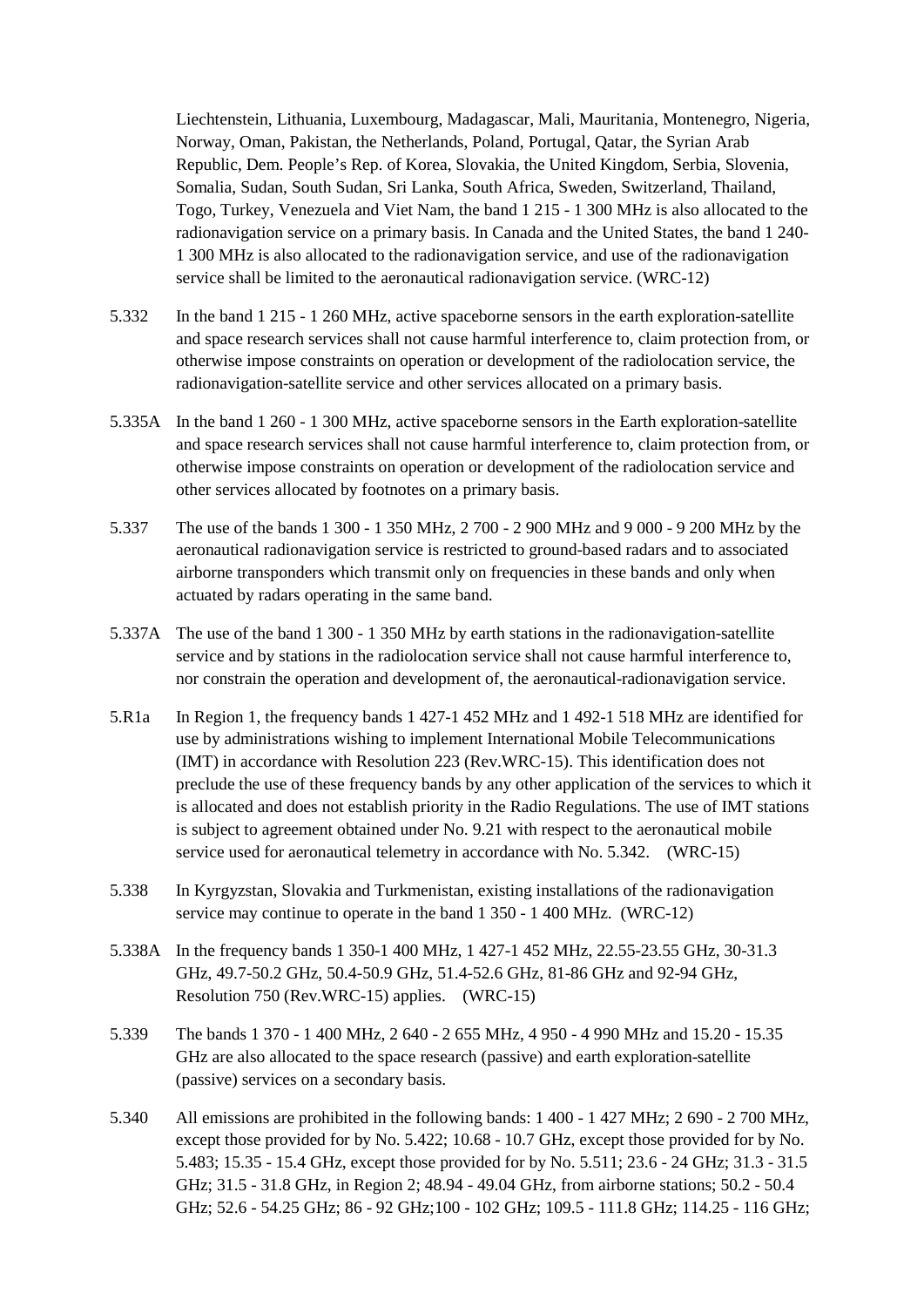148.5 - 151.5 GHz; 164 - 167 GHz; 182 - 185 GHz; 190 - 191.8 GHz; 200 - 209 GHz; 226 - 231.5 GHz; 250 - 252 GHz. The allocation to the earth exploration-satellite service (passive) and the space research service (passive) in the band 50.2 - 50.4 GHz should not impose undue constraints on the use of the adjacent bands by the primary allocated services in those bands. (WRC-03)

- 5.345 Use of the band 1 452 1 492 MHz by the broadcasting-satellite service, and by the broadcasting service, is limited to digital audio broadcasting and is subject to the provisions of Resolution 528 (WARC-92).
- 5.348 The use of the band 1 518 1 525 MHz by the mobile-satellite service is subject to coordination under No. 9.11A. In the band 1 518 - 1 525 MHz stations in the mobile-satellite service shall not claim protection from the stations in the fixed service. No. 5.43A does not apply. (WRC-03)
- 5.351 The bands 1 525 1 544 MHz, 1 545 1 559 MHz, 1 626.5 1 645.5 MHz and 1 646.5 1 660.5 MHz shall not be used for feeder links of any service. In exceptional circumstances, however, an earth station at a specified fixed point in any of the mobile-satellite services may be authorized by an administration to communicate via space stations using these bands.
- 5.351A For the use of the bands 1 518 1 544 MHz, 1 545 1 559 MHz, 1 610 1 645.5 MHz, 1 646.5 -1 660.5 MHz, 1 668 - 1 675 MHz, 1 980 - 2 010 MHz, 2 170 - 2 200 MHz, 2 483.5 - 2 520 MHz and 2 670 - 2 690 MHz by the mobile-satellite service, see Resolutions 212 (Rev.WRC-07) and 225 (WRC-07). (WRC-07)
- 5.352A In the frequency band 1 525-1 530 MHz, stations in the mobile-satellite service, except stations in the maritime mobile-satellite service, shall not cause harmful interference to, or claim protection from, stations of the fixed service in Algeria, Saudi Arabia, Egypt, France and French overseas communities of Region 3, Guinea, India, Israel, Italy, Jordan, Kuwait, Mali, Morocco, Mauritania, Nigeria, Oman, Pakistan, the Philippines, Qatar, Syrian Arab Republic, Viet Nam and Yemen notified prior to 1 April 1998. (WRC-15)
- 5.353A In applying the procedures of Section II of Article 9 to the mobile-satellite service in the bands 1 530 - 1 544 MHz and 1 626.5 - 1 645.5 MHz, priority shall be given to accommodating the spectrum requirements for distress, urgency and safety communications of the Global Maritime Distress and Safety System (GMDSS). Maritime mobile-satellite distress, urgency and safety communications shall have priority access and immediate availability over all other mobile satellite communications operating within a network. Mobile-satellite systems shall not cause unacceptable interference to, or claim protection from, distress, urgency and safety communications of the GMDSS. Account shall be taken of the priority of safety-related communications in the other mobile-satellite services. (The provisions of Resolution 222 (WRC-2000) shall apply.)
- 5.354 The use of the bands 1 525 1 559 MHz and 1 626.5 1 660.5 MHz by the mobile-satellite services is subject to coordination under No. 9.11A.
- 5.356 The use of the band 1 544 1 545 MHz by the mobile-satellite service (space-to-Earth) is limited to distress and safety communications (see Article 31).
- 5.357 Transmissions in the band 1 545 1 555 MHz from terrestrial aeronautical stations directly to aircraft stations, or between aircraft stations, in the aeronautical mobile (R) service are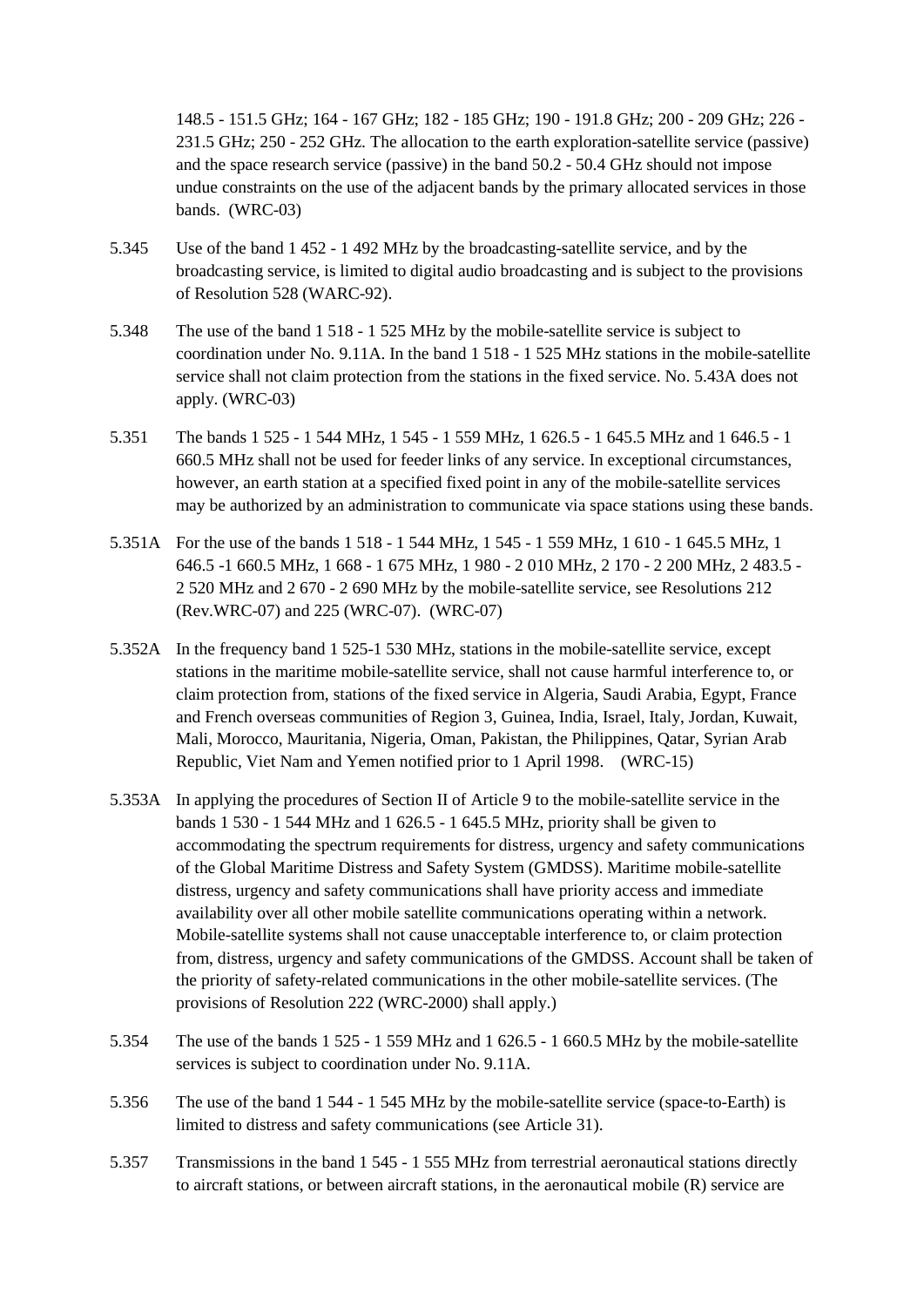also authorized when such transmissions are used to extend or supplement the satellite-toaircraft links.

- 5.357A In applying the procedures of Section II of Article 9 to the mobile-satellite service in the frequency bands 1 545 - 1 555 MHz and 1 646.5 - 1 656.5 MHz, priority shall be given to accommodating the spectrum requirements of the aeronautical mobile-satellite (R) service providing transmission of messages with priority 1 to 6 in Article 44. Aeronautical mobilesatellite (R) service communications with priority 1 to 6 in Article 44 shall have priority access and immediate availability, by pre-emption if necessary, over all other mobilesatellite communications operating within a network. Mobile-satellite systems shall not cause unacceptable interference to, or claim protection from, aeronautical mobile-satellite (R) service communications with priority 1 to 6 in Article 44. Account shall be taken of the priority of safety-related communications in the other mobile-satellite services. (The provisions of Resolution 222 (WRC-12) shall apply.) (WRC-12)
- 5.359 *Additional allocation*: in Germany, Saudi Arabia, Armenia, Azerbaijan, Belarus, Benin, Cameroon, the Russian Federation, France, Georgia, Guinea, Guinea-Bissau, Jordan, Kazakhstan, Kuwait, Lithuania, Mauritania, Uganda, Uzbekistan, Pakistan, Poland, the Syrian Arab Republic, Kyrgyzstan, the Dem. People's Rep. of Korea, Romania, Tajikistan, Tunisia, Turkmenistan and Ukraine, the frequency bands 1 550-1 559 MHz, 1 610-1 645.5 MHz and 1 646.5-1 660 MHz are also allocated to the fixed service on a primary basis. Administrations are urged to make all practicable efforts to avoid the implementation of new fixed-service stations in these frequency bands. (WRC-15)
- 5.364 The use of the band 1 610 1 626.5 MHz by the mobile-satellite service (Earth-to-space) and by the radiodetermination-satellite service (Earth-to-space) is subject to coordination under No. 9.11A. A mobile earth station operating in either of the services in this band shall not produce a peak e.i.r.p. density in excess of –15 dB(W/4 kHz) in the part of the band used by systems operating in accordance with the provisions of No. 5.366 (to which No. 4.10 applies), unless otherwise agreed by the affected administrations. In the part of the band where such systems are not operating, the mean e.i.r.p. density of a mobile earth station shall not exceed -3 dB(W/4 kHz). Stations of the mobile-satellite service shall not claim protection from stations in the aeronautical radionavigation service, stations operating in accordance with the provisions of No. 5.366 and stations in the fixed service operating in accordance with the provisions of No. 5.359. Administrations responsible for the coordination of mobile-satellite networks shall make all practicable efforts to ensure protection of stations operating in accordance with the provisions of No. 5.366.
- 5.365 The use of the band 1 613.8 1 626.5 MHz by the mobile-satellite service (space-to-Earth) is subject to coordination under No. 9.11A.
- 5.366 The band 1 610 1 626.5 MHz is reserved on a worldwide basis for the use and development of airborne electronic aids to air navigation and any directly associated ground-based or satellite-borne facilities. Such satellite use is subject to agreement obtained under No. 9.21.
- 5.367 *Additional allocation*: The frequency band 1 610 1 626.5 MHz is also allocated to the aeronautical mobile-satellite (R) service on a primary basis, subject to agreement obtained under No. 9.21.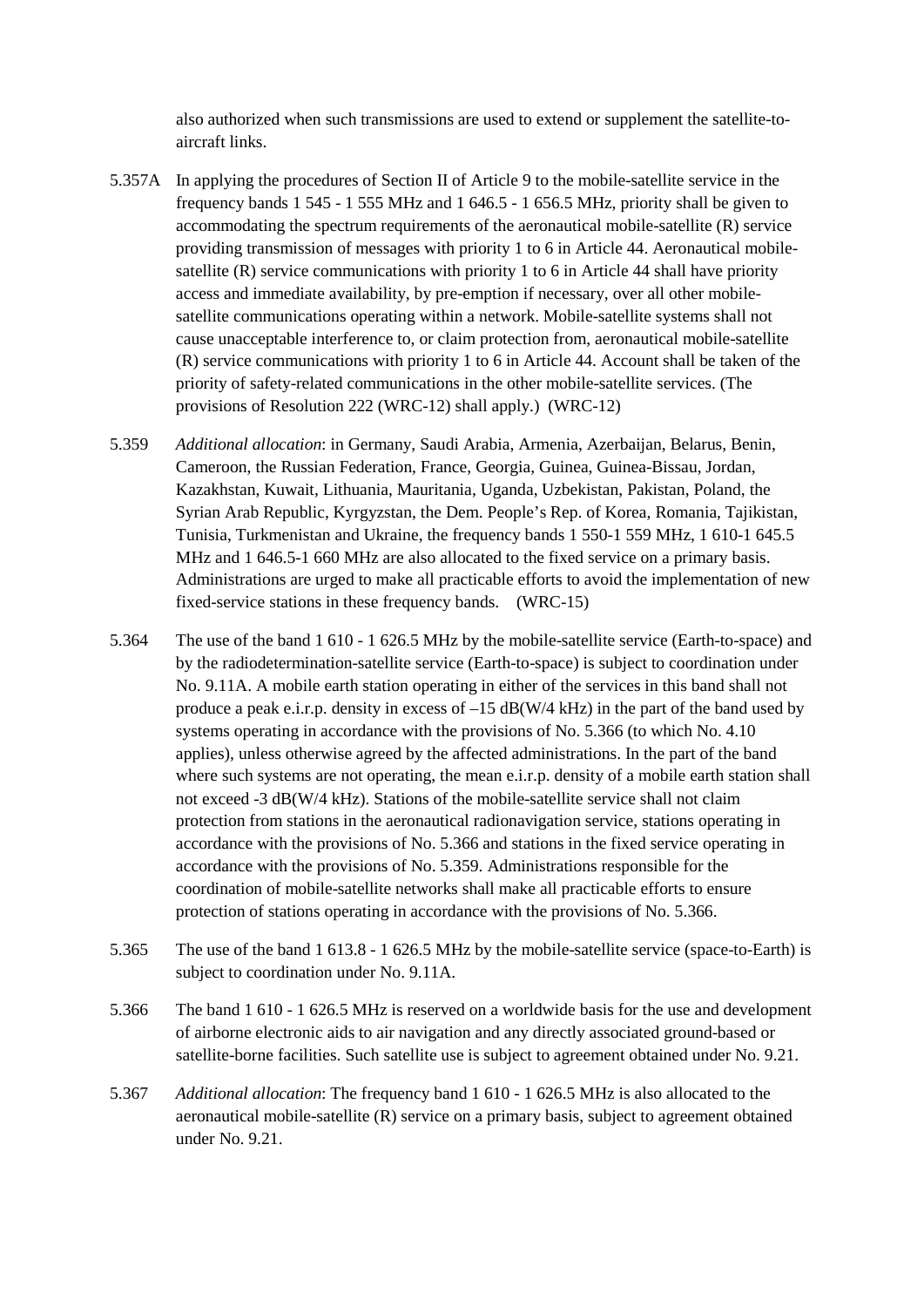- 5.368 With respect to the radiodetermination-satellite and mobile-satellite services the provisions of No. 4.10 do not apply in the band 1 610 - 1 626.5 MHz, with the exception of the aeronautical radionavigation-satellite service.
- 5.371 *Additional allocation*: in Region 1, the band 1 610 1 626.5 MHz (Earth-to-space) is also allocated to the radiodetermination-satellite service on a secondary basis, subject to agreement obtained under No. 9.21. (WRC-12)
- 5.372 Harmful interference shall not be caused to stations of the radio astronomy service using the band 1 610.6 - 1 613.8 MHz by stations of the radiodetermination-satellite and mobilesatellite services (No. 29.13 applies).
- 5.374 Mobile earth stations in the mobile-satellite service operating in the bands 1 631.5 1 634.5 MHz and 1 656.5 - 1 660 MHz shall not cause harmful interference to stations in the fixed service operating in the countries listed in No. 5.359.
- 5.375 The use of the band 1 645.5 1 646.5 MHz by the mobile-satellite service (Earth-to-space) and for inter-satellite links is limited to distress and safety communications (see Article 31).
- 5.376 Transmissions in the band 1 646.5 1 656.5 MHz from aircraft stations in the aeronautical mobile (R) service directly to terrestrial aeronautical stations, or between aircraft stations, are also authorized when such transmissions are used to extend or supplement the aircraft-tosatellite links.
- 5.376A Mobile earth stations operating in the band 1 660 1 660.5 MHz shall not cause harmful interference to stations in the radio astronomy service.
- 5.379A Administrations are urged to give all practicable protection in the band 1 660.5 1 668.4 MHz for future research in radio astronomy, particularly by eliminating air-to-ground transmissions in the meteorological aids service in the band 1 664.4 - 1 668.4 MHz as soon as practicable.
- 5.379B The use of the band 1 668 1 675 MHz by the mobile-satellite service is subject to coordination under No. 9.11A. In the band 1 668 - 1 668.4 MHz, Resolution 904 (WRC-07) shall apply. (WRC-07)
- 5.379C In order to protect the radio astronomy service in the band 1 668 1 670 MHz, the aggregate power flux-density values produced by mobile earth stations in a network of the mobilesatellite service operating in this band shall not exceed  $-181$  dB(W/m<sup>2</sup>) in 10 MHz and -194  $dB(W/m<sup>2</sup>)$  in any 20 kHz at any radio astronomy station recorded in the Master International Frequency Register, for more than 2% of integration periods of 2 000 s. (WRC-03)
- 5.379D For sharing of the band 1 668.4 1 675 MHz between the mobile-satellite service and the fixed and mobile services, Resolution 744 (WRC-07) shall apply. (WRC-07)
- 5.379E In the band 1 668.4 1 675 MHz, stations in the mobile-satellite service shall not cause harmful interference to stations in the meteorological aids service in China, Iran (Islamic Republic of), Japan and Uzbekistan. In the band 1 668.4-1 675 MHz, administrations are urged not to implement new systems in the meteorological aids service and are encouraged to migrate existing meteorological aids service operations to other bands as soon as practicable. (WRC-03)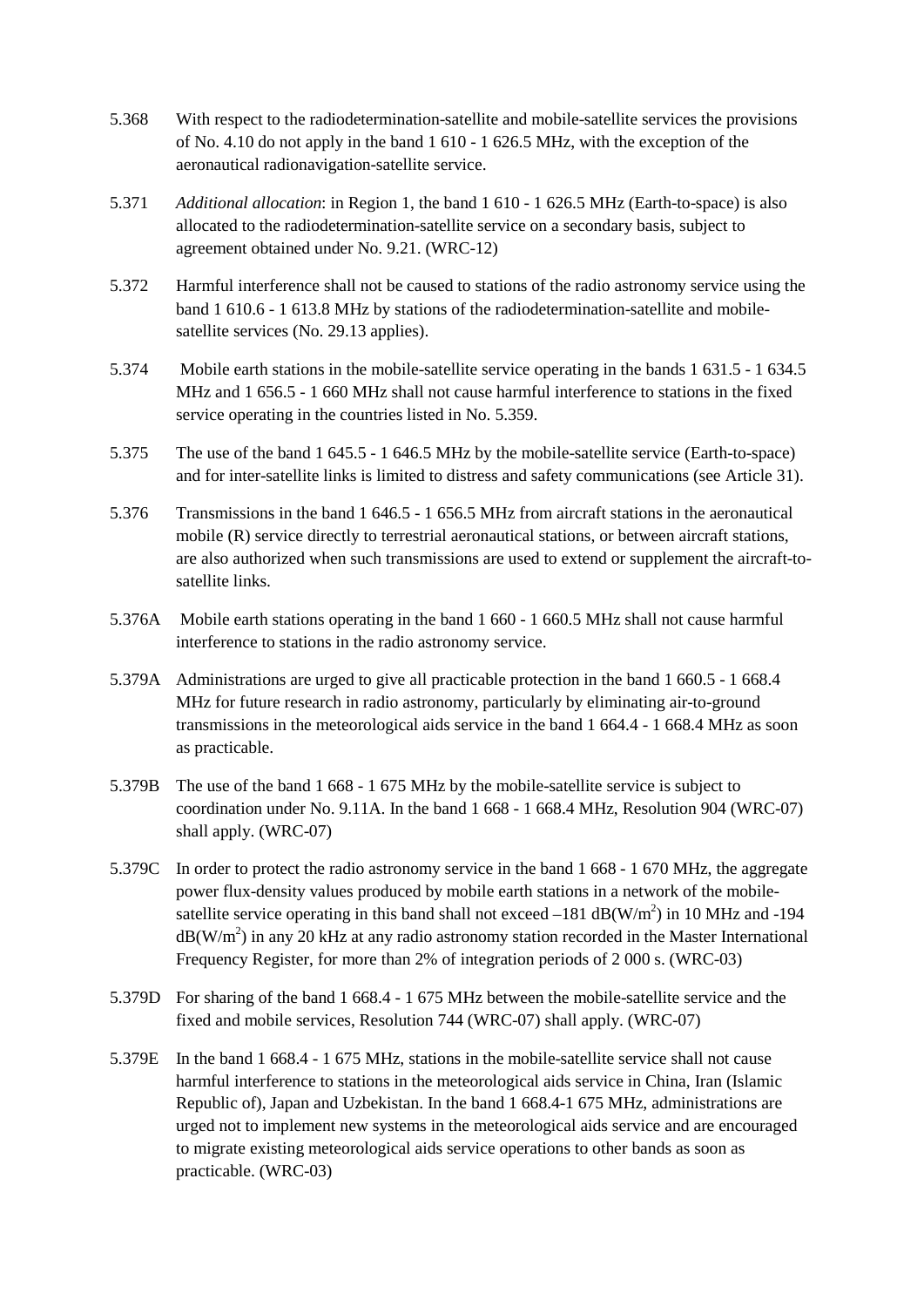- 5.380A In the band 1 670 1 675 MHz, stations in the mobile-satellite service shall not cause harmful interference to, nor constrain the development of, existing earth stations in the meteorological-satellite service notified before 1 January 2004. Any new assignment to these earth stations in this band shall also be protected from harmful interference from stations the mobile-satellite service. (WRC-07)
- 5.384A The frequency bands 1 710-1 885 MHz, 2 300-2 400 MHz or 2 500-2 690 MHz, and portions thereof, are identified for use by administrations wishing to implement International Mobile Telecommunications (IMT) in accordance with Resolution 223 (Rev.WRC-15). This identification does not preclude the use of these frequency bands by any application of the services to which they are allocated and does not establish priority in the Radio Regulations. (WRC-15)
- 5.385 Additional allocation: the band 1 718.8 1 722.2 MHz is also allocated to the radio astronomy service on a secondary basis for spectral line observations.
- 5.388 The frequency bands 1 885-2 025 MHz and 2 110-2 200 MHz are intended for use, on a worldwide basis, by administrations wishing to implement International Mobile Telecommunications (IMT). Such use does not preclude the use of these frequency bands by other services to which they are allocated. The frequency bands should be made available for IMT in accordance with Resolution 212 (Rev.WRC-15) (see also Resolution 223 (Rev.WRC-15)). (WRC-15)
- 5.388A In Regions 1 and 3, the bands 1 885 1 980 MHz, 2 010 2 025 MHz and 2 110 2 170 MHz and, in Region 2, the bands 1 885 - 1 980 MHz and 2 110 - 2 160 MHz may be used by high altitude platform stations as base stations to provide International Mobile Telecommunications-2000 (IMT-2000), in accordance with Resolution 221 (Rev.WRC-03). Their use by IMT-2000 applications using high altitude platform stations as base stations does not preclude the use of these bands by any station in the services to which they are allocated and does not establish priority in the Radio Regulations. (WRC-03)
- 5.389A The use of the bands 1 980 2 010 MHz and 2 170 2 200 MHz by the mobile-satellite service is subject to coordination under No. 9.11A and to the provisions of Resolution 716 (Rev. WRC-2000). (WRC-07)
- 5.391 In making assignments to the mobile service in the frequency bands 2 025-2 110 MHz and 2 200-2 290 MHz, administrations shall not introduce high-density mobile systems, as described in Recommendation ITU-R SA.1154-0, and shall take that Recommendation into account for the introduction of any other type of mobile system. (WRC-15)
- 5.392 Administrations are urged to take all practicable measures to ensure that space-to-space transmissions between two or more non-geostationary satellites, in the space research, space operations and Earth exploration-satellite services in the bands 2 025 - 2 110 MHz and 2 200 -2 290 MHz, shall not impose any constraints on Earth-to-space, space-to-Earth and other space-to-space transmissions of those services and in those bands between geostationary and non- geostationary satellites.
- 5.398 In respect of the radiodetermination-satellite service in the band 2 483.5 2 500 MHz, the provisions of No. 4.10 do not apply.
- 5.402 The use of the band 2 483.5 2 500 MHz by the mobile-satellite and the radiodeterminationsatellite services is subject to the coordination under No. 9.11A. Administrations are urged to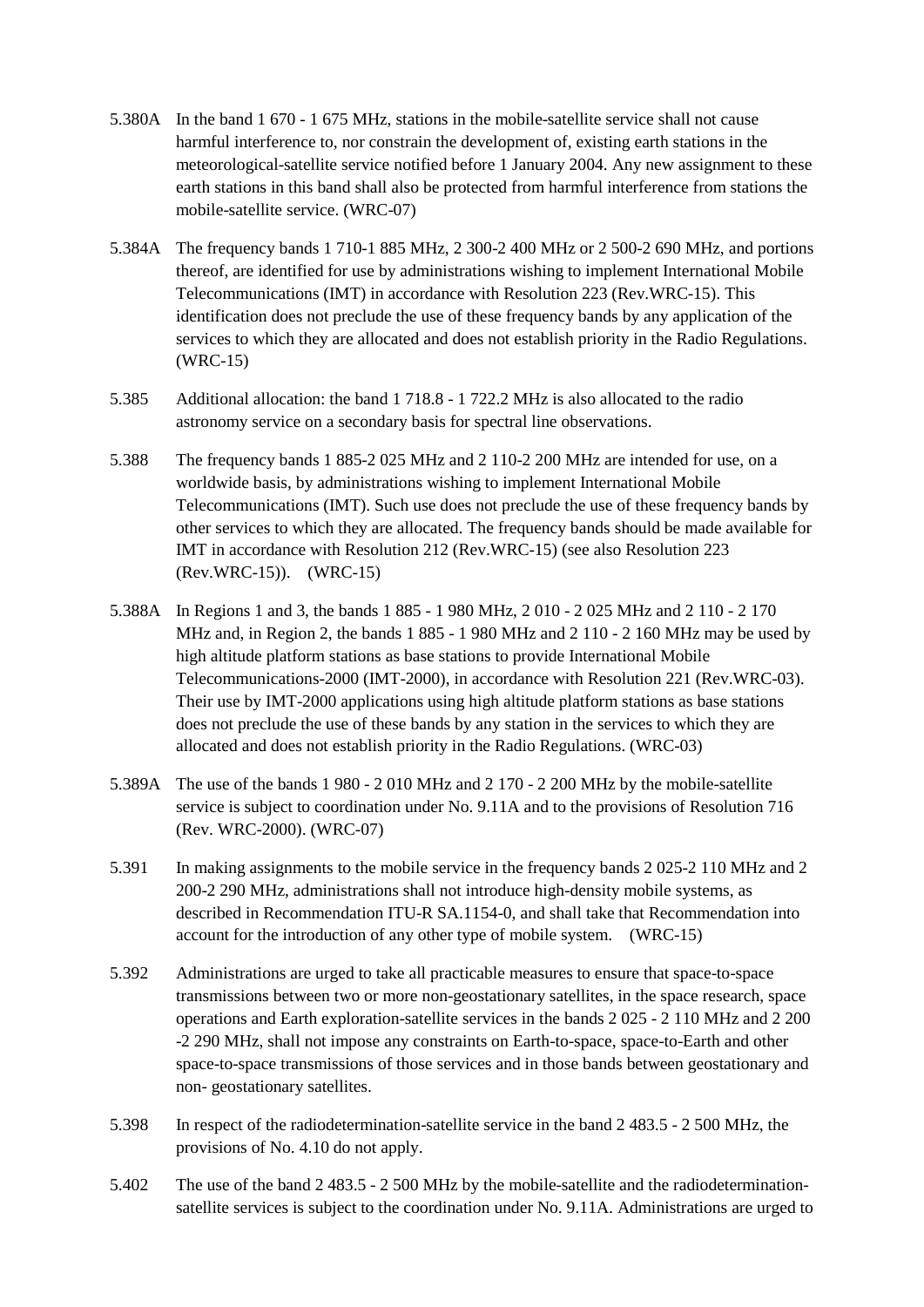take all practicable steps to prevent harmful interference to the radio astronomy service from emissions in the 2 483.5 - 2 500 MHz band, especially those caused by second-harmonic radiation that would fall into the 4 990 -5 000 MHz band allocated to the radio astronomy service worldwide.

- 5.418B Use of the band 2 630 2 655 MHz by non-geostationary-satellite systems in the broadcasting-satellite service (sound), pursuant to No. 5.418, for which complete Appendix 4 coordination information, or notification information, has been received after 2 June 2000, is subject to the application of the provisions of No. 9.12. (WRC-03)
- 5.418C Use of the band 2 630 2 655 MHz by geostationary-satellite networks for which complete Appendix 4 coordination information, or notification information, has been received after 2 June 2000 is subject to the application of the provisions of No. 9.13 with respect to nongeostationary-satellite systems in the broadcasting-satellite service (sound), pursuant to No. 5.418 and No. 22.2 does not apply. (WRC-03)
- 5.423 In the band 2 700 2 900 MHz, ground-based radars used for meteorological purposes are authorized to operate on a basis of equality with stations of the aeronautical radionavigation service.
- 5.424A In the band 2 900 3 100 MHz, stations in the radiolocation service shall not cause harmful interference to, nor claim protection from, radar systems in the radionavigation service. (WRC-03)
- 5.425 In the band 2 900 3 100 MHz, the use of the shipborne interrogator-transponder system (SIT) shall be confined to the sub-band 2 930 -2 950 MHz.
- 5.426 The use of the band 2 900 3 100 MHz by the aeronautical radionavigation service is limited to ground-based radars.
- 5.427 In the bands 2 900 3 100 MHz and 9 300 9 500 MHz, the response from radar transponders shall not be capable of being confused with the response from radar beacons (racons) and shall not cause interference to ship or aeronautical radars in the radionavigation service, having regard, however, to No. 4.9.
- 5.430A The allocation of the frequency band 3 400-3 600 MHz to the mobile, except aeronautical mobile, service is subject to agreement obtained under No. 9.21. This frequency band is identified for International Mobile Telecommunications (IMT). This identification does not preclude the use of this frequency band by any application of the services to which it is allocated and does not establish priority in the Radio Regulations. The provisions of Nos. 9.17 and 9.18 shall also apply in the coordination phase. Before an administration brings into use a (base or mobile) station of the mobile service in this frequency band, it shall ensure that the power flux-density (pfd) produced at 3 m above ground does not exceed −154.5  $dB(W/(m2 * 4 kHz))$  for more than 20% of time at the border of the territory of any other administration. This limit may be exceeded on the territory of any country whose administration has so agreed. In order to ensure that the pfd limit at the border of the territory of any other administration is met, the calculations and verification shall be made, taking into account all relevant information, with the mutual agreement of both administrations (the administration responsible for the terrestrial station and the administration responsible for the earth station) and with the assistance of the Bureau if so requested. In case of disagreement, calculation and verification of the pfd shall be made by the Bureau, taking into account the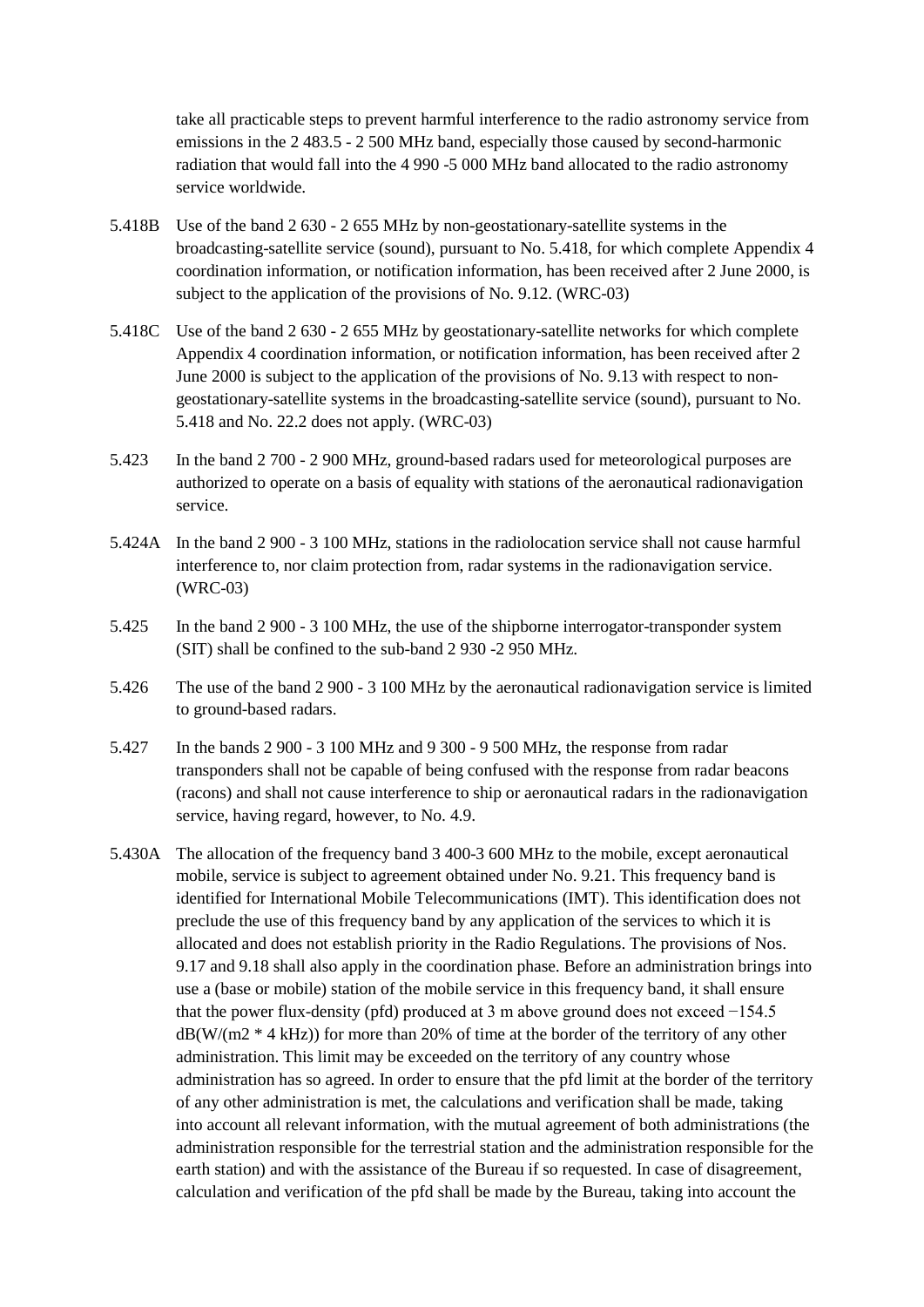information referred to above. Stations of the mobile service in the frequency band 3 400-3 600 MHz shall not claim more protection from space stations than that provided in Table 21- 4 of the Radio Regulations (Edition of 2004). (WRC-15)

- 5.431 *Additional allocation*: in Germany and Israel the frequency band 3 400-3 475 MHz is also allocated to the amateur service on a secondary basis. (WRC-15)
- 5.438 Use of the frequency band 4 200-4 400 MHz by the aeronautical radionavigation service is reserved exclusively for radio altimeters installed on board aircraft and for the associated transponders on the ground. (WRC-15)
- 5.A117 Use of the frequency band 4 200-4 400 MHz by stations in the aeronautical mobile (R) service is reserved exclusively for wireless avionics intra-communication systems that operate in accordance with recognized international aeronautical standards. Such use shall be in accordance with Resolution COM4/1 (WRC-15). (WRC-15)
- 5.B117 Passive sensing in the Earth exploration-satellite and space research services may be authorized in the frequency band 4 200-4 400 MHz on a secondary basis. (WRC-15)
- 5.440 The standard frequency and time signal-satellite service may be authorized to use the frequency 4 202 MHz for space-to-Earth transmissions and the frequency 6 427 MHz for Earth-to-space transmissions. Such transmissions shall be confined within the limits of  $\pm 2$ MHz of these frequencies, subject to agreement obtained under No. 9.21.
- 5.441 The use of the bands 4 500 4 800 MHz (space-to-Earth), 6 725 7 025 MHz (Earth-tospace) by the fixed-satellite service shall be in accordance with the provisions of Appendix 30B. The use of the bands 10.7 - 10.95 GHz (space-to-Earth), 11.2 - 11.45 GHz (space-to-Earth) and 12.75 - 13.25 GHz (Earth-to-space) by geostationary-satellite systems in the fixed-satellite service shall be in accordance with the provisions of Appendix 30B. The use of the bands 10.7 - 10.95 GHz (space-to Earth), 11.2 - 11.45 GHz (space-to-Earth) and 12.75 - 13.25 GHz (Earth-to-space) by a non-geostationary-satellite system in the fixed-satellite service is subject to application of the provisions of No. 9.12 for coordination with other non-geostationary-satellite systems in the fixed-satellite service. Non-geostationary-satellite system in the fixed-satellite service shall not claim protection from geostationary-satellite networks in the fixed-satellite service operating in accordance with the Radio Regulations, irrespective of the dates of receipt by the Bureau of the complete coordination or notification information, as appropriate, for the non-GSO FSS systems and of the complete coordination or notification information, as appropriate, for the GSO networks, and No. 5.43A does not apply. Non-geostationary-satellite systems in the fixed-satellite service in the above bands shall be operated in such a way that any unacceptable interference that may occur during their operation shall be rapidly eliminated. (WRC-2000)
- 5.442 In the frequency bands 4 825-4 835 MHz and 4 950-4 990 MHz, the allocation to the mobile service is restricted to the mobile, except aeronautical mobile, service. In Region 2 (except Brazil, Cuba, Guatemala, Mexico, Paraguay, Uruguay and Venezuela), and in Australia, the frequency band 4 825-4 835 MHz is also allocated to the aeronautical mobile service, limited to aeronautical mobile telemetry for flight testing by aircraft stations. Such use shall be in accordance with Resolution 416 (WRC-07) and shall not cause harmful interference to the fixed service. (WRC-15)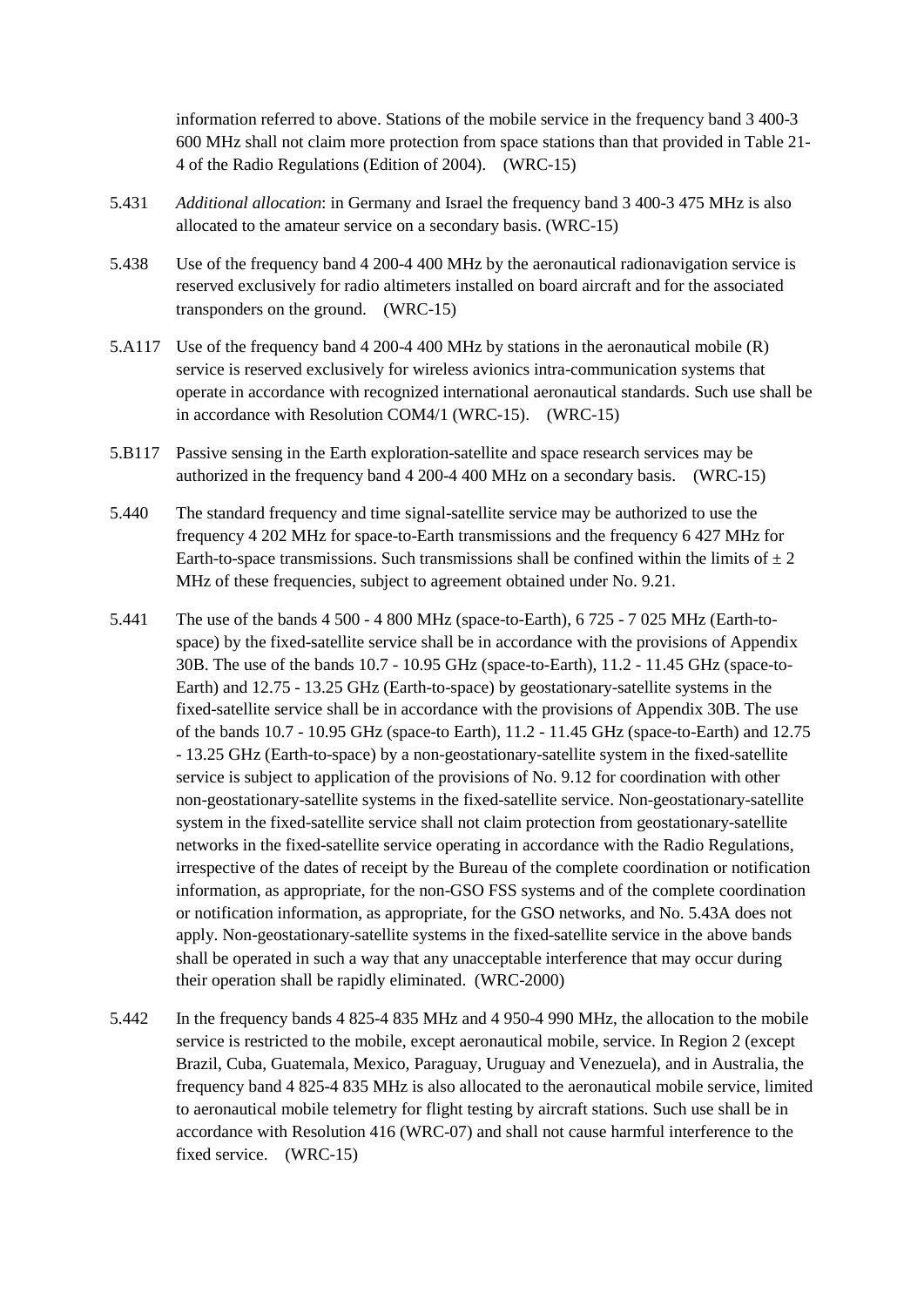- 5.443AA In the frequency bands 5 000 5 030 MHz and 5 091 5 150 MHz, the aeronautical mobilesatellite (R) service is subject to agreement obtained under No. 9.21. The use of these bands by the aeronautical mobile-satellite (R) service is limited to internationally standardized aeronautical systems. (WRC-12)
- 5.443B In order not to cause harmful interference to the microwave landing system operating above 5 030 MHz, the aggregate power flux-density produced at the Earth's surface in the frequency band 5 030-5 150 MHz by all the space stations within any radionavigationsatellite service system (space-to-Earth) operating in the frequency band 5 010-5 030 MHz shall not exceed  $-124.5 \text{ dB(W/m}^2)$  in a 150 kHz band. In order not to cause harmful interference to the radio astronomy service in the frequency band 4 990-5 000 MHz, radionavigation-satellite service systems operating in the frequency band 5 010-5 030 MHz shall comply with the limits in the frequency band 4 990-5 000 MHz defined in Resolution 741 (Rev.WRC-15). (WRC-15)
- 5.443C The use of the frequency band 5 030 5 091 MHz by the aeronautical mobile (R) service is limited to internationally standardized aeronautical systems. Unwanted emissions from the aeronautical mobile (R) service in the frequency band 5 030 - 5 091 MHz shall be limited to protect RNSS system downlinks in the adjacent 5 010 - 5 030 MHz band. Until such time that an appropriate value is established in a relevant ITU-R Recommendation, the e.i.r.p. density limit of  $\neg$ 75 dBW/MHz in the frequency band 5 010 - 5 030 MHz for any AM(R)S station unwanted emission should be used. (WRC-12)
- 5.443D In the frequency band 5 030-5 091 MHz, the aeronautical mobile-satellite (R) service is subject to coordination under No. 9.11A. The use of this frequency band by the aeronautical mobile-satellite (R) service is limited to internationally standardized aeronautical systems. (WRC-12)
- 5.444 The frequency band 5 030-5 150 MHz is to be used for the operation of the international standard system (microwave landing system) for precision approach and landing. In the frequency band 5 030-5 091 MHz, the requirements of this system shall have priority over other uses of this frequency band. For the use of the frequency band 5 091-5 150 MHz, No. 5.444A and Resolution 114 (Rev.WRC-15) apply. (WRC-15)
- 5.444A The use of the allocation to the fixed-satellite service (Earth-to-space) in the frequency band 5 091-5 150 MHz is limited to feeder links of non-geostationary satellite systems in the mobile satellite service and is subject to coordination under No. 9.11A. The use of the frequency band 5 091-5 150 MHz by feeder links of non-geostationary satellite systems in the mobile-satellite service shall be subject to application of Resolution 114 (Rev.WRC-15). Moreover, to ensure that the aeronautical radionavigation service is protected from harmful interference, coordination is required for feeder-link earth stations of the non-geostationary satellite systems in the mobile satellite service which are separated by less than 450 km from the territory of an administration operating ground stations in the aeronautical radionavigation service. (WRC-15)
- 5.444B The use of the frequency band 5 091-5 150 MHz by the aeronautical mobile service is limited to:

– systems operating in the aeronautical mobile (R) service and in accordance with international aeronautical standards, limited to surface applications at airports. Such use shall be in accordance with Resolution 748 (Rev.WRC-15);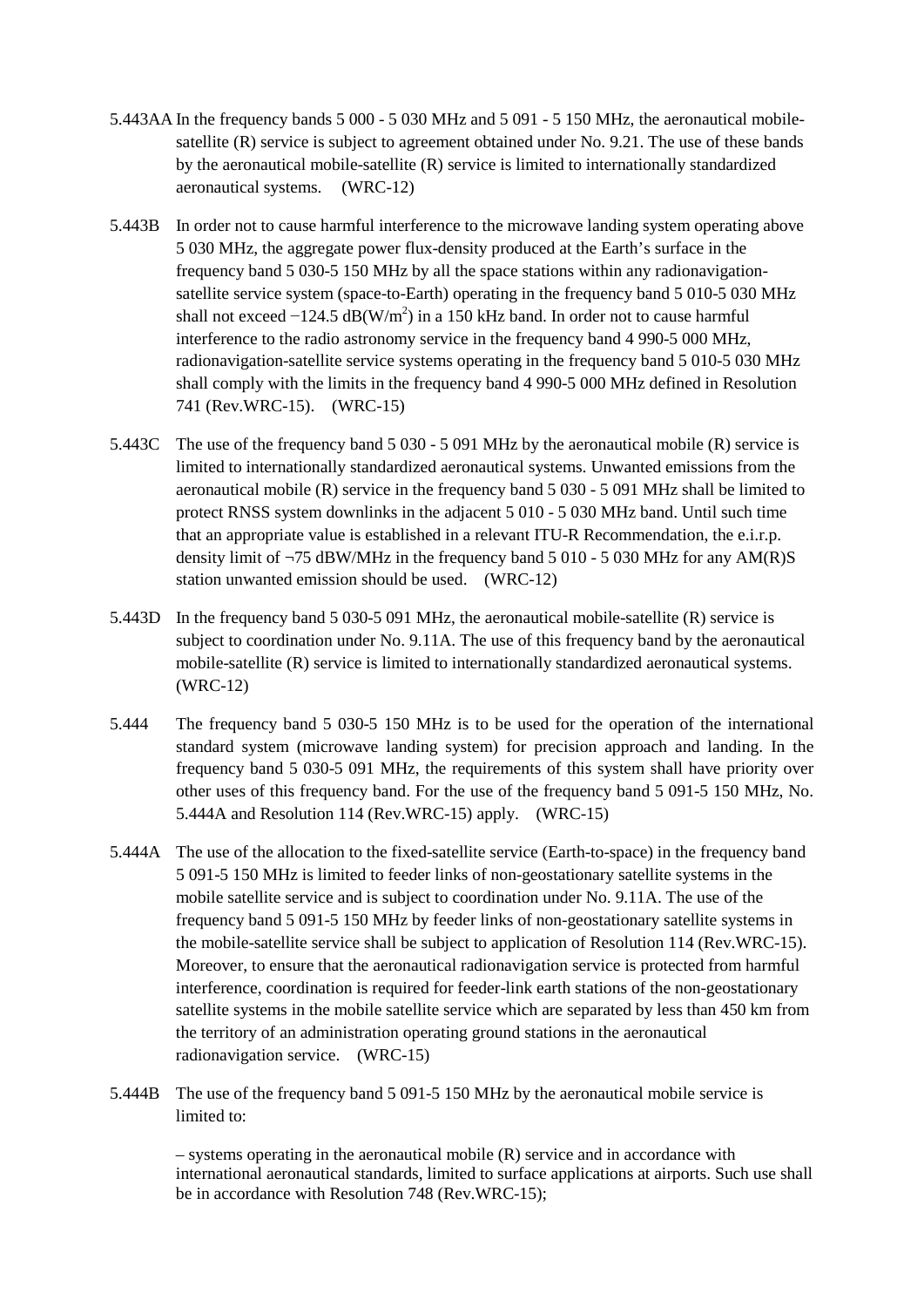– aeronautical telemetry transmissions from aircraft stations (see No. 1.83) in accordance with Resolution 418 (Rev.WRC-15). (WRC-15)

- 5.446 *Additional allocation*: in the countries listed in No. 5.369, the frequency band 5 150-5 216 MHz is also allocated to the radiodetermination-satellite service (space-to-Earth) on a primary basis, subject to agreement obtained under No. 9.21. In Region 2 (except in Mexico), the frequency band is also allocated to the radiodetermination-satellite service (space-to-Earth) on a primary basis. In Regions 1 and 3, except those countries listed in No. 5.369 and Bangladesh, the frequency band is also allocated to the radiodeterminationsatellite service (space-to-Earth) on a secondary basis. The use by the radiodeterminationsatellite service is limited to feeder links in conjunction with the radiodetermination-satellite service operating in the frequency bands 1 610-1 626.5 MHz and/or 2 483.5-2 500 MHz. The total power flux-density at the Earth's surface shall in no case exceed  $-159$  dB(W/m<sup>2</sup>) in any 4 kHz band for all angles of arrival. (WRC-15)
- 5.446A The use of the bands 5 150 -5 350 MHz and 5 470 5 725 MHz by the stations in the mobile, except aeronautical mobile, service shall be in accordance with Resolution 229 (Rev.WRC-12). (WRC-12)
- 5.446B In the band 5 150 5 250 MHz, stations in the mobile service shall not claim protection from earth stations in the fixed-satellite service. No. 5.43A does not apply to the mobile service with respect to fixed-satellite service earth stations. (WRC-03)
- 5.446C *Additional allocation*: in Region 1 (except in Algeria, Saudi Arabia, Bahrain, Egypt, United Arab Emirates, Jordan, Kuwait, Lebanon, Morocco, Oman, Qatar, Syrian Arab Republic, Sudan, South Sudan and Tunisia) and in Brazil, the band 5 150 - 5 250 MHz is also allocated to the aeronautical mobile service on a primary basis, limited to aeronautical telemetry transmissions from aircraft stations (see No. 1.83), in accordance with Resolution 418 (WRC-07). These stations shall not claim protection from other stations operating in accordance with Article 5. No. 5.43A does not apply. (WRC-12)
- 5.447A The allocation to the fixed-satellite service (Earth-to-space) is limited to feeder links of nongeostationary-satellite systems in the mobile-satellite service and is subject to coordination under No. 9.11A.
- 5.447B Additional allocation: the band 5 150 5 216 MHz is also allocated to the fixed-satellite service (space-to-Earth) on a primary basis. This allocation is limited to feeder links of nongeostationary-satellite systems in the mobile-satellite service and is subject to provisions of No. 9.11A. The power flux-density at the Earth's surface produced by space stations of the fixed-satellite service operating in the space-to-Earth direction in the band 5 150 - 5 216 MHz shall in no case exceed -164  $dB(W/m^2)$  in any 4 kHz band for all angles of arrival.
- 5.447C Administrations responsible for fixed-satellite service networks in the band 5 150 5 250 MHz operated under Nos. 5.447A and 5.447B shall coordinate on an equal basis in accordance with No. 9.11A with administrations responsible for non-geostationary-satellite networks operated under No. 5.446 and brought into use prior to 17 November 1995. Satellite networks operated under No. 5.446 brought into use after 17 November 1995 shall not claim protection from, and shall not cause harmful interference to, stations of the fixedsatellite service operated under Nos. 5.447A and 5.447B.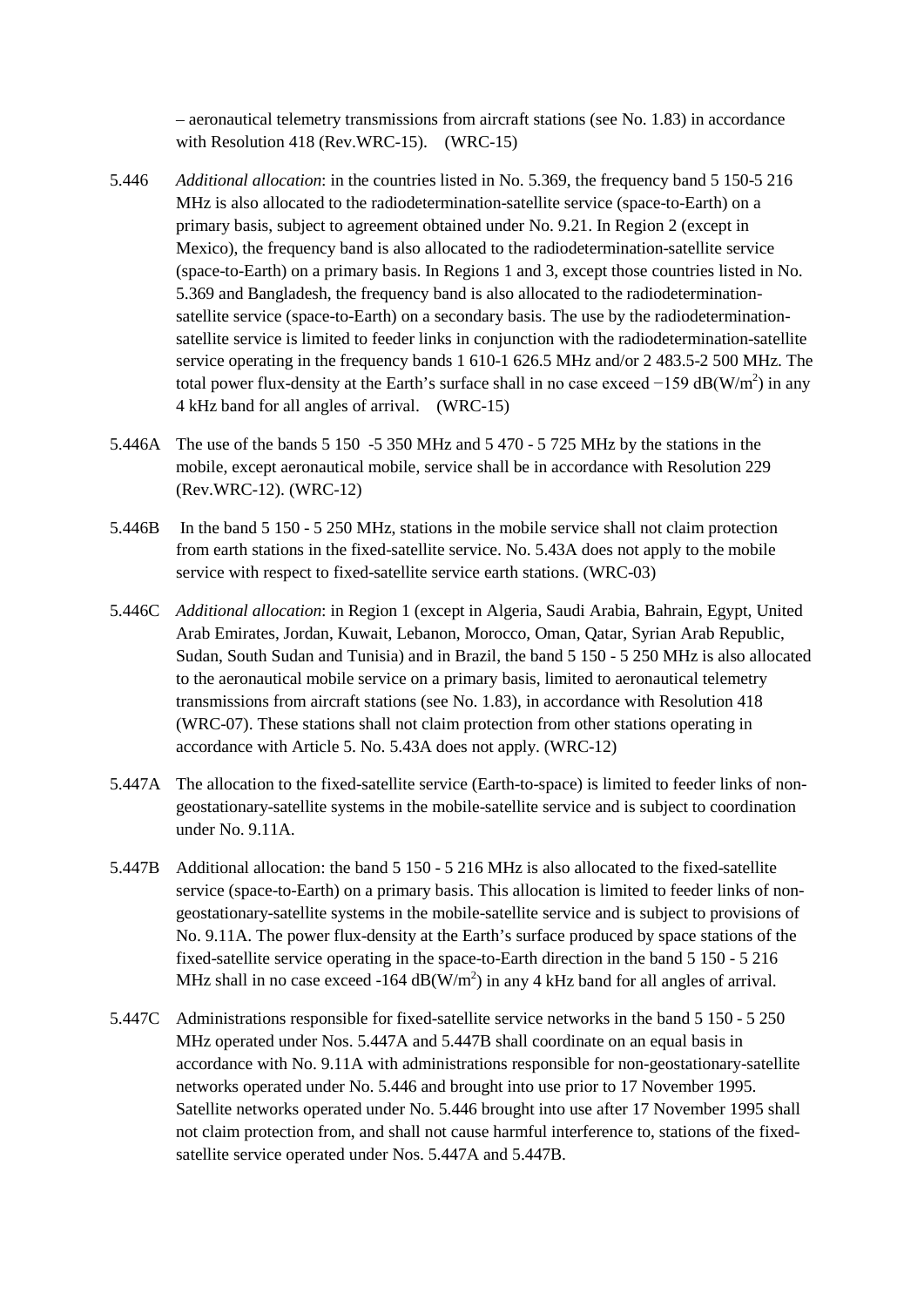- 5.447D The allocation of the band 5 250 5 255 MHz to the space research service on a primary basis is limited to active spaceborne sensors. Other uses of the band by the space research service are on a secondary basis.
- 5.447F In the frequency band 5 250-5 350 MHz, stations in the mobile service shall not claim protection from the radiolocation service, the Earth exploration-satellite service (active) and the space research service (active). These services shall not impose on the mobile service more stringent protection criteria, based on system characteristics and interference criteria, than those stated in Recommendations ITU-R M.1638-0 and ITU-R RS.1632-0. (WRC-15)
- 5.448A The Earth exploration-satellite (active) and space research (active) services in the frequency band 5 250 - 5 350 MHz shall not claim protection from the radiolocation service. No. 5.43A does not apply. (WRC-03)
- 5.448B The Earth exploration-satellite service (active) operating in the band 5 350 5 570 MHz and space research service (active) operating in the band 5 460 - 5 570 MHz shall not cause harmful interference to the aeronautical radionavigation service in the band 5 350 - 5 460 MHz, the radionavigation service in the band 5 460 - 5 470 MHz and the maritime radionavigation service in the band 5 470 - 5 570 MHz. (WRC-03)
- 5.448C The space research service (active) operating in the band 5 350 5 460 MHz shall not cause harmful interference to nor claim protection from other services to which this band is allocated. (WRC-03)
- 5.448D In the frequency band 5 350 5 470 MHz, stations in the radiolocation service shall not cause harmful interference to, nor claim protection from, radar systems in the aeronautical radionavigation service operating in accordance with No. 5.449. (WRC-03)
- 5.449 The use of the band 5 350 5 470 MHz by the aeronautical radionavigation service is limited to airborne radars and associated airborne beacons.
- 5.450 *Additional allocation*: in Austria, Azerbaijan, Iran (Islamic Republic of), Kyrgyzstan, Romania, Turkmenistan and Ukraine, the band 5 470 - 5 650 MHz is also allocated to the aeronautical radionavigation service on a primary basis. (WRC-12)
- 5.450A In the frequency band 5 470-5 725 MHz, stations in the mobile service shall not claim protection from radiodetermination services. Radiodetermination services shall not impose on the mobile service more stringent protection criteria, based on system characteristics and interference criteria, than those stated in Recommendation ITU-R M.1638-0. (WRC-15)
- 5.450B In the frequency band 5 470 5 650 MHz, stations in the radiolocation service, except ground-based radars used for meteorological purposes in the band 5 600 - 5 650 MHz, shall not cause harmful interference to, nor claim protection from, radar systems in the maritime radionavigation service. (WRC-03)
- 5.452 Between 5 600 MHz and 5 650 MHz, ground-based radars used for meteorological purposes are authorized to operate on a basis of equality with stations of the maritime radionavigation service.
- 5.455 *Additional allocation*: in Armenia, Azerbaijan, Belarus, Cuba, the Russian Federation, Georgia, Hungary, Kazakhstan, Moldova, Mongolia, Uzbekistan, Kyrgyzstan, Tajikistan,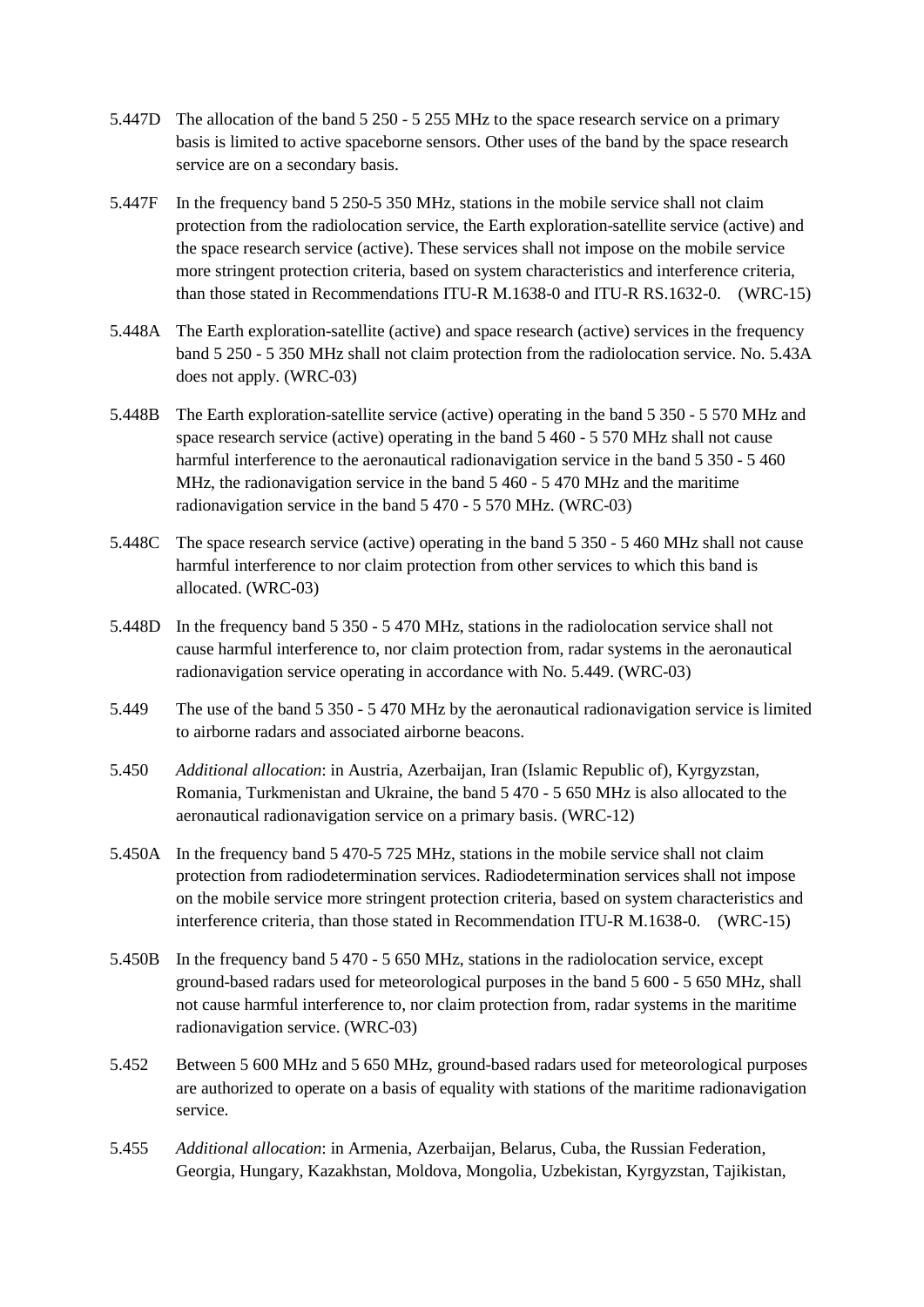Turkmenistan and Ukraine, the band 5 670 - 5 850 MHz is also allocated to the fixed service on a primary basis. (WRC¬07)

- 5.458 In the band 6 425 7 075 MHz, passive microwave sensor measurements are carried out over the oceans. In the band 7 075 - 7 250 MHz, passive microwave sensor measurements are carried out. Administrations should bear in mind the needs of the Earth exploration-satellite (passive) and space research (passive) services in their future planning of the bands 6 425 -7 025 MHz and 7 075 - 7 250 MHz.
- 5.458A In making assignments in the band 6 700 7 075 MHz to space stations of the fixed-satellite service, administrations are urged to take all practicable steps to protect spectral line observations of the radio astronomy service in the band 6 650 - 6 675.2 MHz from harmful interference from unwanted emissions.
- 5.458B The space-to-Earth allocation to the fixed-satellite service in the band 6 700 7 075 MHz is limited to feeder links for non-geostationary satellite systems of the mobile-satellite service and is subject to coordination under No. 9.11A. The use of the band 6 700 - 7 075 MHz (space-to-Earth) by feeder links for non-geostationary satellite systems in the mobile-satellite service is not subject to No. 22.2.
- 5.460 No emissions from space research service (Earth-to-space) systems intended for deep space shall be effected in the frequency band 7 190-7 235 MHz. Geostationary satellites in the space research service operating in the frequency band 7 190-7 235 MHz shall not claim protection from existing and future stations of the fixed and mobile services and No. 5.43A does not apply. (WRC-15)
- 5.A111 The use of the frequency band 7 190-7 250 MHz (Earth-to-space) by the Earth explorationsatellite service shall be limited to tracking, telemetry and command for the operation of spacecraft. Space stations operating in the Earth exploration-satellite service (Earth-to-space) in the frequency band 7 190-7 250 MHz shall not claim protection from existing and future stations in the fixed and mobile services, and No. 5.43A does not apply. No. 9.17 applies. Additionally, to ensure protection of the existing and future deployment of fixed and mobile services, the location of earth stations supporting spacecraft in the Earth exploration-satellite service in non-geostationary orbits or geostationary orbit shall maintain a separation distance of at least 10 km and 50 km, respectively, from the respective border(s) of neighbouring countries, unless a shorter distance is otherwise agreed between the corresponding administrations. (WRC-15)
- 5.B111 Space stations on the geostationary orbit operating in the Earth exploration-satellite service (Earth-to-space) in the frequency band 7 190-7 235 MHz shall not claim protection from existing and future stations of the space research service, and No. 5.43A does not apply. (WRC-15)
- 5.A192 The use of the frequency band 7 375-7 750 MHz by the maritime mobile-satellite service is limited to geostationary-satellite networks. (WRC-15)
- 5.B192 In the frequency band 7 375-7 750 MHz, earth stations in the maritime mobile-satellite service shall not claim protection from, nor constrain the use and development of, stations in the fixed and mobile, except aeronautical mobile, services. No. 5.43A does not apply. (WRC-15)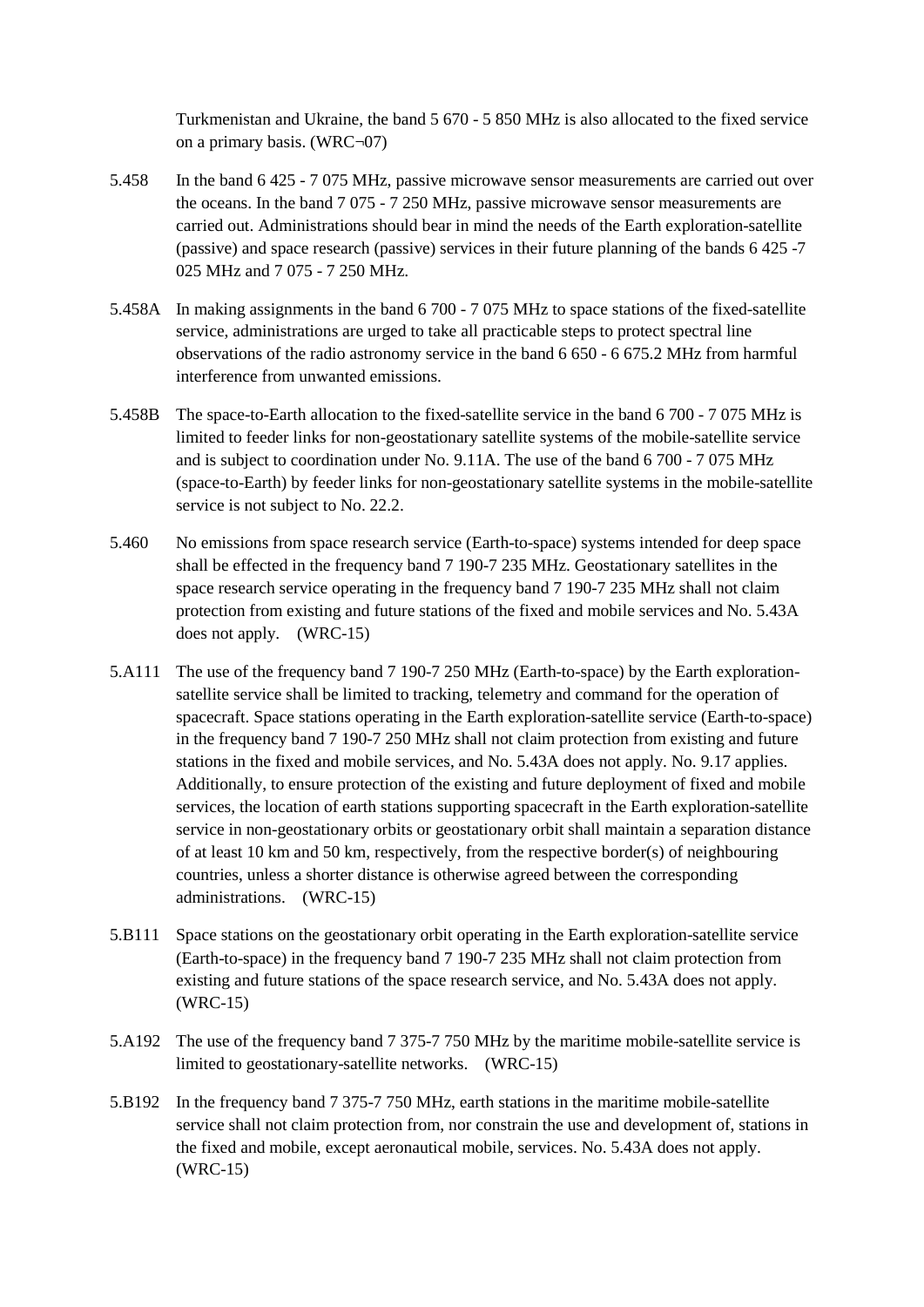- 5.461 *Additional allocation*: the bands 7 250 7 375 MHz (space-to-Earth) and 7 900 8 025 MHz (Earth-to¬space) are also allocated to the mobile-satellite service on a primary basis, subject to agreement obtained under No. 9.21.
- 5.461A The use of the band 7 450 7 550 MHz by the meteorological-satellite service (space-to-Earth) is limited to geostationary-satellite systems. Non-geostationary meteorologicalsatellite systems in this band notified before 30 November 1997 may continue to operate on a primary basis until the end of their lifetime.
- 5.461B The use of the band 7 750 7 900 MHz by the meteorological-satellite service (space-to-Earth) is limited to non-geostationary satellite systems. (WRC-12)
- 5.462A In Regions 1 and 3 (except for Japan), in the band 8 025 8 400 MHz, the Earth explorationsatellite service using geostationary satellites shall not produce a power flux-density in excess of the following values for angles of arrival  $(\hat{I})$ , without the consent of the affected administration:  $-135$  dB(W/m<sup>2</sup>) in a 1 MHz band for  $0^{\circ} \le \theta < 5^{\circ}$

 $-135 + 0.5$  ( $\theta - 5$ ) dB(W/m<sup>2</sup>) in a 1 MHz band for  $5^{\circ} \le \theta < 25^{\circ}$ 

- $-125$  dB(W/m<sup>2</sup>) in a 1 MHz band for  $25^{\circ} \le \theta \le 90^{\circ}$
- 5.463 Aircraft stations are not permitted to transmit in the band 8 025 8 400 MHz.
- 5.465 In the space research service, the use of the band 8 400 8 450 MHz is limited to deep space.
- 5.469 *Additional allocation*: in Armenia, Azerbaijan, Belarus, the Russian Federation, Georgia, Hungary, Lithuania, Mongolia, Uzbekistan, Poland, Kyrgyzstan, the Czech Rep., Romania, Tajikistan, Turkmenistan and Ukraine, the band 8 500 - 8 750 MHz is also allocated to the land mobile and radionavigation services on a primary basis. (WRC-12)
- 5.469A In the band 8 550 8 650 MHz, stations in the earth exploration-satellite service (active) and space research service (active) shall not cause harmful interference to, or constrain the use and development of, stations of the radiolocation service.
- 5.470 The use of the band 8 750 8 850 MHz by the aeronautical radionavigation service is limited to airborne Doppler navigation aids on a centre frequency of 8 800 MHz.
- 5.473 *Additional allocation*: in Armenia, Austria, Azerbaijan, Belarus, Cuba, the Russian Federation, Georgia, Hungary, Mongolia, Uzbekistan, Poland, Kyrgyzstan, Romania, Tajikistan, Turkmenistan and Ukraine, the bands 8 850 - 9 000 MHz and 9 200 - 9 300 MHz are also allocated to the radionavigation service on a primary basis. (WRC-07)
- 5.473A In the band 9 000 9 200 MHz, stations operating in the radiolocation service shall not cause harmful interference to, nor claim protection from, systems identified in No. 5.337 operating in the aeronautical radionavigation service, or radar systems in the maritime radionavigation service operating in this band on a primary basis in the countries listed in No. 5.471. (WRC-07)
- 5.474 In the band 9 200 9 500 MHz, search and rescue transponders (SART) may be used, having due regard to the appropriate ITU-R Recommendation (see also Article 31).
- 5.A112 The use of the frequency bands 9 200-9 300 MHz and 9 900-10 400 MHz by the Earth exploration-satellite service (active) is limited to systems requiring necessary bandwidth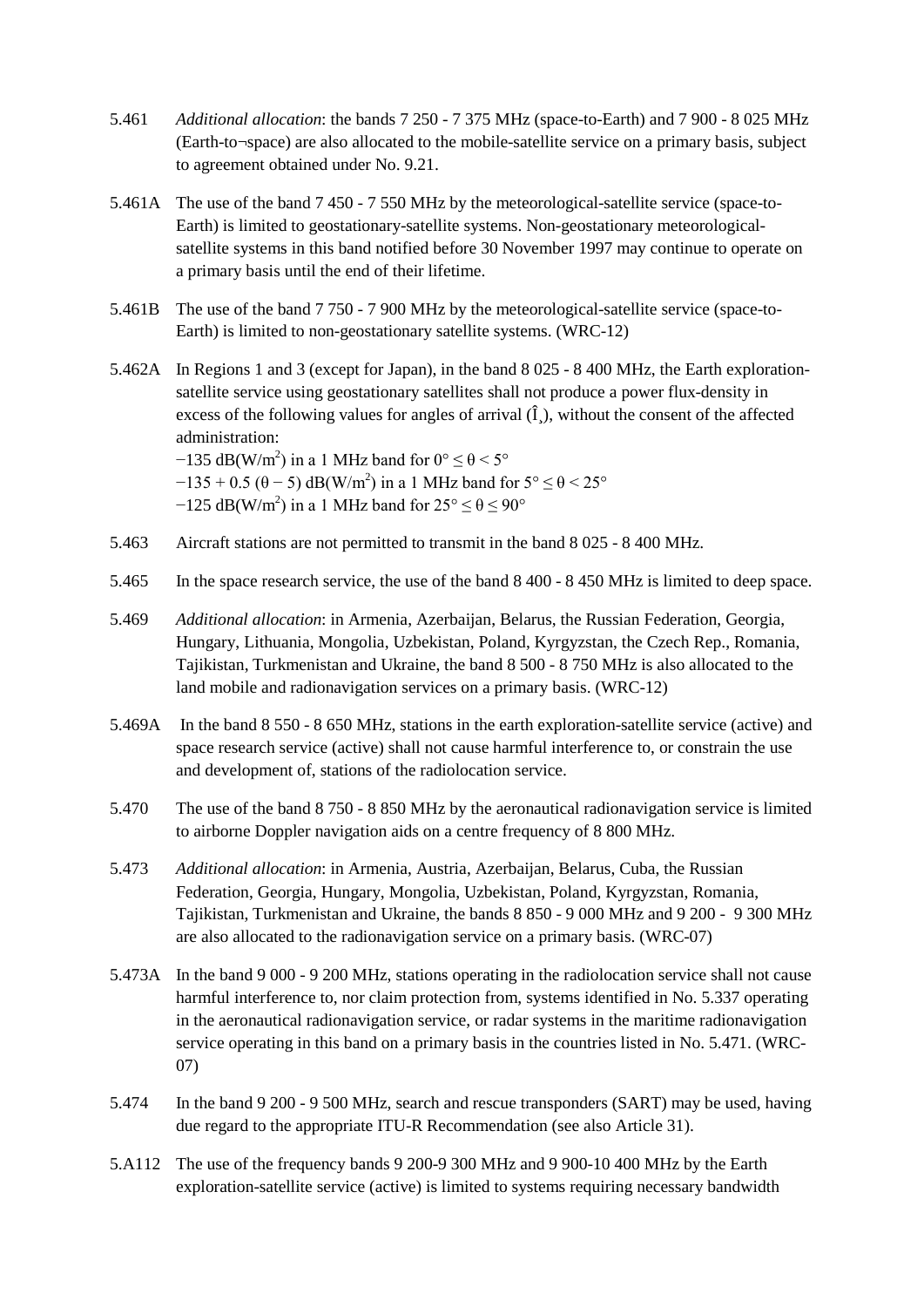greater than 600 MHz that cannot be fully accommodated within the frequency band 9 300-9 900 MHz. Such use is subject to agreement to be obtained under No. 9.21 from Algeria, Saudi Arabia, Bahrain, Egypt, Indonesia, Iran (Islamic Republic of), Lebanon and Tunisia. An administration that has not replied under No. 9.52 is considered as not having agreed to the coordination request. In this case, the notifying administration of the satellite system operating in the Earth exploration-satellite service (active) may request the assistance of the Bureau under Sub-Section IID of Article 9. (WRC-15)

- 5.C112 Stations operating in the Earth exploration-satellite (active) service shall comply with Recommendation ITU-R RS.2066-0. (WRC-15)
- 5.D112 Stations operating in the Earth exploration-satellite (active) service shall comply with Recommendation ITU-R RS.2065-0. (WRC-15)
- 5.B112 Stations in the Earth exploration-satellite service (active) shall not cause harmful interference to, or claim protection from, stations of the maritime radionavigation and radiolocation services in the frequency band 9 200-9 300 MHz, the radionavigation and radiolocation services in the frequency band 9 900-10 000 MHz and the radiolocation service in the frequency band 10.0-10.4 GHz. (WRC-15)
- 5.475 The use of the band 9 300 9 500 MHz by the aeronautical radionavigation service is limited to airborne weather radars and ground-based radars. In addition, ground-based radar beacons in the aeronautical radionavigation service are permitted in the band 9 300 - 9 320 MHz on condition that harmful interference is not caused to the maritime radionavigation service. (WRC-07)
- 5.475A The use of the band 9 300 9 500 MHz by the Earth exploration-satellite service (active) and the space research service (active) is limited to systems requiring necessary bandwidth greater than 300 MHz that cannot be fully accommodated within the 9 500 - 9 800 MHz band. (WRC-07)
- 5.475B In the band 9 300 9 500 MHz, stations operating in the radiolocation service shall not cause harmful interference to, nor claim protection from, radars operating in the radionavigation service in conformity with the Radio Regulations. Ground-based radars used for meteorological purposes have priority over other radiolocation uses. (WRC-07)
- 5.476A In the band 9 300 9 800 MHz, stations in the earth exploration-satellite service (active) and space research service (active) shall not cause harmful interference to, nor claim protection from, stations of the radio-navigation and radiolocation services. (WRC-07)
- 5.478A The use of the band 9 800-9 900 MHz by the Earth exploration-satellite service (active) and the space research service (active) is limited to systems requiring necessary bandwidth greater than 500 MHz that cannot be fully accommodated within the 9 300-9 800 MHz band. (WRC-07)
- 5.478B In the band 9 800 9 900 MHz, stations in the Earth exploration-satellite service (active) and space research service (active) shall not cause harmful interference to, nor claim protection from stations of the fixed service to which this band is allocated on a secondary basis. (WRC-07)
- 5.479 The band 9 975 10 025 MHz is also allocated to the meteorological-satellite service on a secondary basis for use by weather radars.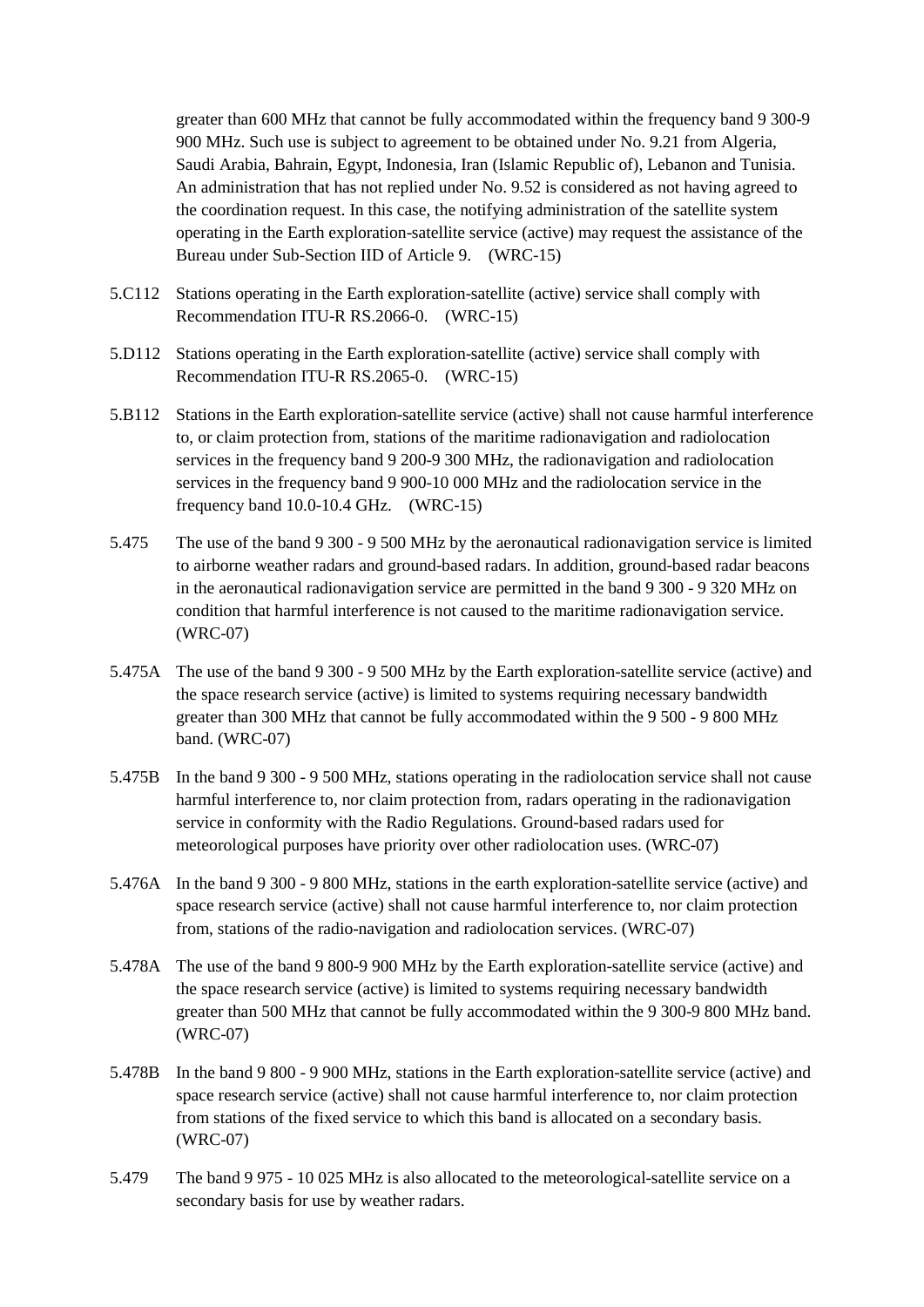- 5.481 *Additional allocation*: in Algeria, Germany, Angola, Brazil, China, Côte d'Ivoire, El Salvador, Ecuador, Spain, Guatemala, Hungary, Japan, Kenya, Morocco, Nigeria, Oman, Uzbekistan, Pakistan, Paraguay, Peru, the Dem. People's Rep. of Korea, Romania and Uruguay, the frequency band 10.45-10.5 GHz is also allocated to the fixed and mobile services on a primary basis. In Costa Rica, the frequency band 10.45-10.5 GHz is also allocated to the fixed service on a primary basis. (WRC-15)
- 5.482 In the band 10.6 10.68 GHz, the power delivered to the antenna of stations of the fixed and mobile, except aeronautical mobile, services shall not exceed -3 dBW. This limit may be exceeded, subject to agreement obtained under No. 9.21. However, in Algeria, Saudi Arabia, Armenia, Azerbaijan, Bahrain, Bangladesh, Belarus, Egypt, United Arab Emirates, Georgia, India, Indonesia, Iran (Islamic Republic of), Iraq, Jordan, Libyan Arab Jamahiriya, Kazakhstan, Kuwait, Lebanon, Morocco, Mauritania, Moldova, Nigeria, Oman, Uzbekistan, Pakistan, Philippines, Qatar, Syrian Arab Republic, Kyrgyzstan, Singapore, Tajikistan, Tunisia, Turkmenistan and Viet Nam, this restriction on the fixed and mobile, except aeronautical mobile, service is not applicable. (WRC-07)
- 5.A15 Resolution COM4/5 (WRC-15) shall apply. (WRC-15)
- 5.482A For sharing of the band 10.6 10.68 GHz between the Earth exploration-satellite (passive) service and the fixed and mobile, except aeronautical mobile, services, Resolution 751 (WRC-07) applies. (WRC-07)
- 5.484 In Region 1, the use of the band 10.7 11.7 GHz by the fixed-satellite service (Earth-tospace) is limited to feeder links for the broadcasting-satellite service.
- 5.484A The use of the bands 10.95 11.2 GHz (space-to-Earth), 11.45 11.7 GHz (space-to-Earth), 11.7 - 12.2 GHz (space-to-Earth) in Region 2, 12.2 - 12.75 GHz (space-to-Earth) in Region 3, 12.5 - 12.75 GHz (space-to-Earth) in Region 1, 13.75 - 14.5 GHz (Earth-to-space), 17.8 - 18.6 GHz (space-to-Earth), 19.7 - 20.2 GHz (space-to-Earth), 27.5 - 28.6 GHz (Earth-tospace), 29.5 - 30 GHz (Earth-to-space) by a non-geostationary-satellite system in the fixedsatellite service is subject to application of the provisions of No. 9.12 for coordination with other non-geostationary-satellite systems in the fixed-satellite service. Non-geostationary satellite systems in the fixed-satellite service shall not claim protection from geostationarysatellite networks in the fixed-satellite service operating in accordance with the Radio Regulations, irrespective of the dates of receipt by the Bureau of the complete coordination or notification information, as appropriate, for the non-GSO FSS systems and of the complete coordination or notification information, as appropriate, for the GSO networks, and No. 5.43A does not apply. Non-geostationary-satellite systems in the fixed-satellite service in the above bands shall be operated in such a way that any unacceptable interference that may occur during their operation shall be rapidly eliminated. (WRC-2000)
- 5.487 In the band 11.7 12.5 GHz in Regions 1 and 3, the fixed, fixed-satellite, mobile, except aeronautical mobile, and broadcasting services, in accordance with their respective allocations, shall not cause harmful interference to, or claim protection from, broadcastingsatellite stations operating in accordance with the Regions 1 and 3 Plan in Appendix 30. (WRC-03)
- 5.487A *Additional allocation*: in Region 1, the band 11.7 12.5 GHz, in Region 2, the band 12.2 12.7 GHz and, in Region 3, the band 11.7 - 12.2 GHz, are also allocated to the fixed-satellite service (space-to-Earth) on a primary basis, limited to non-geostationary systems and subject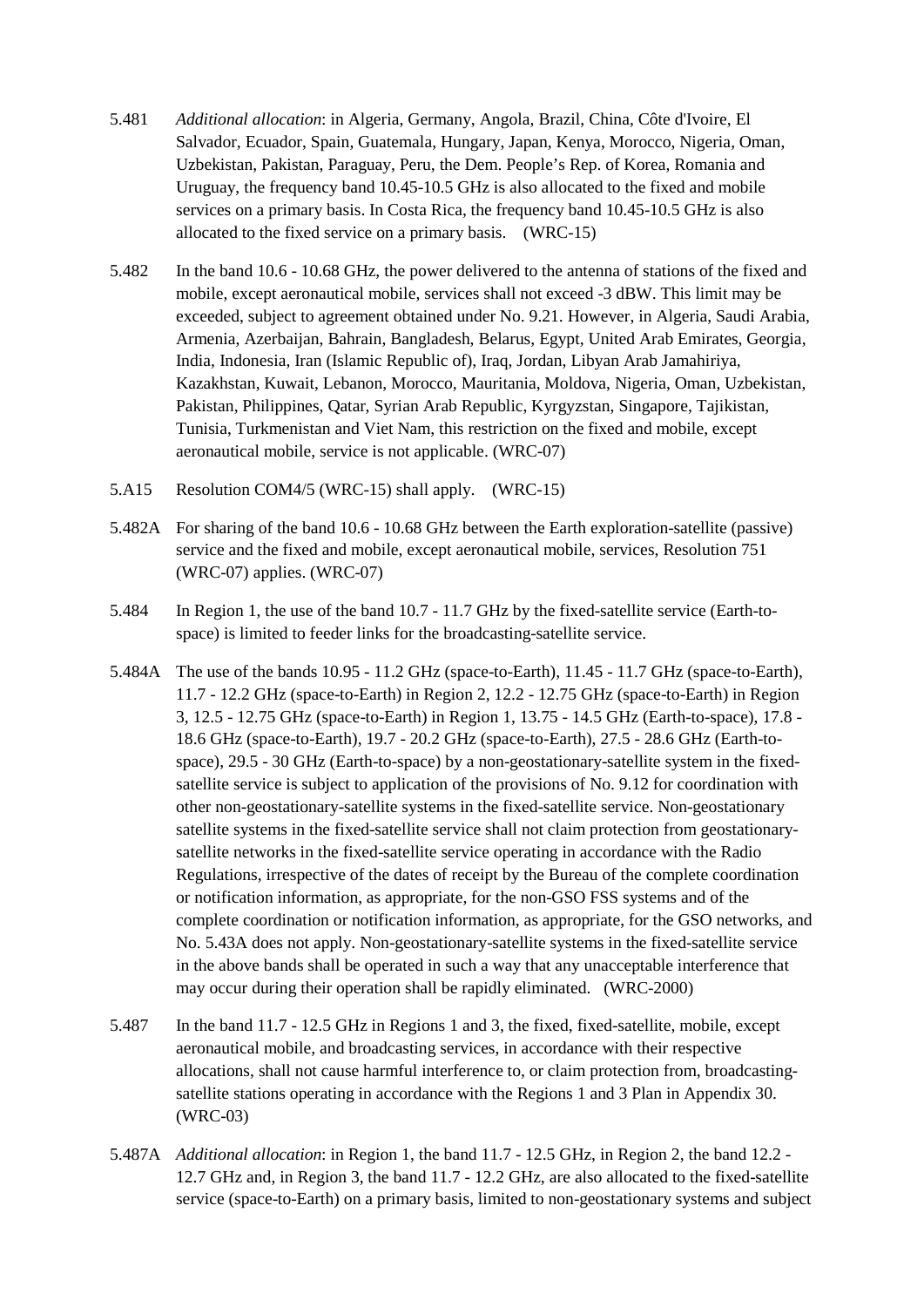to application of the provisions of No. 9.12 for coordination with other non-geostationarysatellite systems in the fixed-satellite service. Non-geostationary-satellite systems in the fixed-satellite service shall not claim protection from geostationary-satellite networks in the broadcasting-satellite service operating in accordance with the Radio Regulations, irrespective of the dates of receipt by the Bureau of the complete coordination or notification information, as appropriate, for the non-geostationary-satellite systems in the fixed-satellite service and of the complete coordination or notification information, as appropriate, for the geostationary-satellite networks, and No. 5.43A does not apply. Non- geostationary-satellite systems in the fixed-satellite service in the above bands shall be operated in such a way that any unacceptable interference that may occur during their operation shall be rapidly eliminated. (WRC-03)

- 5.492 Assignments to stations of the broadcasting-satellite service which are in conformity with the appropriate regional Plan or included in the Regions 1 and 3 List in Appendix 30 may also be used for transmissions in the fixed-satellite service (space-to-Earth), provided that such transmissions do not cause more interference, or require more protection from interference, than the broadcasting-satellite service transmissions operating in conformity with the Plan or the List, as appropriate.
- 5.496 *Additional allocation*: in Austria, Azerbaijan, Kyrgyzstan and Turkmenistan, the band 12.5 12.75 GHz is also allocated to the fixed service and the mobile, except aeronautical mobile, service on a primary basis. However, stations in these services shall not cause harmful interference to fixed-satellite service earth stations of countries in Region 1 other than those mentioned in this footnote. Coordination of these earth stations is not required with stations of the fixed and mobile services of the countries mentioned in this footnote. The power fluxdensity limit at the Earth's surface given in Table 21-4 of Article 21 for the fixed-satellite service shall apply on the territory of the countries mentioned in this footnote.
- 5.497 The use of the band 13.25 13.4 GHz by the aeronautical radionavigation service is limited to Doppler navigation aids.
- 5.498A The earth exploration-satellite (active) and space research (active) services operating in the band 13.25 - 13.4 GHz shall not cause harmful interference to, or constrain the use and development of, the aeronautical radionavigation service.
- 5.501 *Additional allocation*: in Azerbaijan, Hungary, Japan, Kyrgyzstan, Romania and Turkmenistan, the band 13.4 - 14 GHz is also allocated to the radionavigation service on a primary basis. (WRC-12)
- 5.501A The allocation of the frequency band 13.65-13.75 GHz to the space research service on a primary basis is limited to active spaceborne sensors. Other uses of the frequency band by the space research service are on a secondary basis. (WRC-15)
- 5.501B In the band 13.4 13.75 GHz, the earth exploration-satellite (active) and space research (active) services shall not cause harmful interference to, or constrain the use and development of, the radiolocation service.
- 5.A161 The use of the frequency band 13.4-13.65 GHz by the fixed-satellite service (space-to-Earth) is limited to geostationary-satellite systems and is subject to agreement obtained under No. 9.21 with respect to satellite systems operating in the space research service (space-to-space) to relay data from space stations in the geostationary-satellite orbit to associated space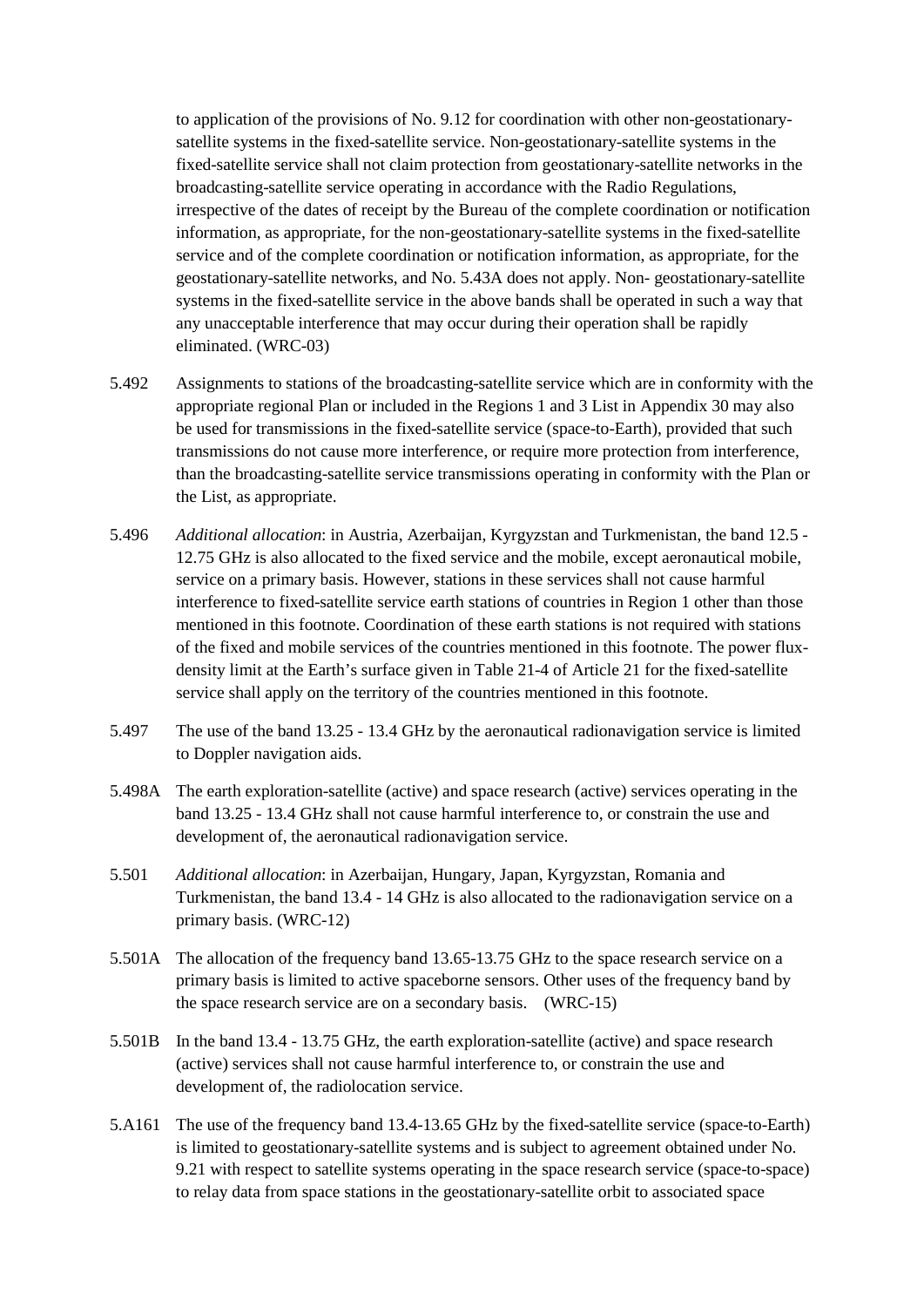stations in nongeostationary satellite orbits for which advance publication information has been received by the Bureau by 27 November 2015. (WRC-15)

- 5.X161 Administrations shall not preclude the deployment and operation of transmitting earth stations in the standard frequency and time signal-satellite service (Earth-to-space) allocated on a secondary basis in the frequency band 13.4-13.65 GHz due to the primary allocation to FSS (space-to-Earth). (WRC-15)
- 5.B161 The allocation of the frequency band 13.4-13.65 GHz to the space research service on a primary basis is limited to:

– satellite systems operating in the space research service (space-to-space) to relay data from space stations in the geostationary-satellite orbit to associated space stations in nongeostationary satellite orbits for which advance publication information has been received by the Bureau by 27 November 2015,

– active spaceborne sensors,

– satellite systems operating in the space research service (space-to-Earth) to relay data from space stations in the geostationary-satellite orbit to associated earth stations. Other uses of the frequency band by the space research service are on a secondary basis. (WRC-15)

- 5.B161A In the frequency band 13.4-13.65 GHz, satellite systems in the space research service (spaceto-Earth) and/or the space research service (space-to-space) shall not cause harmful interference to, nor claim protection from, stations in the fixed, mobile, radiolocation and Earth exploration-satellite (active) services. (WRC-15)
- 5.C161 In the frequency band 13.4-13.65 GHz, geostationary-satellite networks in the fixed satellite service (space-to-Earth) shall not claim protection from space stations in the Earth exploration-satellite service (active) operating in accordance with these Regulations, and No. 5.43A does not apply. The provisions of No. 22.2 do not apply to the Earth explorationsatellite service (active) with respect to the fixed-satellite service (space-to-Earth) in this frequency band. (WRC-15)
- 5.502 In the band 13.75 14 GHz, an earth station of a geostationary fixed-satellite service network shall have a minimum antenna diameter of 1.2 m and an earth station of a non-geostationary fixed-satellite service system shall have a minimum antenna diameter of 4.5 m. In addition, the e.i.r.p., averaged over one second, radiated by a station in the radiolocation or radionavigation services shall not exceed 59 dBW for elevation angles above  $2^{\circ}$  and 65 dBW at lower angles. Before an administration brings into use an earth station in a geostationarysatellite network in the fixed-satellite service in this band with an antenna size smaller than 4.5 m, it shall ensure that the power flux-density produced by this earth station does not exceed:

 $-115$  dB(W/(m<sup>2</sup> • 10 MHz)) for more than 1% of the time produced at 36 m above sea level at the low water mark, as officially recognized by the coastal state;

 $-$  -115 dB(W/(m<sup>2</sup> • 10 MHz)) for more than 1% of the time produced 3 m above ground at the border of the territory of an administration deploying or planning to deploy land mobile radars in this band, unless prior agreement has been obtained.

For earth stations within the fixed-satellite service having an antenna diameter greater than or equal to 4.5 m, the e.i.r.p. of any emission should be at least 68 dBW and should not exceed 85 dBW. (WRC-03)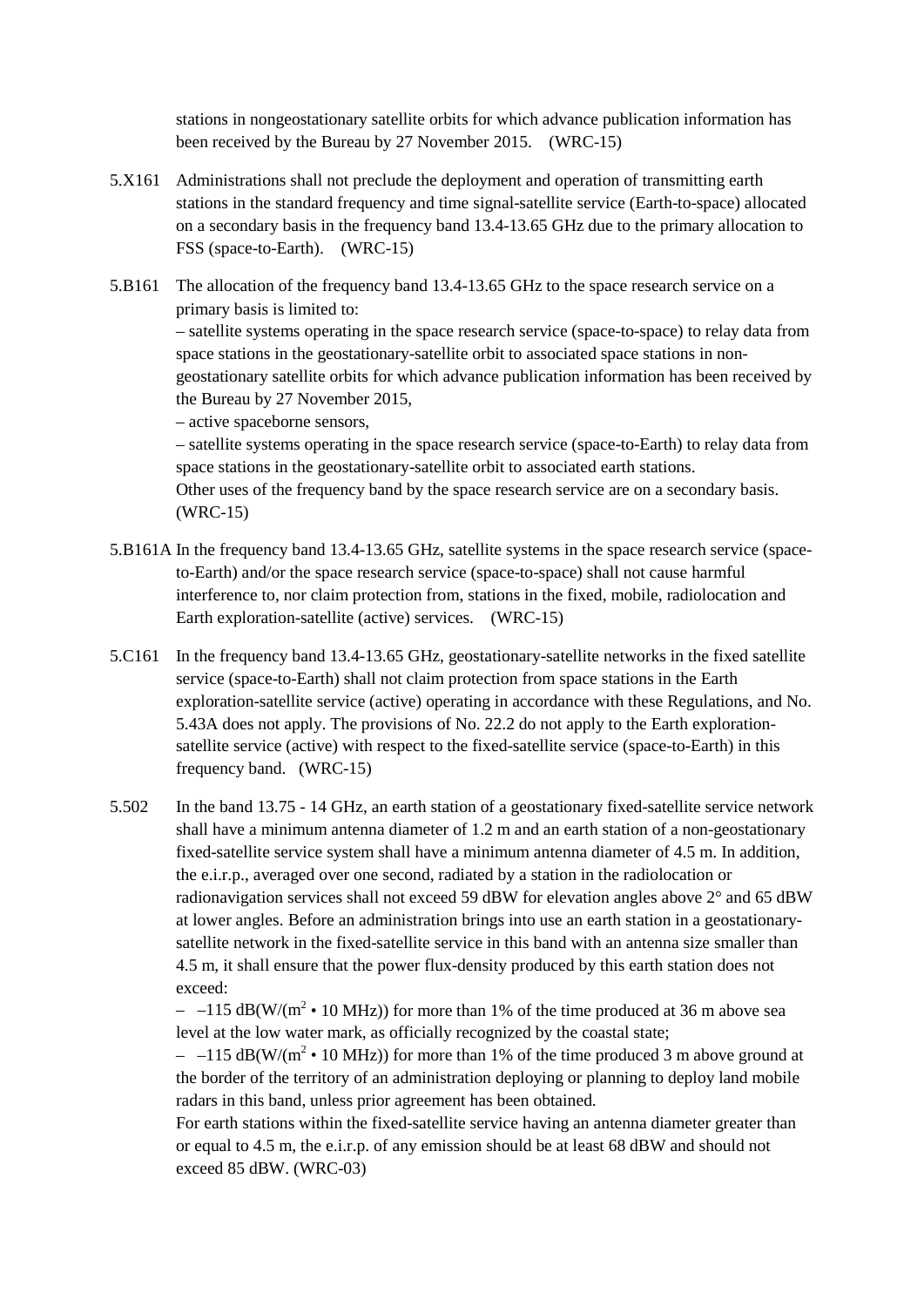5.503 In the band 13.75 - 14 GHz, geostationary space stations in the space research service for which information for advance publication has been received by the Bureau prior to 31 January 1992 shall operate on an equal basis with stations in the fixed-satellite service; after that date, new geostationary space stations in the space research service will operate on a secondary basis. Until those geostationary space stations in the space research service for which information for advance publication has been received by the Bureau prior to 31 January 1992 cease to operate in this band:

– in the band 13.77 - 13.78 GHz, the e.i.r.p. density of emissions from any earth station in the fixed-satellite service operating with a space station in geostationary-satellite orbit shall not exceed:

i)  $4.7D + 28$  dB(W/40 kHz), where D is the fixed-satellite service earth station antenna diameter (m) for antenna diameters equal to or greater than 1.2 m and less than 4.5 m; ii)  $49.2 + 20 \log(D/4.5)$  dB(W/40 kHz), where D is the fixed-satellite service earth station antenna diameter (m) for antenna diameters equal to or greater than 4.5 m and less than 31.9 m;

iii) 66.2 dB(W/40 kHz) for any fixed-satellite service earth station for antenna diameters (m) equal to or greater than 31.9 m;

iv) 56.2 dB(W/4 kHz) for narrow-band (less than 40 kHz of necessary bandwidth) fixedsatellite service earth station emissions from any fixed-satellite service earth station having an antenna diameter of 4.5 m or greater;

– the e.i.r.p. density of emissions from any earth station in the fixed-satellite service operating with a space station in non-geostationary-satellite orbit shall not exceed 51 dBW in the 6 MHz band from 13.772 to 13.778 GHz.

Automatic power control may be used to increase the e.i.r.p. density in these frequency ranges to compensate for rain attenuation, to the extent that the power flux-density at the fixed-satellite service space station does not exceed the value resulting from use by an earth station of an e.i.r.p. meeting the above limits in clear-sky conditions. (WRC-03)

- 5.504 The use of the band 14 14.3 GHz by the radionavigation service shall be such as to provide sufficient protection to space stations of the fixed-satellite service.
- 5.504A In the band 14 14.5 GHz, aircraft earth stations in the secondary aeronautical mobilesatellite service may also communicate with space stations in the fixed-satellite service. The provisions of Nos. 5.29, 5.30 and 5.31 apply. (WRC-03)
- 5.504B Aircraft earth stations operating in the aeronautical mobile-satellite service in the frequency band 14-14.5 GHz shall comply with the provisions of Annex 1, Part C of Recommendation ITU-R M.1643-0, with respect to any radio astronomy station performing observations in the 14.47-14.5 GHz frequency band located on the territory of Spain, France, India, Italy, the United Kingdom and South Africa. (WRC-15)
- 5.506 The band 14 14.5 GHz may be used, within the fixed-satellite service (Earth-to-space), for feeder links for the broadcasting-satellite service, subject to coordination with other networks in the fixed-satellite service. Such use of feeder links is reserved for countries outside Europe.
- 5.506A In the band 14 14.5 GHz, ship earth stations with an e.i.r.p. greater than 21 dBW shall operate under the same conditions as earth stations located on board vessels, as provided in Resolution 902 (WRC-03). This footnote shall not apply to ship earth stations for which the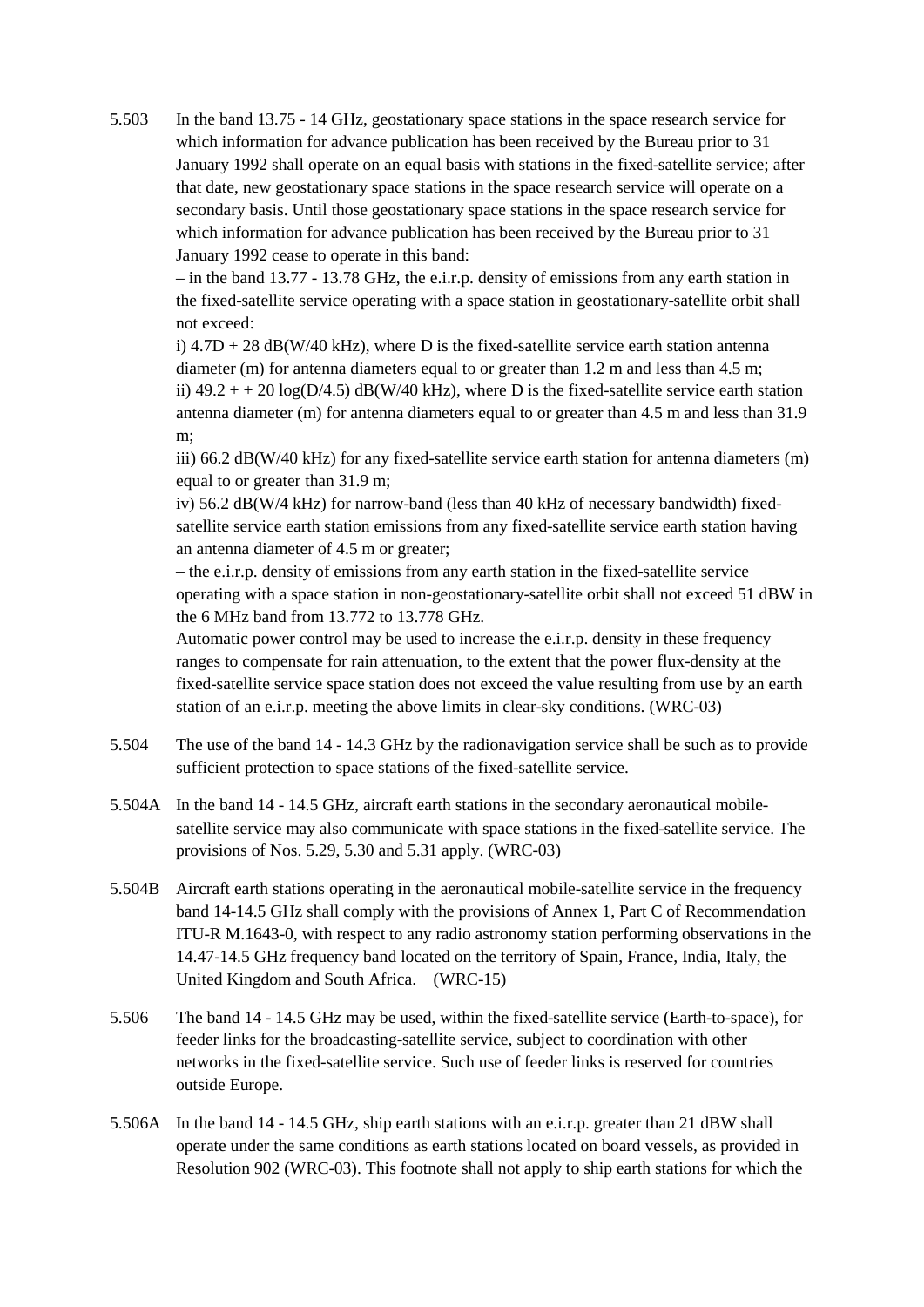complete Appendix 4 information has been received by the Bureau prior to 5 July 2003. (WRC-03)

- 5.508 *Additional allocation*: in Germany, France, Italy, Libya, The Former Yugoslav Rep. of Macedonia and the United Kingdom, the band 14.25 - 14.3 GHz is also allocated to the fixed service on a primary basis. (WRC-12)
- 5.511A Use of the frequency band 15.43-15.63 GHz by the fixed-satellite service (Earth to space) is limited to feeder links of non-geostationary systems in the mobile-satellite service, subject to coordination under No. 9.11A. (WRC-15)
- 5.511C Stations operating in the aeronautical radionavigation service shall limit the effective e.i.r.p. in accordance with Recommendation ITU-R S.1340. The minimum coordination distance required to protect the aeronautical radionavigation stations (No. 4.10 applies) from harmful interference from feeder link earth stations and the maximum e.i.r.p. transmitted towards the local horizontal plane by a feeder link earth station shall be in accordance with Recommendation ITU-R S.1340. (WRC-97)
- 5.511C Stations operating in the aeronautical radionavigation service shall limit the effective e.i.r.p. in accordance with Recommendation ITU-R S.1340-0. The minimum coordination distance required to protect the aeronautical radionavigation stations (No. 4.10 applies) from harmful interference from feeder-link earth stations and the maximum e.i.r.p. transmitted towards the local horizontal plane by a feeder-link earth station shall be in accordance with Recommendation ITU-R S.1340-0. (WRC-15)
- 5.511E In the frequency band 15.4 15.7 GHz, stations operating in the radiolocation service shall not cause harmful interference to, or claim protection from, stations operating in the aeronautical radionavigation service. (WRC-12)
- 5.511F In order to protect the radio astronomy service in the frequency band 15.35 15.4 GHz, radiolocation stations operating in the frequency band 15.4 - 15.7 GHz shall not exceed the power flux-density level of  $\neg$ 156 dB(W/m<sup>2</sup>) in a 50 MHz bandwidth in the frequency band 15.35 - 15.4 GHz, at any radio astronomy observatory site for more than 2 per cent of the time. (WRC-12)
- 5.512 *Additional allocation*: in Algeria, Saudi Arabia, Austria, Bahrain, Bangladesh, Brunei Darussalam, Cameroon, Congo (Rep. of the), Egypt, El Salvador, the United Arab Emirates, Eritrea, Finland, Guatemala, India, Indonesia, Iran (Islamic Republic of), Jordan, Kenya, Kuwait, Lebanon, Libya, Malaysia, Mali, Morocco, Mauritania, Montenegro, Nepal, Nicaragua, Niger, Oman, Pakistan, Qatar, Syrian Arab Republic, the Dem. Rep. of the Congo, Singapore, Somalia, Sudan, South Sudan, Chad, Togo and Yemen, the frequency band 15.7-17.3 GHz is also allocated to the fixed and mobile services on a primary basis. (WRC-15)
- 5.513A Spaceborne active sensors operating in the band 17.2 17.3 GHz shall not cause harmful interference to, or constrain the development of, the radiolocation and other services allocated on a primary basis. (WRC-97)
- 5.514 *Additional allocation*: in Algeria, Saudi Arabia, Bahrain, Bangladesh, Cameroon, El Salvador, the United Arab Emirates, Guatemala, India, Iran (Islamic Republic of), Iraq, Israel, Italy, Japan, Jordan, Kuwait, Libya, Lithuania, Nepal, Nicaragua, Nigeria, Oman, Uzbekistan, Pakistan, Qatar, Kyrgyzstan, Sudan and South Sudan, the frequency band 17.3-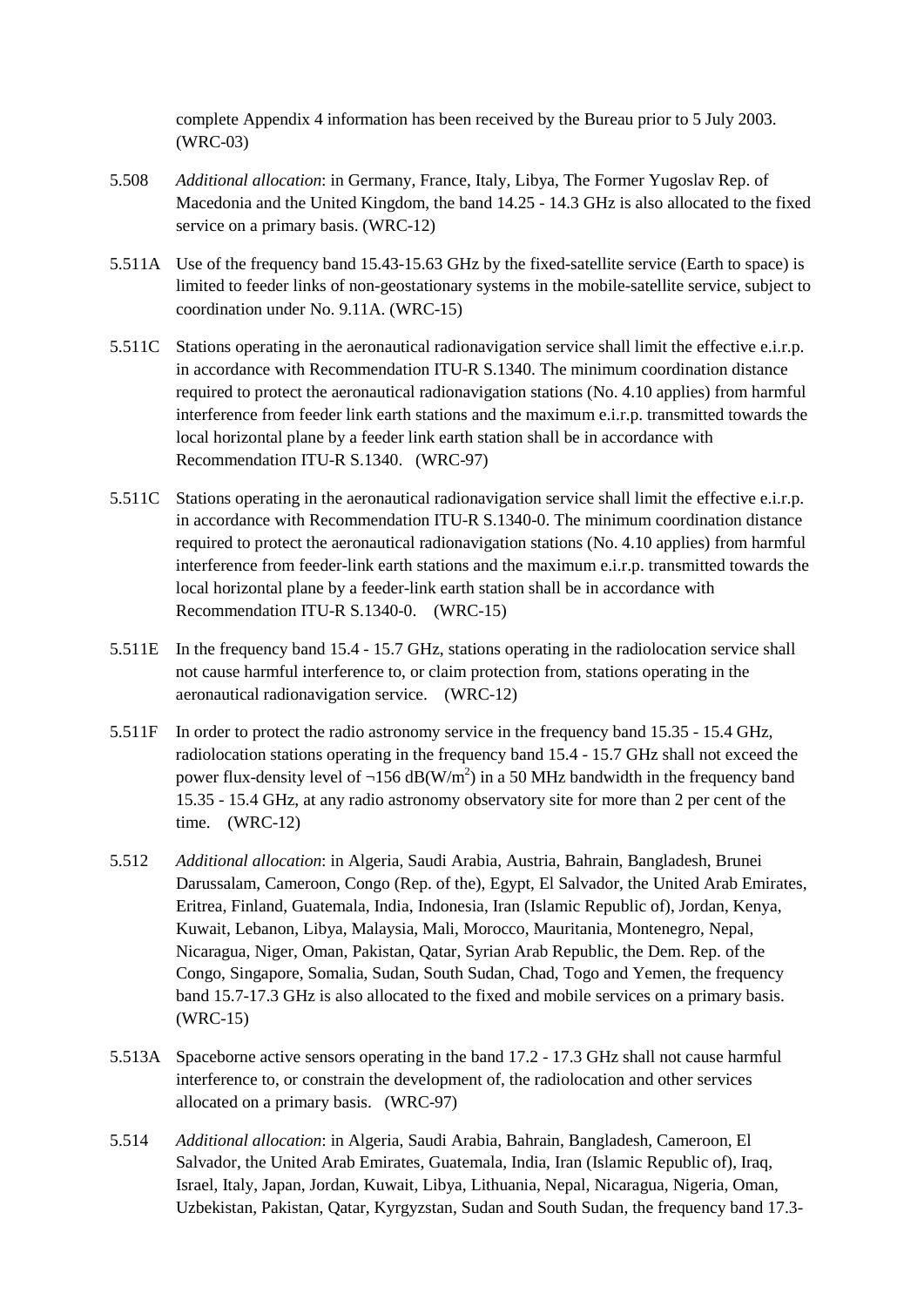17.7 GHz is also allocated to the fixed and mobile services on a secondary basis. The power limits given in Nos. 21.3 and 21.5 shall apply. (WRC-15)

- 5.516 The use of the band 17.3 18.1 GHz by geostationary-satellite systems in the fixed-satellite service (Earth-to-space) is limited to feeder links for the broadcasting-satellite service. The use of the band 17.3 - 17.8 GHz in Region 2 by systems in the fixed-satellite service (Earthto-space) is limited to geostationary satellites. For the use of the band 17.3 - 17.8 GHz in Region 2 by feeder links for the broadcasting-satellite service in the band 12.2 - 12.7 GHz, see Article 11. The use of the bands 17.3 - 18.1 GHz (Earth-to-space) in Regions 1 and 3 and 17.8 - 18.1 GHz (Earth-to-space) in Region 2 by non-geostationary-satellite systems in the fixed-satellite service is subject to application of the provisions of No. 9.12 for coordination with other non-geostationary-satellite systems in the fixed-satellite service. Nongeostationary-satellite systems in the fixed-satellite service shall not claim protection from geostationary-satellite networks in the fixed-satellite service operating in accordance with the Radio Regulations, irrespective of the dates of receipt by the Bureau of the complete coordination or notification information, as appropriate, for the non-GSO FSS systems and of the complete coordination or notification information, as appropriate, for the GSO networks, and No. 5.43A does not apply. Non-geostationary-satellite systems in the fixedsatellite service in the above bands shall be operated in such a way that any unacceptable interference that may occur during their operation shall be rapidly eliminated. (WRC-2000)
- 5.516A In the band 17.3 17.7 GHz, earth stations of the fixed-satellite service (space-to-Earth) in Region 1 shall not claim protection from the broadcasting-satellite service feeder-link earth stations operating under Appendix 30A, nor put any limitations or restrictions on the locations of the broadcasting-satellite service feeder-link earth stations anywhere within the service area of the feeder link. (WRC-03)
- 5.516B The following bands are identified for use by high-density applications in the fixed-satellite service: 17.3 - 17.7 GHz (space-to-Earth) in Region 1, 18.3 - 19.3 GHz (space-to-Earth) in Region 2, 19.7 - 20.2 GHz (space-to-Earth) in all Regions, 39.5 - 40 GHz (space-to-Earth) in Region 1, 40 - 40.5 GHz (space-to-Earth) in all Regions, 40.5 - 42 GHz (space-to-Earth) in Region 2, 47.5 - 47.9 GHz (space-to-Earth) in Region 1, 48.2 - 48.54 GHz (space-to-Earth) in Region 1, 49.44 -50.2 GHz (space-to-Earth) in Region 1, and 27.5 - 27.82 GHz (Earth-tospace) in Region 1, 28.35-28.45 GHz (Earth-to-space) in Region 2, 28.45 - 28.94 GHz (Earth-to-space) in all Regions, 28.94 - 29.1 GHz (Earth-to-space) in Region 2 and 3, 29.25 - 29.46 GHz (Earth-to-space) in Region 2, 29.46 - 30 GHz (Earth-to-space) in all Regions, 48.2 - 50.2 GHz (Earth-to-space) in Region 2. This identification does not preclude the use of these bands by other fixed-satellite service

applications or by other services to which these bands are allocated on a co-primary basis and does not establish priority in these Regulations among users of the bands. Administrations should take this into account when considering regulatory provisions in relation to these bands. See Resolution 143 (WRC-03). (WRC-03)

- 5.519 *Additional allocation*: the bands 18 18.3 GHz in Region 2 and 18.1 18.3 GHz in Regions 1 and 3 are also allocated to the meteorological-satellite service (space-to-Earth) on a primary basis. Their use is limited to geostationary satellites. (WRC-07)
- 5.520 The use of the band 18.1 18.4 GHz by the fixed-satellite service (Earth-to-space) is limited to feeder links of geostationary-satellite systems in the broadcasting-satellite service.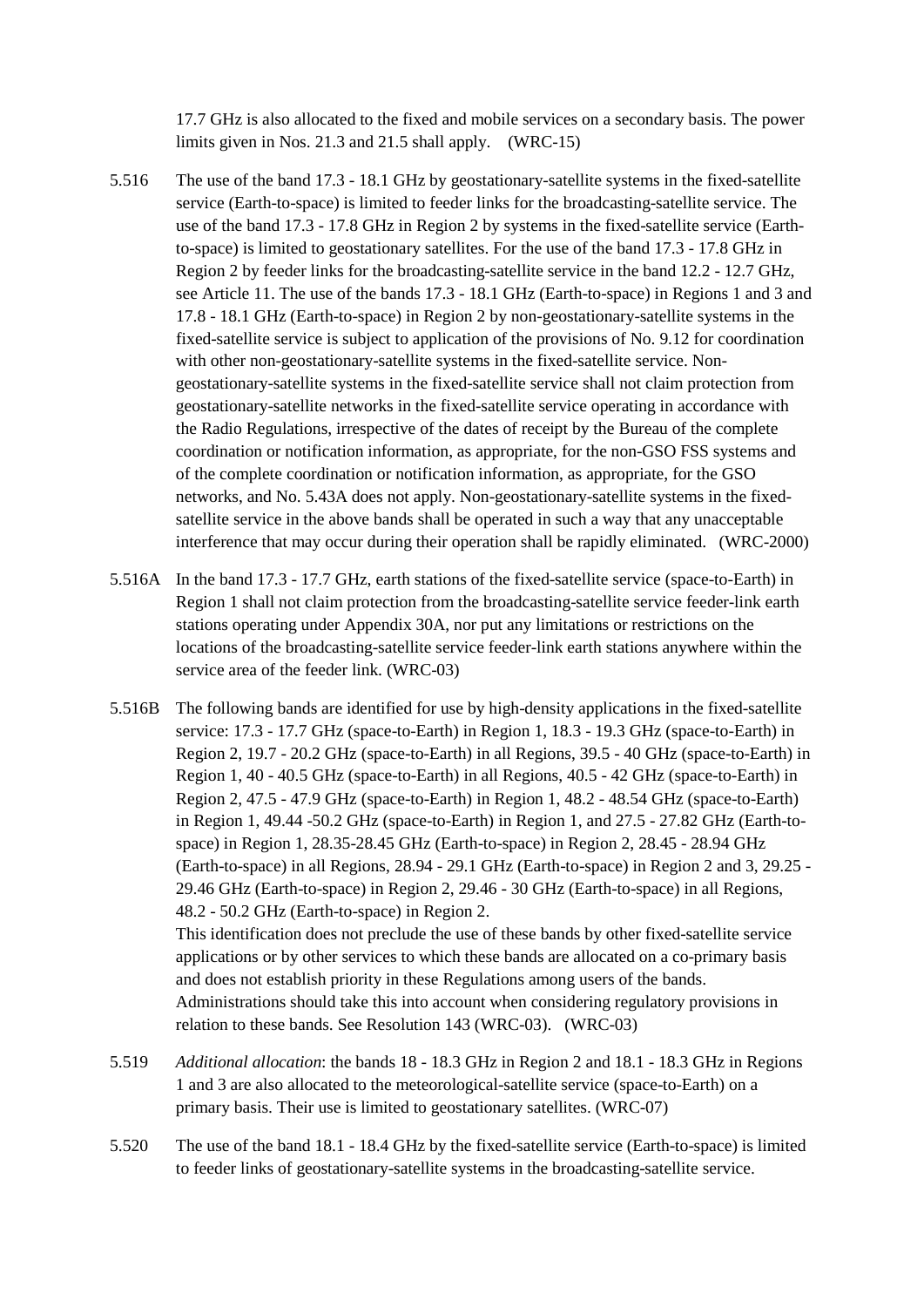- 5.522A The emissions of the fixed service and the fixed-satellite service in the band 18.6 18.8 GHz are limited to the values given in Nos. 21.5A and 21.16.2, respectively.
- 5.523B The use of the band 18.6 18.8 GHz by the fixed-satellite service is limited to geostationary systems and systems with an orbit of apogee greater than 20 000 km.
- 5.522B The use of the bands 18.8 19.3 GHz (space-to-Earth) and 28.6 29.1 GHz (Earth-to-space) by geostationary and non-geostationary fixed-satellite service networks is subject to the application of the provisions of No. 9.11A and No. 22.2 does not apply. Administrations having geostationary-satellite networks under coordination prior to 18 November 1995 shall cooperate to the maximum extent possible to coordinate pursuant to No. 9.11A with nongeostationary-satellite networks for which notification information has been received by the Bureau prior to that date, with a view to reaching results acceptable to all the parties concerned. Non-geostationary-satellite networks shall not cause unacceptable interference to geostationary fixed-satellite service networks for which complete Appendix 4 notification information is considered as having been received by the Bureau prior to 18 November 1995.
- 5.523A The use of the band 19.3 19.6 GHz (Earth-to-space) by the FSS is limited to feeder links for non-GSO systems in the MSS. Such use is subject to the application of the provisions of No. 9.11A, and No. 22.2 does not apply.
- 5.523C No. 22.2 of the Radio Regulations shall continue to apply in the bands 19.3 19.6 GHz and 29.1 - 29.4 GHz, between feeder links of non-geostationary mobile-satellite service networks and those fixed-satellite service networks for which complete Appendix 4 coordination information, or notification information, is considered as having been received by the Bureau prior to 18 November 1995. (WRC-97)
- 5.523D The use of the band 19.3 19.6 GHz (space-to-Earth) by geostationary fixed-satellite service systems and by the feeder links for non-geostationary-satellite systems in the mobile-satellite service is subject to the application of the provisions of No. 9.11A, but not subject to the provisions of No. 22.2. The use of this band for other non-geostationary fixed-satellite service systems, or for the cases indicated in Nos. 5.523C and 5.523E, is not subject to the provisions of No. 9.11A and shall continue to be subject to Articles 9 (except No. 9.11A) and 11 procedures, and to the provisions of No. 22.2. (WRC-97)
- 5.523E No. 22.2 of the Radio Regulations shall continue to apply in the bands 19.6 19.7 GHz and 29.4 - 29.5 GHz, between feeder links of non-geostationary mobile-satellite service networks and those fixed-satellite service networks for which complete Appendix 4 coordination information, or notification information, is considered as having been received by the Bureau by 21 November 1997. (WRC-97)
- 5.525 In order to facilitate interregional coordination between networks in the mobile-satellite and fixed-satellite services, carriers in the mobile-satellite service that are most susceptible to interference shall, to the extent practicable, be located in the higher parts of the bands 19.7 - 20.2 GHz and 29.5 - 30 GHz.
- 5.X The operation of earth stations in motion communicating with the FSS is subject to Resolution COM5/2 (WRC-15). (WRC-15)
- 5.526 In the bands 19.7 20.2 GHz and 29.5 30 GHz in Region 2, and in the bands 20.1 20.2 GHz and 29.9 - 30 GHz in Regions 1 and 3, networks which are both in the fixed-satellite service and in the mobile-satellite service may include links between earth stations at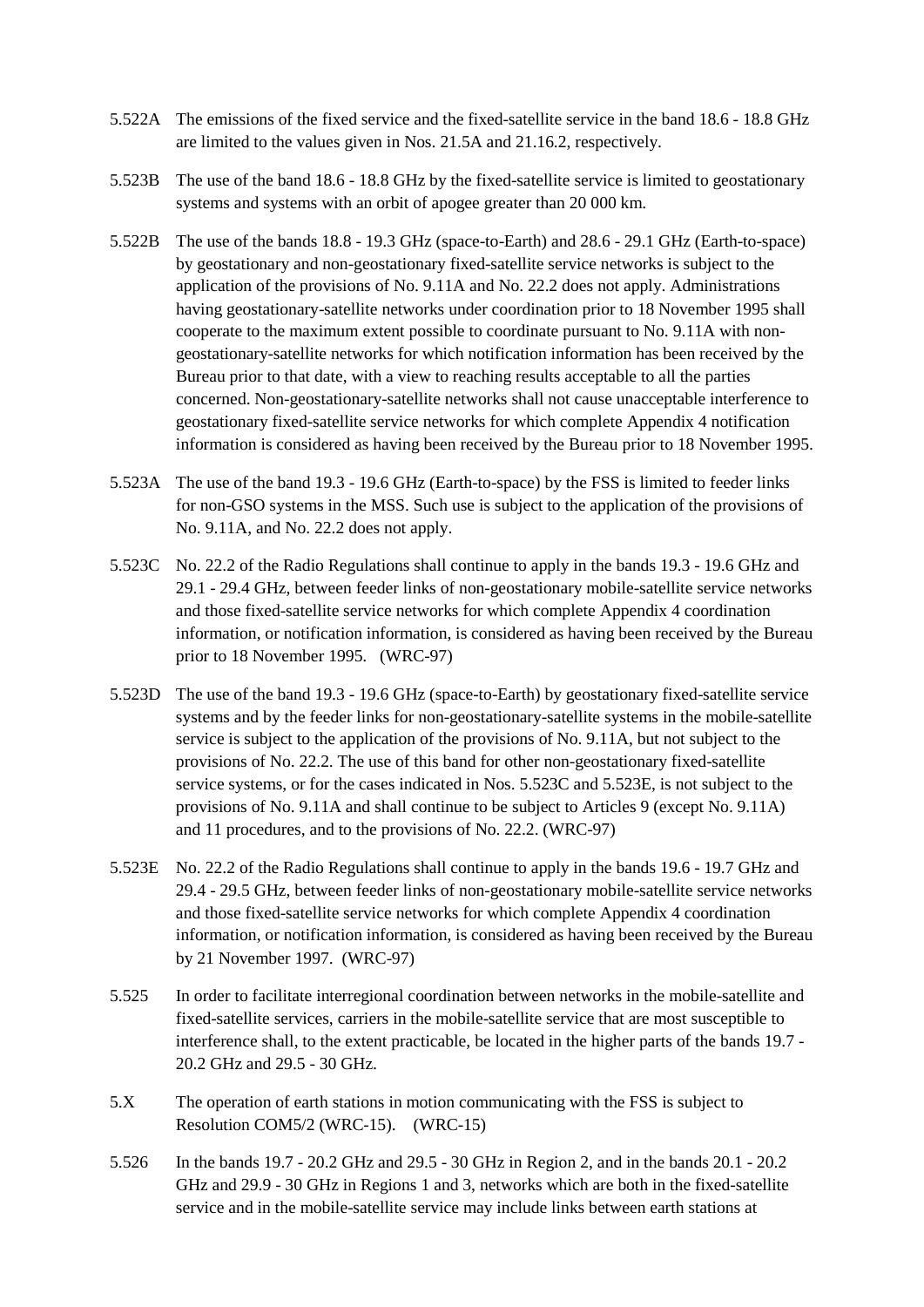specified or unspecified points or while in motion, through one or more satellites for pointto-point and point-to-multipoint communications.

- 5.527 In the bands 19.7 20.2 GHz and 29.5 30 GHz, the provisions of No. 4.10 do not apply with respect to the mobile-satellite service.
- 5.528 The allocation to the mobile-satellite service is intended for use by networks which use narrow spot-beam antennas and other advanced technology at the space stations. Administrations operating systems in the mobile-satellite service in the band 19.7 - 20.1 GHz in Region 2 and in the band 20.1 - 20.2 GHz shall take all practicable steps to ensure the continued availability of these bands for administrations operating fixed and mobile systems in accordance with the provisions of No. 5.524.
- 5.530A Unless otherwise agreed between the administrations concerned, any station in the fixed or mobile services of an administration shall not produce a power flux-density in excess of  $-120.4$  dB(W/(m<sup>2</sup> \* MHz)) at 3 m above the ground of any point of the territory of any other administration in Regions 1 and 3 for more than 20% of the time. In conducting the calculations, administrations should use the most recent version of Recommendation ITU-R P.452 (see also the most recent version of Recommendation ITU-R BO.1898). (WRC-15)
- 5.530B In the band 21.4 22 GHz, in order to facilitate the development of the broadcasting satellite service, administrations in Regions 1 and 3 are encouraged not to deploy stations in the mobile service and are encouraged to limit the deployment of stations in the fixed service to point-to-point links. (WRC-12)
- 5.530D See Resolution 555 (WRC-12). (WRC-12)
- 5.532 The use of the band 22.21 22.5 GHz by the earth exploration-satellite (passive) and space research (passive) services shall not impose constraints upon the fixed and mobile, except aeronautical mobile, services.
- 5.532A The location of earth stations in the space research service shall maintain a separation distance of at least 54 km from the respective border(s) of neighbouring countries to protect the existing and future deployment of fixed and mobile services unless a shorter distance is otherwise agreed between the corresponding administrations. Nos. 9.17 and 9.18 do not apply. (WRC-12)
- 5.532B Use of the band 24.65 25.25 GHz in Region 1 and the band 24.65 24.75 GHz in Region 3 by the fixed-satellite service (Earth-to-space) is limited to earth stations using a minimum antenna diameter of 4.5 m. (WRC-12)
- 5.535A The use of the band 29.1 29.4 GHz (Earth-to-space) by the fixed-satellite service is limited to geostationary-satellite systems and feeder links to non- geostationary-satellite systems in the mobile-satellite service. Such use is subject to the application of the provisions of No. 9.11A, but not subject to the provisions of No. 22.2, except as indicated in Nos. 5.523C and 5.523E where such use is not subject to the provisions of No. 9.11A and shall continue to be subject to Articles 9 (except No. 9.11A) and 11 procedures, and to the provisions of No. 22.2.
- 5.536 Use of the 25.25 27.5 GHz band by the inter-satellite service is limited to space research and Earth exploration-satellite applications, and also transmissions of data originating from industrial and medical activities in space.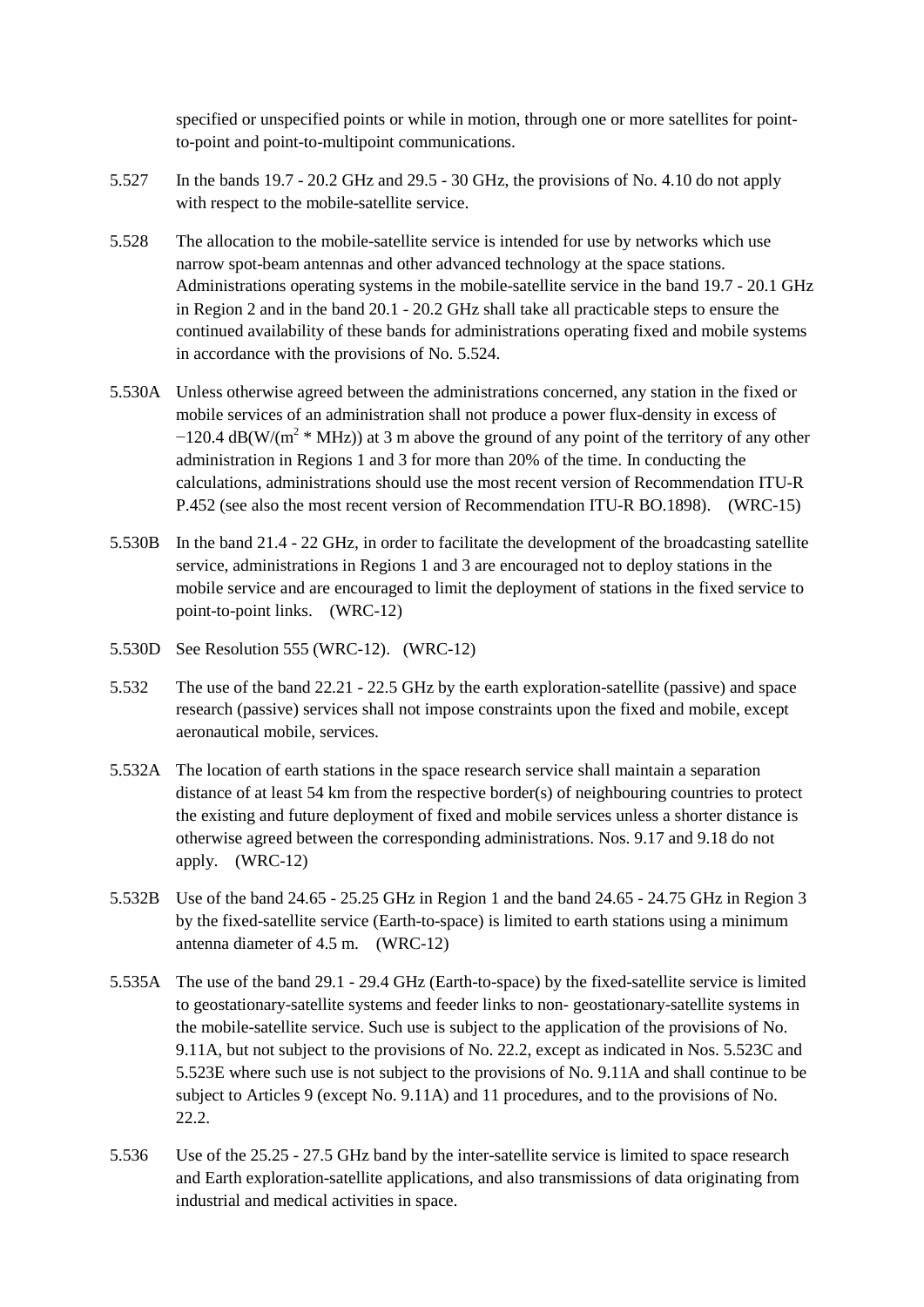- 5.536A Administrations operating earth stations in the Earth exploration-satellite service or the space research service shall not claim protection from stations in the fixed and mobile services operated by other administrations. In addition, earth stations in the Earth exploration-satellite service or in the space research service should be operated taking into account the most recent version of Recommendation ITU-R SA.1862. (WRC-12)
- 5.536B In Saudi Arabia, Austria, Bahrain, Belgium, Brazil, China, Korea (Rep. of), Denmark, Egypt, United Arab Emirates, Estonia, Finland, Hungary, India, Iran (Islamic Republic of), Ireland, Israel, Italy, Jordan, Kenya, Kuwait, Lebanon, Libya, Lithuania, Moldova, Norway, Oman, Uganda, Pakistan, the Philippines, Poland, Portugal, the Syrian Arab Republic, Dem. People's Rep. of Korea, Slovakia, the Czech Rep., Romania, the United Kingdom, Singapore, Sweden, Tanzania, Turkey, Viet Nam and Zimbabwe, earth stations operating in the Earth exploration-satellite service in the frequency band 25.5-27 GHz shall not claim protection from, or constrain the use and deployment of, stations of the fixed and mobile services. (WRC-15)
- 5.538 *Additional allocation*: the bands 27.500 27.501 GHz and 29.999 30.000 GHz are also allocated to the fixed-satellite service (space-to-Earth) on a primary basis for the beacon transmissions intended for up-link power control. Such space-to-Earth transmissions shall not exceed an equivalent isotropically radiated power (e.i.r.p.) of +10 dBW in the direction of adjacent satellites on the geostationary-satellite orbit. (WRC-07)
- 5.539 The band 27.5 30 GHz may be used by the fixed-satellite service (Earth-to-space) for the provision of feeder links for the broadcasting-satellite service.
- 5.540 *Additional allocation*: the band 27.501 29.999 GHz is also allocated to the fixed-satellite service (space-to-Earth) on a secondary basis for beacon transmissions intended for up-link power control.
- 5.541 In the band 28.5 30 GHz, the earth exploration-satellite service is limited to the transfer of data between stations and not to the primary collection of information by means of active or passive sensors.
- 5.541A Feeder links of non-geostationary networks in the mobile-satellite service and geostationary networks in the fixed-satellite service operating in the band 29.1 - 29.4 GHz (Earth-to-space) shall employ uplink adaptive power control or other methods of fade compensation, such that the earth station transmissions shall be conducted at the power level required to meet the desired link performance while reducing the level of mutual interference between both networks. These methods shall apply to networks for which Appendix 4 coordination information is considered as having been received by the Bureau after 17 May 1996 and until it is changed by a future competent world radiocommunication conference. Administrations submitting Appendix 4 information for coordination before this date are encouraged to utilize these techniques to the extent practicable. (WRC-2000)
- 5.543 The band 29.95 30 GHz may be used for space-to-space links in the earth explorationsatellite service for telemetry, tracking, and control purposes, on a secondary basis.
- 5.544 In the band 31 31.3 GHz the power flux-density limits specified in Article 21, Table 21-4 shall apply to the space research service.
- 5.546 *Different category of service*: in Saudi Arabia, Armenia, Azerbaijan, Belarus, Egypt, the United Arab Emirates, Spain, Estonia, the Russian Federation, Georgia, Hungary, Iran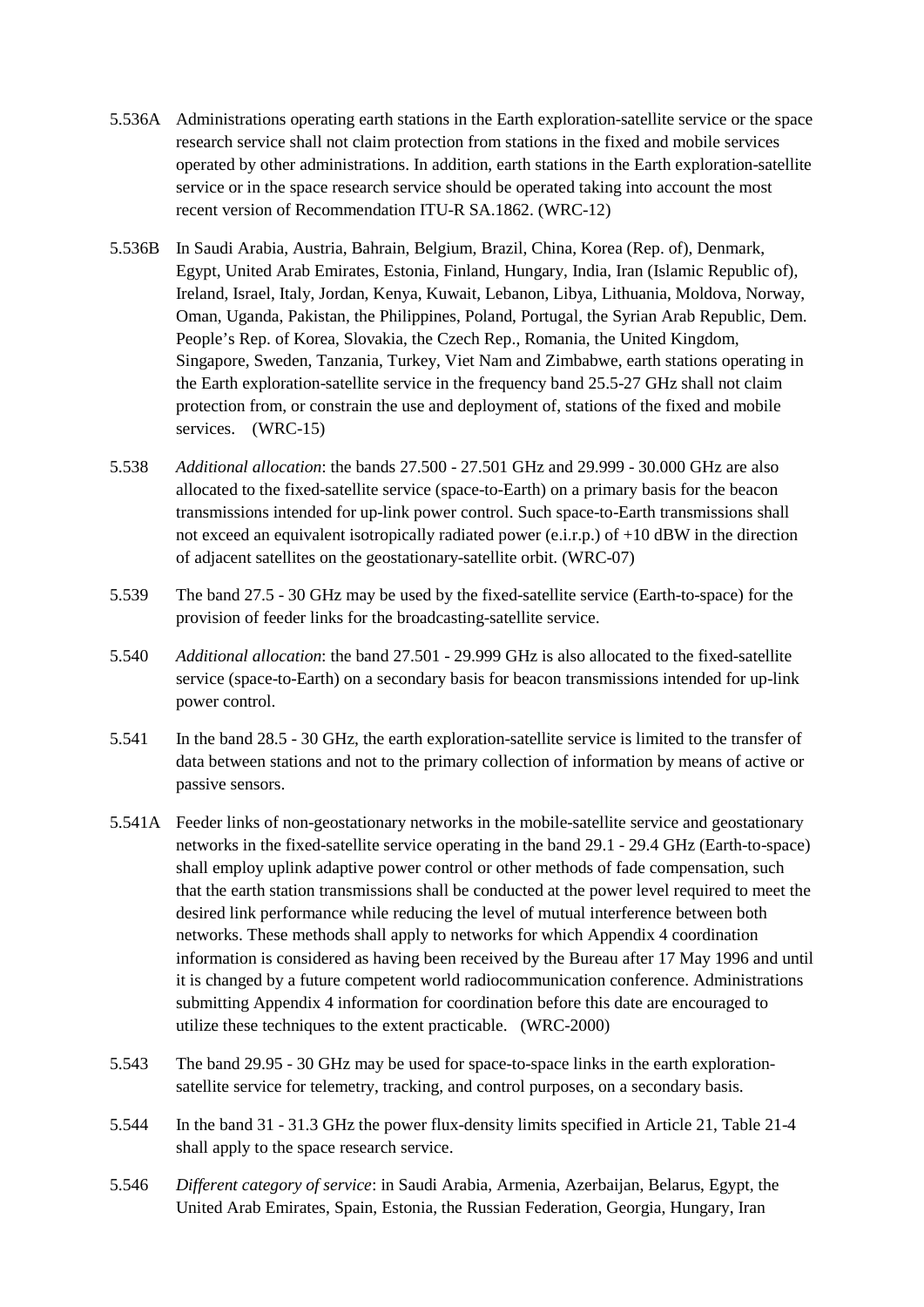(Islamic Republic of), Israel, Jordan, Lebanon, Moldova, Mongolia, Oman, Uzbekistan, Poland, the Syrian Arab Republic, Kyrgyzstan, Romania, the United Kingdom, South Africa, Tajikistan, Turkmenistan and Turkey, the allocation of the band 31.5-31.8 GHz to the fixed and mobile, except aeronautical mobile, services is on a primary basis (see No. 5.33). (WRC-12)

- 5.547 The bands 31.8 33.4 GHz, 37 40 GHz, 40.5 43.5 GHz, 51.4 52.6 GHz, 55.78 59 GHz and 64 - 66 GHz are available for high-density applications in the fixed service (see Resolutions 75 (WRC-2000)). Administrations should take this into account when considering regulatory provisions in relation to these bands. Because of the potential deployment of high-density applications in the fixed-satellite service in the bands 39.5 - 40 GHz and 40.5 - 42 GHz (see No. 5.516B), administrations should further take into account potential constraints to high-density applications in the fixed service, as appropriate. (WRC-07)
- 5.547A Administrations should take practical measures to minimize the potential interference between stations in the fixed service and airborne stations in the radionavigation service in the 31.8 - 33.4 GHz band, taking into account the operational needs of the airborne radar systems.
- 5.548 In designing systems for the inter-satellite service in the band 32.3 33 GHz, for the radionavigation service in the band 32 - 33 GHz, and for the space research service (deep space) in the band 31.8 - 32.3 GHz, administrations shall take all necessary measures to prevent harmful interference between these services, bearing in mind the safety aspects of the radionavigation service (see Recommendation 707). (WRC-03)
- 5.549A In the band 35.5 36.0 GHz, the mean power flux-density at the Earth's surface, generated by any spaceborne sensor in the Earth exploration-satellite service (active) or space research service (active), for any angle greater than  $0.8^{\circ}$  from the beam centre shall not exceed -73.3  $dB(W/m^2)$  in this band. (WRC-03)
- 5.550A For sharing of the band 36 37 GHz between the Earth exploration-satellite (passive) service and the fixed and mobile services, Resolution 752 (WRC-07) shall apply. (WRC-07)
- 5.551H The equivalent power flux-density (epfd) produced in the frequency band 42.5-43.5 GHz by all space stations in any non-geostationary-satellite system in the fixed-satellite service (space-to-Earth), or in the broadcasting-satellite service operating in the frequency band 42- 42.5 GHz, shall not exceed the following values at the site of any radio astronomy station for more than 2% of the time:

−230 dB(W/m2) in 1 GHz and −246 dB(W/m2) in any 500 kHz of the frequency band 42.5- 43.5 GHz at the site of any radio astronomy station registered as a single-dish telescope; and  $-209$  dB(W/m2) in any 500 kHz of the frequency band 42.5-43.5 GHz at the site of any radio astronomy station registered as a very long baseline interferometry station. These epfd values shall be evaluated using the methodology given in Recommendation ITU-R S.1586-1 and the reference antenna pattern and the maximum gain of an antenna in the radio astronomy service given in Recommendation ITU-R RA.1631-0 and shall apply over the whole sky and for elevation angles higher than the minimum operating angle θmin of the radiotelescope (for which a default value of 5° should be adopted in the absence of notified information). These values shall apply at any radio astronomy station that either: – was in operation prior to 5 July 2003 and has been notified to the Bureau before 4 January 2004; or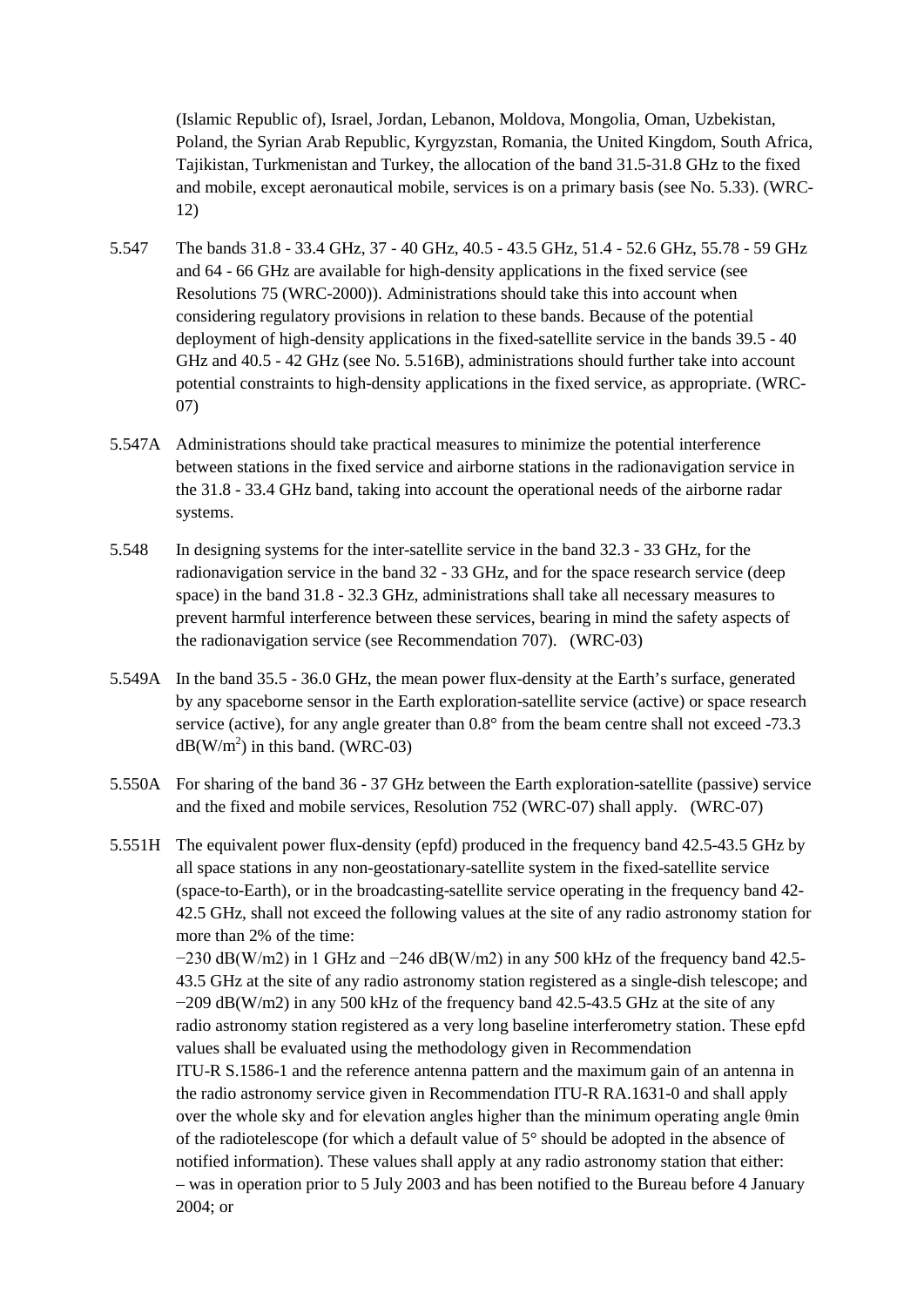– was notified before the date of receipt of the complete Appendix 4 information for coordination or notification, as appropriate, for the space station to which the limits apply. Other radio astronomy stations notified after these dates may seek an agreement with administrations that have authorized the space stations. In Region 2, Resolution 743 (WRC-03) shall apply. The limits in this footnote may be exceeded at the site of a radio astronomy station of any country whose administration so agreed. (WRC-15)

5.551I The power flux-density in the band 42.5 - 43.5 GHz produced by any geostationary space station in the fixed-satellite service (space-to-Earth), or the broadcasting-satellite service operating in the 42 - 42.5 GHz band, shall not exceed the following values at the site of any radio astronomy station:

 $-137$  dB(W/m<sup>2</sup>) in 1 GHz and  $-153$  dB(W/m<sup>2</sup>) in any 500 kHz of the 42.5-43.5 GHz band at the site of any radio astronomy station registered as a single-dish telescope; and  $-116$  dB(W/m<sup>2</sup>) in any 500 kHz of the 42.5-43.5 GHz band at the site of any radio astronomy station registered as a very long baseline interferometry station.

These values shall apply at the site of any radio astronomy station that either: – was in operation prior to 5 July 2003 and has been notified to the Bureau before 4 January 2004; or

– was notified before the date of receipt of the complete Appendix 4 information for coordination or notification, as appropriate, for the space station to which the limits apply. Other radio astronomy stations notified after these dates may seek an agreement with administrations that have authorized the space stations. In Region 2, Resolution 743 (WRC-03) shall apply. The limits in this footnote may be exceeded at the site of a radio astronomy station of any country whose administration so agreed. (WRC-03)

- 5.552 The allocation of the spectrum for the fixed-satellite service in the bands 42.5 43.5 GHz and 47.2 - 50.2 GHz for Earth-to-space transmission is greater than that in the band 37.5 - 39.5 GHz for space¬to-Earth transmission in order to accommodate feeder links to broadcasting satellites. Administrations are urged to take all practicable steps to reserve the band 47.2 - 49.2 GHz for feeder links for the broadcasting-satellite service operating in the band 40.5 - 42.5 GHz.
- 5.552A The allocation to the fixed service in the bands 47.2 47.5 GHz and 47.9 48.2 GHz is designated for use by high altitude platform stations. The use of the bands 47.2 - 47.5 GHz and 47.9 - 48.2 GHz is subject to the provisions of Resolution 122 (Rev.WRC-07). (WRC-07)
- 5.553 In the bands 43.5 47 GHz and 66 71 GHz, stations in the land mobile service may be operated subject to not causing harmful interference to the space radiocommunication services to which these bands are allocated (see No. 5.43).
- 5.554 In the bands 43.5 47 GHz, 66 71 GHz, 95 -100 GHz, 123 130 GHz, 191.8 200 GHz and 252 - 265 GHz, satellite links connecting land stations at specified fixed points are also authorized when used in conjunction with the mobile-satellite service or the radionavigationsatellite service.
- 5.554A The use of the bands 47.5 47.9 GHz, 48.2 48.54 GHz and 49.44 50.2 GHz by the fixedsatellite service (space-to-Earth) is limited to geostationary satellites. (WRC-03)
- 5.555 Additional allocation: the band 48.94 49.04 GHz is also allocated to the radio astronomy service on a primary basis.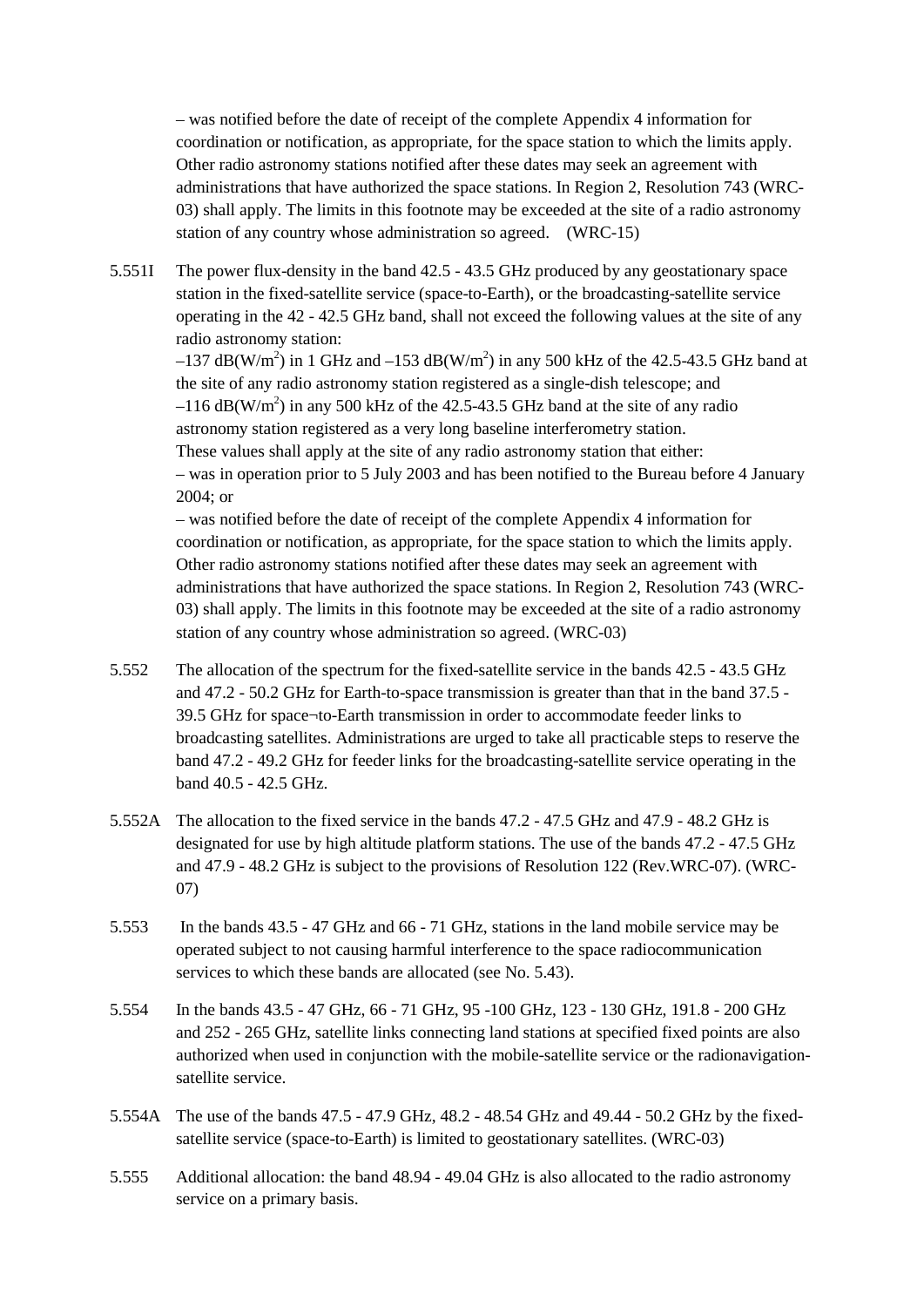- 5.555B The power flux-density in the band 48.94-49.04 GHz produced by any geostationary space station in the fixed-satellite service (space-to-Earth) operating in the bands 48.2-48.54 GHz and 49.44 - 50.2 GHz shall not exceed  $-151.8$  dB(W/m<sup>2</sup>) in any 500 kHz band at the site of any radio astronomy station. (WRC-03)
- 5.556 In the bands 51.4 54.25 GHz, 58.2 59 GHz and 64 65 GHz, radio astronomy observations may be carried out under national arrangements.
- 5.556A Use of the bands 54.25-56.9 GHz, 57-58.2 GHz and 59-59.3 GHz by the inter-satellite service is limited to satellites in the geostationary-satellite orbit. The single-entry power fluxdensity at all altitudes from 0 km to 1 000 km above the Earth's surface produced by a station in the inter-satellite service, for all conditions and for all methods of modulation, shall not exceed -147  $dB(W/m^2/100 MHz)$  for all angles of arrival.
- 5.557A In the band 55.78 56.26 GHz, in order to protect stations in the Earth exploration-satellite service (passive), the maximum power density delivered by a transmitter to the antenna of a fixed service station is limited to –26 dB(W/MHz).
- 5.558 In the bands 55.78 58.2 GHz, 59 64 GHz, 66 71 GHz, 122.25 123 GHz, 130 134 GHz, 167 - 174.8 GHz and 191.8 - 200 GHz, stations in the aeronautical mobile service may be operated subject to not causing harmful interference to the inter-satellite service (see No. 5.43).
- 5.558A Use of the band 56.9-57 GHz by inter-satellite systems is limited to links between satellites in geostationary-satellite orbit and to transmissions from non-geostationary satellites in high-Earth orbit to those in low-Earth orbit. For links between satellites in the geostationarysatellite orbit, the single entry power flux-density at all altitudes from 0 km to 1000 km above the Earth's surface, for all conditions and for all methods of modulation, shall not exceed  $-147$  dB(W/m<sup>2</sup>/100 MHz) for all angles of arrival.
- 5.559 In the band 59 64 GHz, airborne radars in the radiolocation service may be operated subject to not causing harmful interference to the inter-satellite service (see No. 5.43).
- 5.A118 The use of the frequency band 77.5-78 GHz by the radiolocation service shall be limited to short-range radar for ground-based applications, including automotive radars. The technical characteristics of these radars are provided in the most recent version of Recommendation ITU-R M.2057. The provisions of No. 4.10 do not apply. (WRC-15)
- 5.560 In the band 78 79 GHz radars located on space stations may be operated on a primary basis in the Earth exploration-satellite service and in the space research service.
- 5.561 In the band 74 76 GHz, stations in the fixed, mobile and broadcasting services shall not cause harmful interference to stations of the fixed-satellite service or stations of the broadcasting-satellite service operating in accordance with the decisions of the appropriate frequency assignment planning conference for the broadcasting-satellite service.
- 5.561A The 81 81.5 GHz band is also allocated to the amateur and amateur-satellite services on a secondary basis.
- 5.562 The use of the band 94 94.1 GHz by the earth exploration-satellite (active) and space research (active) services is limited to spaceborne cloud radars.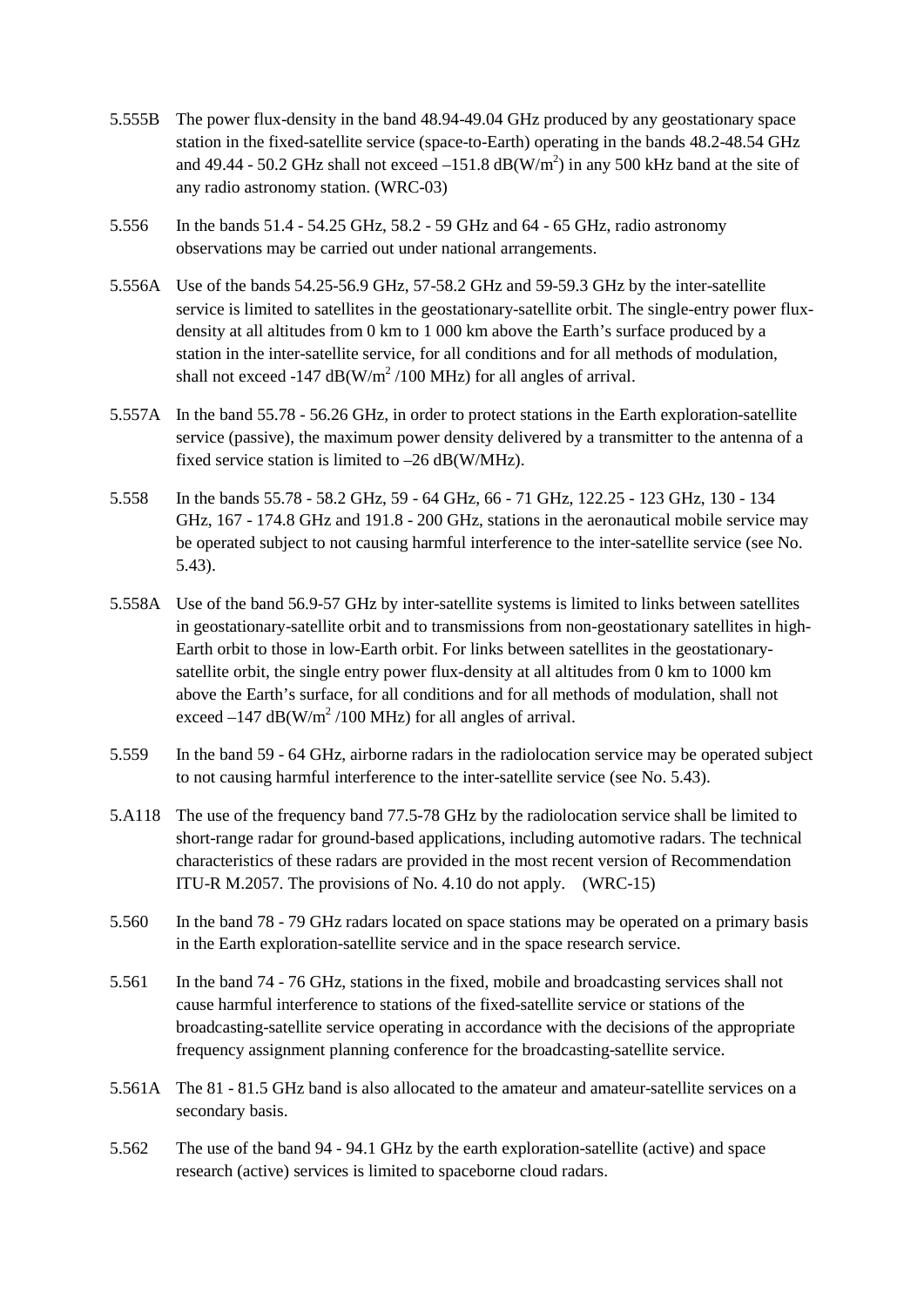- 5.562A In the bands 94 94.1 GHz and 130 134 GHz, transmissions from space stations of the Earth exploration-satellite service (active) that are directed into the main beam of a radio astronomy antenna have the potential to damage some radio astronomy receivers. Space agencies operating the transmitters and the radio astronomy stations concerned should mutually plan their operations so as to avoid such occurrences to the maximum extent possible.
- 5.562B In the bands 105 109.5 GHz, 111.8 114.25 GHz, 155.5 158.5 GHz and 217 226 GHz, the use of this allocation is limited to space-based radio astronomy only
- 5.562C Use of the band 116 122.25 GHz by the inter-satellite service is limited to satellites in the geostationary-satellite orbit. The single-entry power flux-density produced by a station in the inter-satellite service, for all conditions and for all methods of modulation, at all altitudes from 0 km to 1 000 km above the Earth's surface and in the vicinity of all geostationary orbital positions occupied by passive sensors, shall not exceed  $-148$  dB(W/( $m^2 \cdot MHz$ )) for all angles of arrival.
- 5.562E The allocation to the Earth exploration-satellite service (active) is limited to the band 133.5 134 GHz.
- 5.562F In the band 155.5 158.5 GHz, the allocation to the Earth exploration-satellite (passive) and space research (passive) services shall terminate on 1 January 2018
- 5.562G The date of entry into force of the allocation to the fixed and mobile services in the band 155.5 - 158.5 GHz shall be 1 January 2018.
- 5.562H Use of the bands 174.8-182 GHz and 185-190 GHz by the inter-satellite service is limited to satellites in the geostationary-satellite orbit. The single-entry power flux-density produced by a station in the inter-satellite service, for all conditions and for all methods of modulation, at all altitudes from 0 km to 1 000 km above the Earth's surface and in the vicinity of all geostationary orbital positions occupied by passive sensors, shall not exceed  $-144 \text{ dB}(W/(m^2))$ • MHz)) for all angles of arrival.
- 5.563A In the bands 200 209 GHz, 235 238 GHz, 250 252 GHz and 265 275 GHz, groundbased passive atmospheric sensing is carried out to monitor atmospheric constituents.
- 5.563B The band 237.9 238 GHz is also allocated to the Earth exploration-satellite service (active) and the space research service (active) for spaceborne cloud radars only.
- 5.565 The following frequency bands in the range 275 1 000 GHz are identified for use by administrations for passive service applications: – radio astronomy service: 275 - 323 GHz, 327 - 371 GHz, 388 - 424 GHz, 426 - 442 GHz, 453 - 510 GHz, 623 - 711 GHz, 795 - 909 GHz and 926 - 945 GHz; – Earth exploration-satellite service (passive) and space research service (passive): 275 - 286 GHz, 296 - 306 GHz, 313 - 356 GHz, 361 - 365 GHz, 369 - 392 GHz, 397 - 399 GHz, 409 - 411 GHz, 416 - 434 GHz, 439 - 467 GHz, 477 - 502 GHz, 523 - 527 GHz, 538 - 581 GHz, 611 - 630 GHz, 634 - 654 GHz, 657 - 692 GHz, 713 - 718 GHz, 729 - 733 GHz, 750 - 754 GHz, 771 - 776 GHz, 823 - 846 GHz, 850 - 854 GHz, 857 - 862 GHz, 866 - 882 GHz, 905 - 928 GHz, 951 - 956 GHz, 968 - 973 GHz and 985 - 990 GHz. The use of the range 275 - 1 000 GHz by the passive services does not preclude use of this range by active services. Administrations wishing to make frequencies in the  $275 - 1000$ GHz range available for active service applications are urged to take all practicable steps to